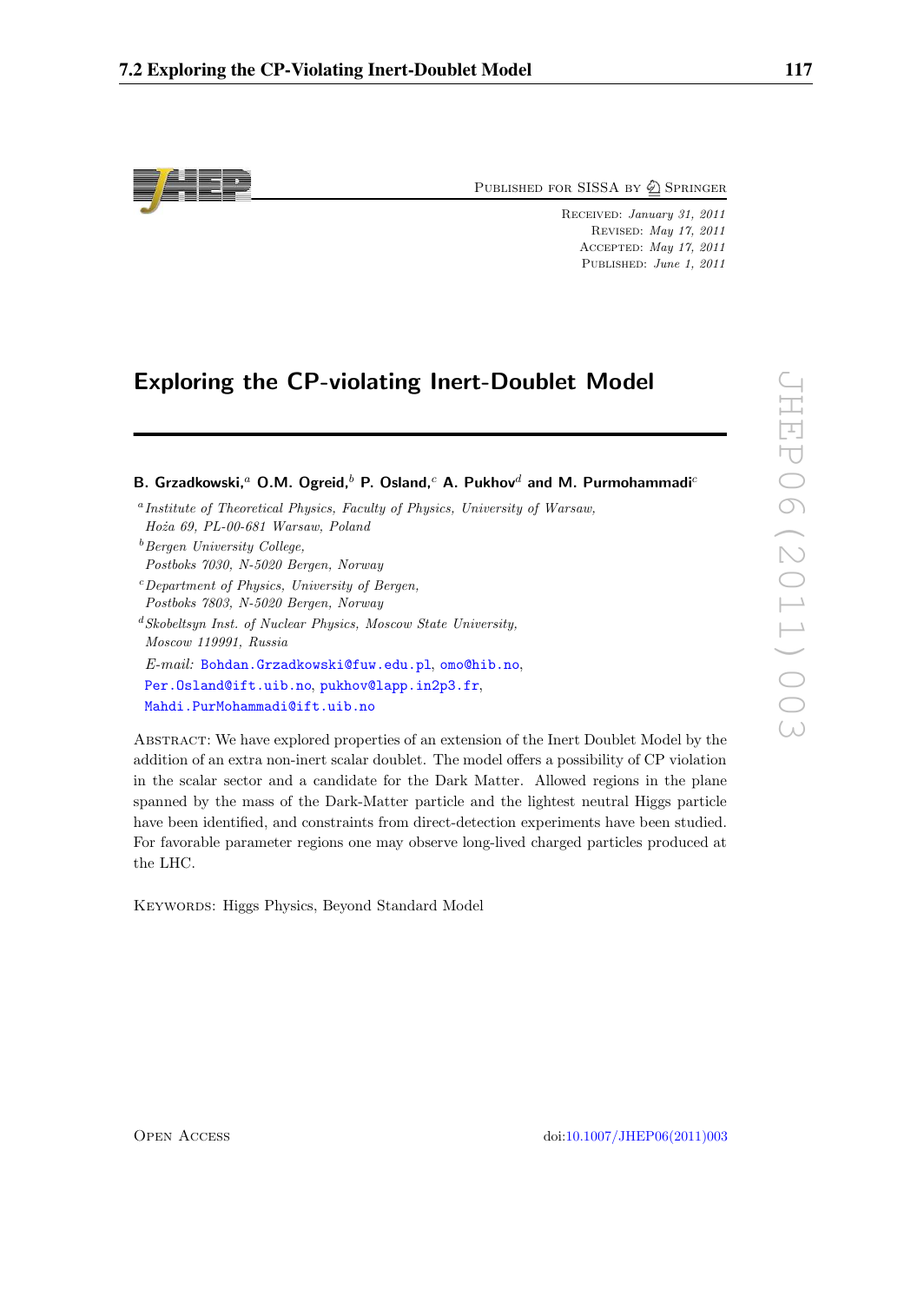JHEP06(2011)003

**JHEP06(2011)003** 

# **Contents**

| 1        | Introduction                                       | 2              |
|----------|----------------------------------------------------|----------------|
| $\bf{2}$ | $IDM2$ — model and notation                        | $\overline{2}$ |
|          | 2.1<br>Fields and potential                        | $\overline{2}$ |
|          | 2.2<br>Mass eigenstates of the IDM2                | 4              |
| 3        | Theoretical and experimental constraints           | 5              |
|          | Theoretical constraints<br>$3.1\,$                 | 5              |
|          | $3.2\,$<br>Experimental constraints                | 7              |
| 4        | Annihilation mechanisms                            | 8              |
|          | 4.1<br>DM couplings                                | 9              |
|          | 4.2<br>Representative branching ratios             | 9              |
|          | 4.2.1<br>Low- and medium-mass region               | 9              |
|          | 4.2.2<br>High-mass region                          | 10             |
| 5        | Parameters and scan strategy                       | 11             |
|          | 5.1<br>Model parameters                            | 11             |
|          | 5.2<br>General scanning strategy                   | 11             |
|          | 5.3<br>Positivity and unitarity                    | 12             |
| 6        | Overview                                           | 12             |
| 7        | Low-medium DM mass regime                          | 14             |
|          |                                                    |                |
|          | 7.1<br>Scanning strategy                           | 14             |
|          | 7.2<br>Results for $M_S \lesssim 100 \,\text{GeV}$ | 14             |
|          | 7.3<br>Results for "new viable region"             | 19             |
|          | 7.4<br>Summary of low-medium region                | 19             |
| 8        | High DM mass regime                                | 20             |
|          | 8.1<br>Scanning strategy                           | 21             |
|          | 8.2<br>Results                                     | 21             |
| 9        | CP violation                                       | 22             |
|          | 10 Direct detection                                | 26             |
|          | 11 LHC prospects                                   | 28             |
|          | 11.1 $M_S < M_{\eta^{\pm}} < M_A$                  | 28             |
|          | 11.2 $M_S < M_A < M_{n^{\pm}}$                     | 29             |
|          | 12 Summary                                         | 29             |
|          | A Couplings of the inert sector                    | 30             |

–1–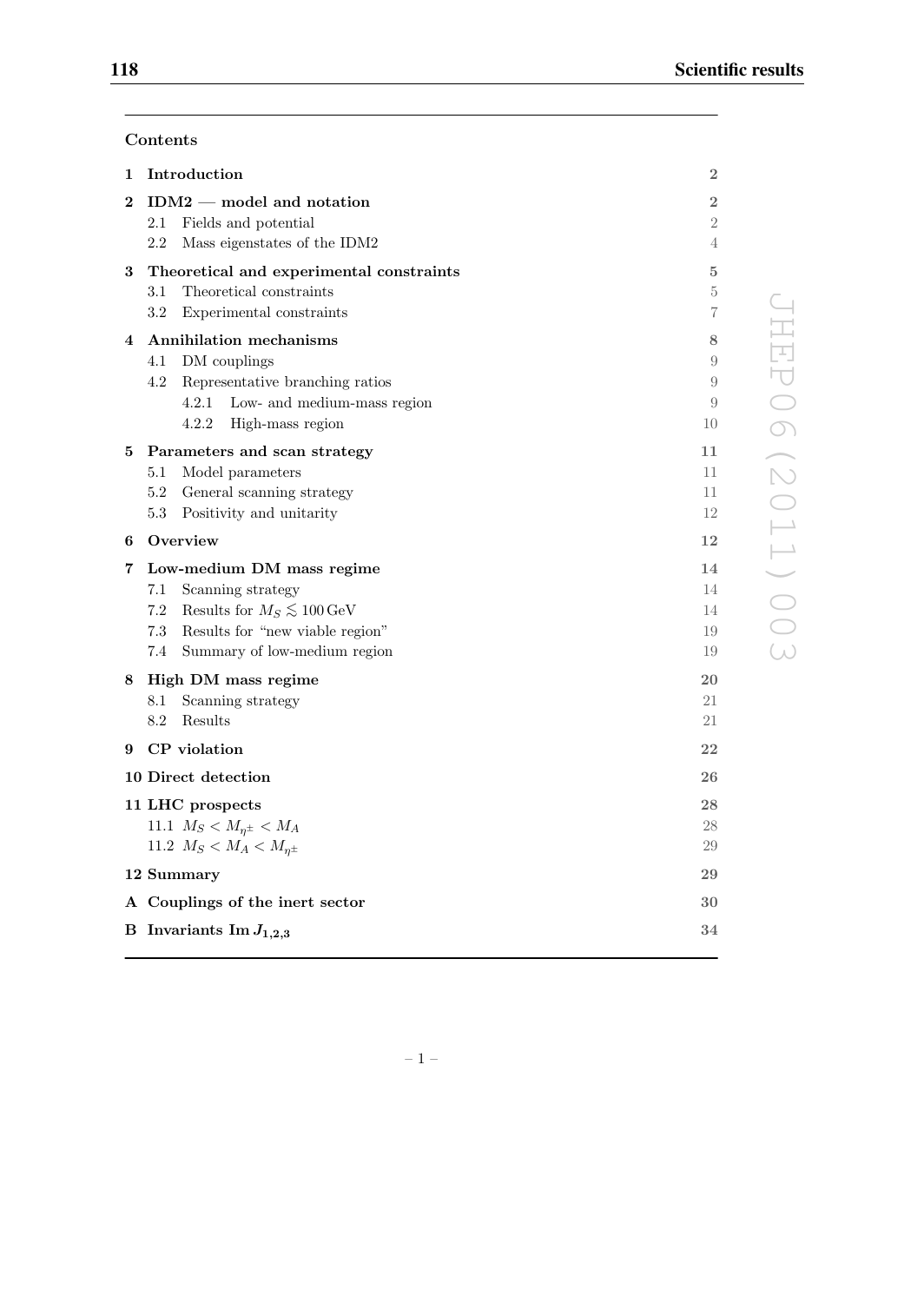# **1 Introduction**

The Inert Doublet Model (IDM) was introduced to accommodate or explain neutrino masses [1] and independently, to alleviate the little hierarchy problem while also providing a dark matter (DM) candidate [2]. The model represents a very minimal extension of the Standard Model (SM), it just contains an extra weak scalar doublet, which is odd under an unbroken  $Z_2$  symmetry, rendering the lightest member stable. The other members of this doublet are another neutral particle and a pair of charged ones. These particles can all be produced at colliders via their couplings to electroweak gauge bosons, subject to the constraint of the  $Z_2$  symmetry. The collider phenomenology has been explored in [3, 4] and the Early Universe phenomenology has been studied in some detail in [5] and [6].

While the IDM has many attractive features, simplicity being an important one, it was felt that the introduction of CP violation in the scalar sector would make the model more attractive, therefore an extension to a Two-Higgs-Doublet Model (2HDM) plus an inert doublet model was proposed [7]. This also allows for an alleviation of the little hierarchy problem. We shall refer to the resulting model as IDM2.

It has been found that the IDM permits a DM particle with a mass in one of three regions: light  $(m \ll m_W)$  [11, 12], medium  $(m \sim m_W)$  [2, 5] or heavy  $(m \gtrsim 535 \text{ GeV})$  [5, 6, 8]. Two of these mass regions ( $m \sim m_W$  and  $m \gtrsim 500$  GeV) were also found to yield solutions for the IDM2 [7]. The aim of the present paper is to explore the IDM2 in more detail, determine the allowed mass regions for the DM particle, its dominant annihilation channels, and the corresponding mass regions for the lightest Higgs boson  $H_1$ . Furthermore, we will confront the model with constraints from direct-detection experiments, and briefly comment on possible signals in LHC experiments.

The paper is organized as follows. In section 2 we review the model, and in section 3 we discuss the theoretical and experimental constraints. In section 4 we consider various annihilation channels and in section 5 we present the scan strategy adopted to search for allowed regions in the parameter space. In section 6 we give an overview of allowed regions of DM particle masses, whereas in sections 7 and 8 we explore in more detail parameters that are compatible with all the constraints in the low and high DM mass regions, respectively. Then, in section 10 we discuss constraints from direct detection experiments, in section 11 we briefly explore relevant LHC phenomenology, and in section 12 we summarize. The relevant couplings of the model are given in an appendix.

# **2 IDM2 — model and notation**

#### **2.1 Fields and potential**

We denote the doublets of the 2HDM as

$$
\Phi_1 = \begin{pmatrix} \varphi_1^+ \\ (v_1 + \eta_1 + i\chi_1)/\sqrt{2} \end{pmatrix}, \quad \Phi_2 = \begin{pmatrix} \varphi_2^+ \\ (v_2 + \eta_2 + i\chi_2)/\sqrt{2} \end{pmatrix},
$$
(2.1)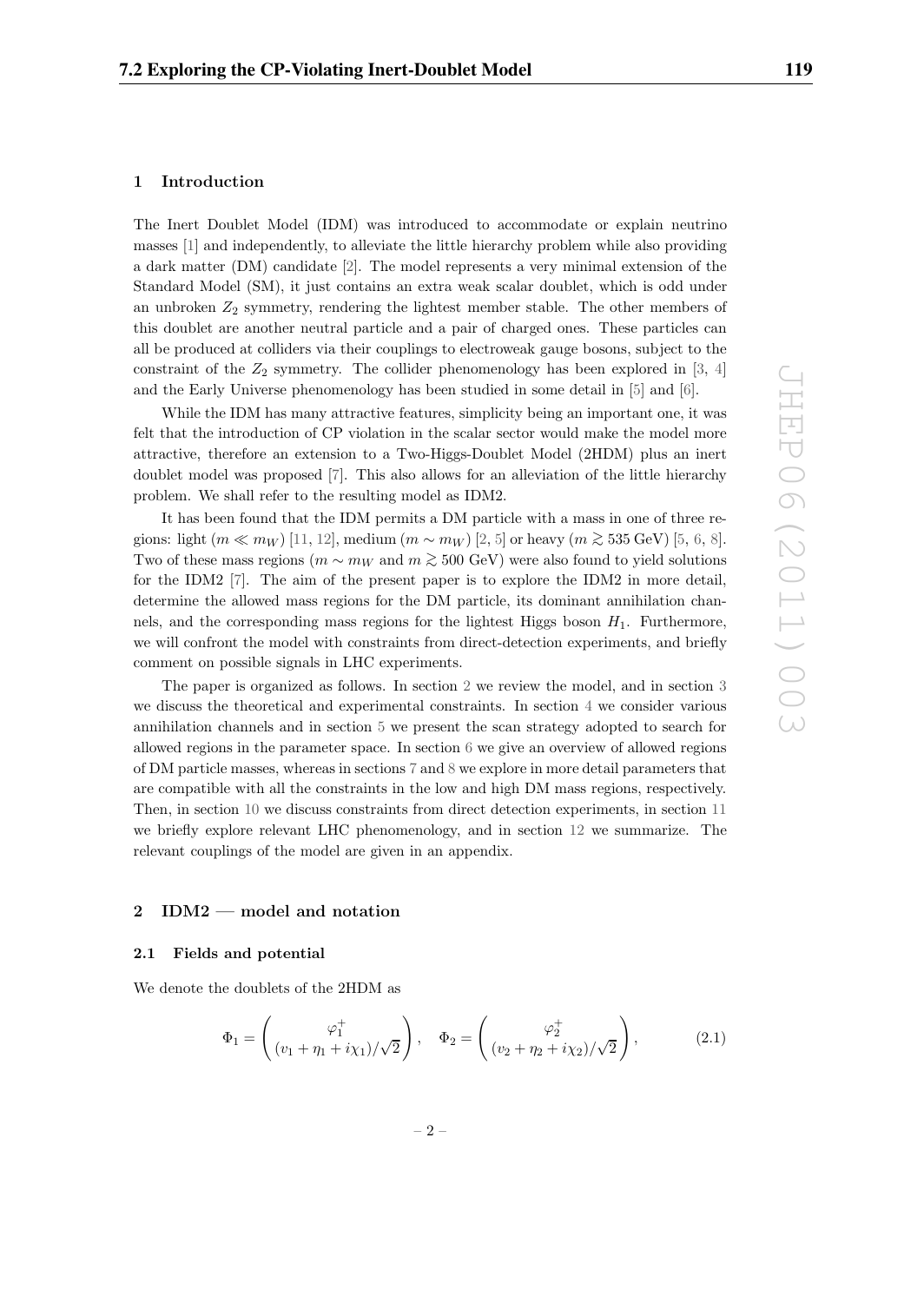where  $v^2 = v_1^2 + v_2^2$  and  $\tan \beta = v_2/v_1$ . The inert doublet is decomposed as

$$
\eta = \begin{pmatrix} \eta^+ \\ (S + iA)/\sqrt{2} \end{pmatrix},\tag{2.2}
$$

it transforms under an unbroken  $Z_2$  symmetry as  $\eta \to -\eta$  which ensures that  $\eta$  couples only bilinearly to other scalars and to the gauge sector. All other fields remain neutral under this transformation.

The potential reads

$$
V(\Phi_1, \Phi_2, \eta) = V_{12}(\Phi_1, \Phi_2) + V_{3}(\eta) + V_{123}(\Phi_1, \Phi_2, \eta)
$$
\n(2.3)

where the 2HDM and inert-sector potentials read

$$
V_{12}(\Phi_1, \Phi_2) = -\frac{1}{2} \left\{ m_{11}^2 \Phi_1^{\dagger} \Phi_1 + m_{22}^2 \Phi_2^{\dagger} \Phi_2 + \left[ m_{12}^2 \Phi_1^{\dagger} \Phi_2 + \text{h.c.} \right] \right\} + \frac{\lambda_1}{2} (\Phi_1^{\dagger} \Phi_1)^2 + \frac{\lambda_2}{2} (\Phi_2^{\dagger} \Phi_2)^2 + \lambda_3 (\Phi_1^{\dagger} \Phi_1) (\Phi_2^{\dagger} \Phi_2) + \lambda_4 (\Phi_1^{\dagger} \Phi_2) (\Phi_2^{\dagger} \Phi_1) + \frac{1}{2} \left[ \lambda_5 (\Phi_1^{\dagger} \Phi_2)^2 + \text{h.c.} \right],
$$
(2.4)

$$
V_3(\eta) = m_\eta^2 \eta^\dagger \eta + \frac{\lambda_\eta}{2} (\eta^\dagger \eta)^2,\tag{2.5}
$$

whereas their mutual couplings, bilinear in the  $Z_2$ -odd field  $\eta$ , are given by

$$
V_{123}(\Phi_1, \Phi_2, \eta) = \lambda_{1133}(\Phi_1^{\dagger} \Phi_1)(\eta^{\dagger} \eta) + \lambda_{2233}(\Phi_2^{\dagger} \Phi_2)(\eta^{\dagger} \eta) + \lambda_{1331}(\Phi_1^{\dagger} \eta)(\eta^{\dagger} \Phi_1) + \lambda_{2332}(\Phi_2^{\dagger} \eta)(\eta^{\dagger} \Phi_2) + \frac{1}{2} \left[ \lambda_{1313}(\Phi_1^{\dagger} \eta)^2 + \text{h.c.} \right] + \frac{1}{2} \left[ \lambda_{2323}(\Phi_2^{\dagger} \eta)^2 + \text{h.c.} \right].
$$
 (2.6)

Here,  $\lambda_{1133}$ ,  $\lambda_{2233}$ ,  $\lambda_{1331}$  and  $\lambda_{2332}$  are real, whereas  $\lambda_{1313}$  and  $\lambda_{2323}$  can be complex. It has been assumed that the total Lagrangian is symmetric under  $Z'_2$  which acts as  $\Phi_1 \to -\Phi_1$ and  $u_R \rightarrow -u_R$  (all other fields are neutral) and therefore the FCNC are eliminated at the tree level. In order to allow for CP-violation in the scalar sector we allow for soft  $Z_2'$ breaking by the mass  $m_{12}^2 \Phi_1^{\dagger} \Phi_2 + \text{h.c.}$  (so that the renormalizability is preserved). Note that, as a consequence of the unbroken  $Z_2$  associated with the inert doublet, there is no mixing in mass terms between  $\Phi_{1,2}$  and  $\eta$  [7].

The model we discuss here bears some similarity to the three-Higgs-doublet Weinberg model [9, 10]. The Weinberg model was constructed as the minimal model that accommodates CP violation in the scalar sector together with natural flavour conservation. In fact, the symmetries of the Weinberg model are exactly the same as those we impose here:  $Z_2 \times Z_2'$ , where  $Z_2$  is responsible for flavour conserving Yukawa couplings of  $\Phi_1$  and  $\Phi_2$ while  $Z'_2$  decouples  $\eta$  from fermions. One difference between the Weinberg model and the present one is that we allow for soft  $Z_2$  violation by the mass term  $m_{12}^2 \Phi_1^{\dagger} \Phi_2 +$  h.c. The second is that, in the Weinberg model, all three doublets develop non-zero vacuum expectation values, while in our case  $\langle \eta \rangle = 0$ . That implies that there is no mixing in the mass matrix between  $\Phi_{1,2}$  and  $\eta$ ; in particular,  $\eta^{\pm}$  decouples from  $G^{\pm}$  and  $H^{\pm}$ , so that there is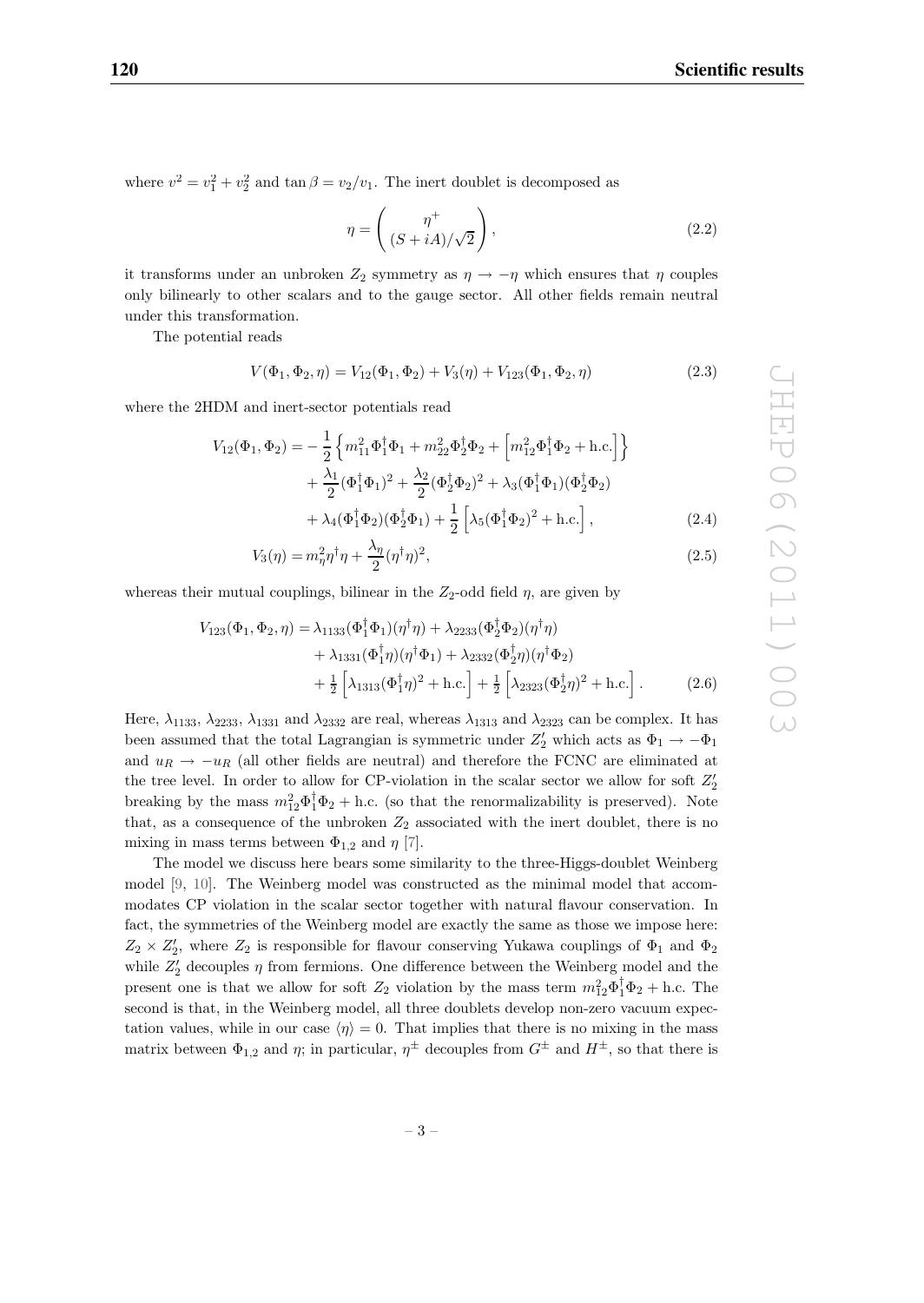no CP-violation mediated by charged scalars. However, since  $m_{12}^2 \neq 0$ , CP is violated in the neutral non-inert scalar sector in the same way as in the 2HDM.

In the absence of the potential (2.6), one would have to require  $m_{\eta}^2 > 0$  in order to ensure  $\langle \eta \rangle = 0$ . However, the non-zero expectation values of the other fields,  $v_1/\sqrt{2}$  and  $v_2/\sqrt{2}$ , lead to an overall coefficient of the term that is bilinear in  $\eta$  of the form

$$
m_{\eta}^{2} + (\lambda_{1133} + \lambda_{1331} + \text{Re }\lambda_{1313})\frac{v_{1}^{2}}{2} + (\lambda_{2233} + \lambda_{2332} + \text{Re }\lambda_{2323})\frac{v_{2}^{2}}{2}.
$$
 (2.7)

This must be positive, but  $m_{\eta}^2$  is not necessarily positive.

#### **2.2 Mass eigenstates of the IDM2**

The neutral states of  $\Phi_1$ ,  $\Phi_2$  will in general mix to form three neutral states  $H_1$ ,  $H_2$ ,  $H_3$ . These are linear combinations of  $\eta_1$ ,  $\eta_2$ , and  $\eta_3$ ,

$$
\begin{pmatrix} H_1 \\ H_2 \\ H_3 \end{pmatrix} = R \begin{pmatrix} \eta_1 \\ \eta_2 \\ \eta_3 \end{pmatrix},
$$
\n(2.8)

where  $\eta_3 \equiv -\sin \beta \chi_1 + \cos \beta \chi_2$  is orthogonal to the neutral Goldstone boson  $G^0 = \cos \beta \chi_1 + \cos \beta \chi_2$  $\sin \beta \chi_2$  and the rotation matrix R is parametrized in terms of three angles  $\alpha_1$ ,  $\alpha_2$  and  $\alpha_3$ according to the convention of [13].

For the quartic couplings describing the interaction between  $\eta$  and  $\Phi_1$  and  $\Phi_2$ , we adopt for simplicity the "dark democracy":

$$
\lambda_a \equiv \lambda_{1133} = \lambda_{2233},
$$
  
\n
$$
\lambda_b \equiv \lambda_{1331} = \lambda_{2332},
$$
  
\n
$$
\lambda_c \equiv \lambda_{1313} = \lambda_{2323} \text{ (real)},
$$
  
\n(2.9)

then  $V_{123}$  is invariant under  $\Phi_1 \leftrightarrow \Phi_2$ . The dark-sector masses can be written as:

$$
M_{\eta^{\pm}}^2 = m_{\eta}^2 + \frac{1}{2}\lambda_a v^2,
$$
  
\n
$$
M_S^2 = m_{\eta}^2 + \frac{1}{2}(\lambda_a + \lambda_b + \lambda_c)v^2 = M_{\eta^{\pm}}^2 + \frac{1}{2}(\lambda_b + \lambda_c)v^2,
$$
  
\n
$$
M_A^2 = m_{\eta}^2 + \frac{1}{2}(\lambda_a + \lambda_b - \lambda_c)v^2 = M_{\eta^{\pm}}^2 + \frac{1}{2}(\lambda_b - \lambda_c)v^2,
$$
\n(2.10)

where  $m_{\eta}$  is a mass parameter of the  $\eta$  potential (2.5). We shall take the scalar, S, to be the DM particle, i.e.,  $M_S < M_A$ . The other choice would simply correspond to  $\lambda_c \to -\lambda_c$ , without any modification of the phenomenology described in the following.

It is instructive to invert the relations (2.10):

$$
\lambda_a = \frac{2}{v^2} \left( M_{\eta^{\pm}}^2 - m_{\eta}^2 \right),
$$
\n(2.11a)

$$
\lambda_b = \frac{1}{v^2} \left( M_S^2 + M_A^2 - 2M_{\eta^\pm}^2 \right),\tag{2.11b}
$$

$$
\lambda_c = \frac{1}{v^2} \left( M_S^2 - M_A^2 \right). \tag{2.11c}
$$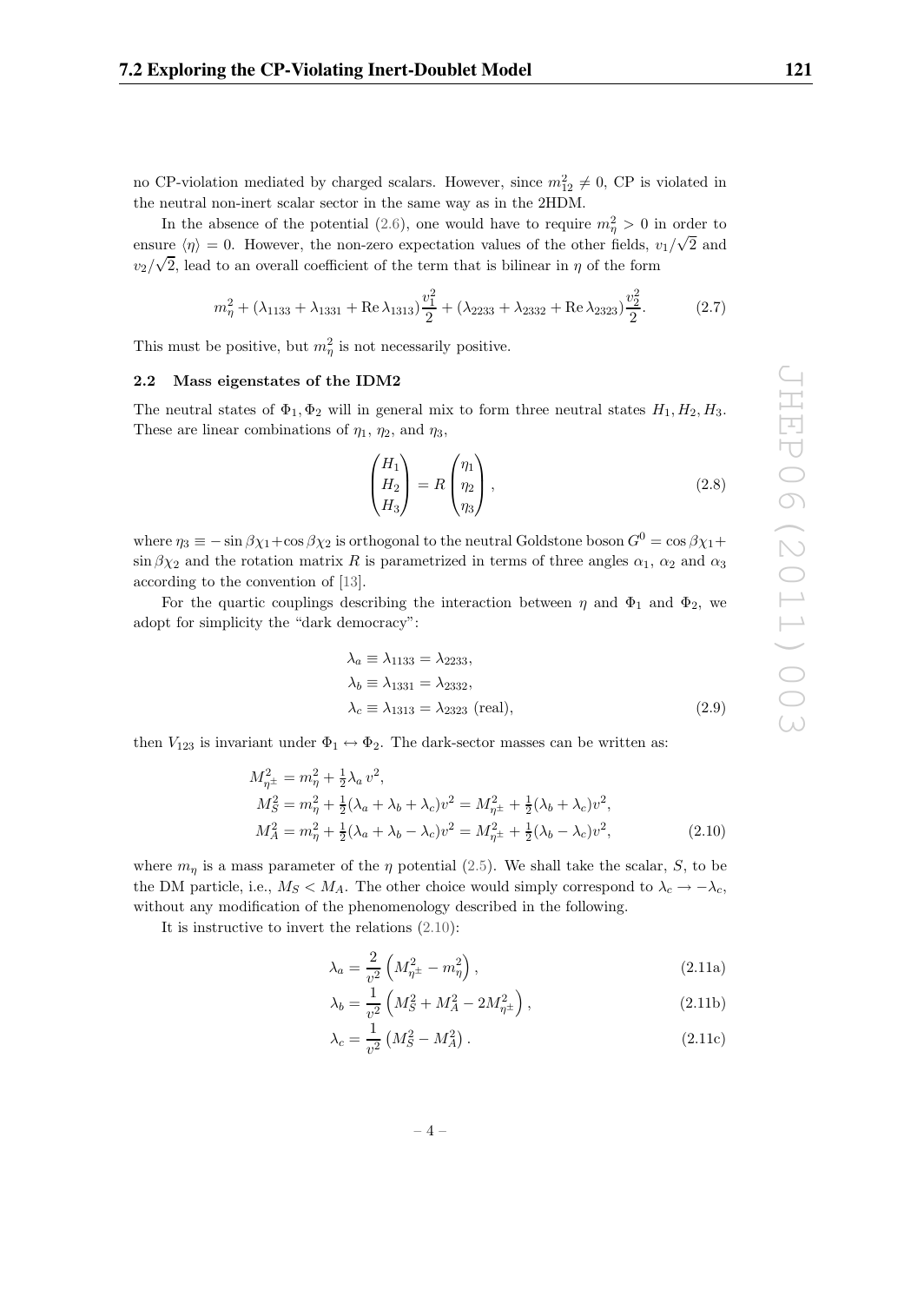Thus, these couplings of the inert doublet to the non-inert Higgs sector can be expressed in terms of the mass splittings (including also the soft mass parameter  $m_n$ ).

It is convenient to introduce the abbreviation

$$
\lambda_L \equiv \frac{1}{2} (\lambda_a + \lambda_b + \lambda_c) = \frac{M_S^2 - m_\eta^2}{v^2},\tag{2.12}
$$

From eq. (2.7), the condition  $\langle \eta \rangle = 0$  can now be written as

$$
m_{\eta}^{2} + \lambda_{L} v^{2} = M_{S}^{2} > 0, \qquad (2.13)
$$

which is automatically satisfied by our choice of input parameters.

# **3 Theoretical and experimental constraints**

We here present a summary of the constraints imposed on the model. Some of the theoretical ones (positivity, in particular) are absolute, whereas the experimental ones are quantitative, and subject to experimental precision.

#### **3.1 Theoretical constraints**

# • **CP violation**

We do not impose CP conservation on the neutral Higgs sector. The amount of CP violation that remains after all constraints are imposed is determined afterwards. For a detailed discussion of the conditions for CP to be violated in this model, see appendix B of ref. [7].

# • **Stability or positivity**

The potential should be bounded from below for any values of the fields  $\Phi_1$ ,  $\Phi_2$  and  $\eta$ . This condition is rather involved for the potential (2.3). The full set of conditions are given in appendix A of [7]. For the somewhat simpler case of dark democracy considered here, we must impose

$$
\lambda_1 > 0, \qquad \lambda_2 > 0, \qquad \lambda_\eta > 0, \tag{3.1}
$$

$$
\lambda_x > -\sqrt{\lambda_1 \lambda_2}, \quad \lambda_y > -\sqrt{\lambda_1 \lambda_\eta}, \quad \lambda_y > -\sqrt{\lambda_2 \lambda_\eta}, \tag{3.2}
$$

$$
\lambda_y \ge 0 \vee \left(\lambda_\eta \lambda_x - \lambda_y^2 > -\sqrt{(\lambda_\eta \lambda_1 - \lambda_y^2)(\lambda_\eta \lambda_2 - \lambda_y^2)}\right),\tag{3.3}
$$

where

$$
\lambda_x = \lambda_3 + \min\left(0, \lambda_4 - |\lambda_5|\right),\tag{3.4a}
$$

$$
\lambda_y = \lambda_a + \min(0, \lambda_b - |\lambda_c|). \tag{3.4b}
$$

With  $M_S < \min(M_A, M_{n^{\pm}})$ , we have

$$
\lambda_y = \frac{2}{v^2} \left( M_S^2 - m_\eta^2 \right). \tag{3.5}
$$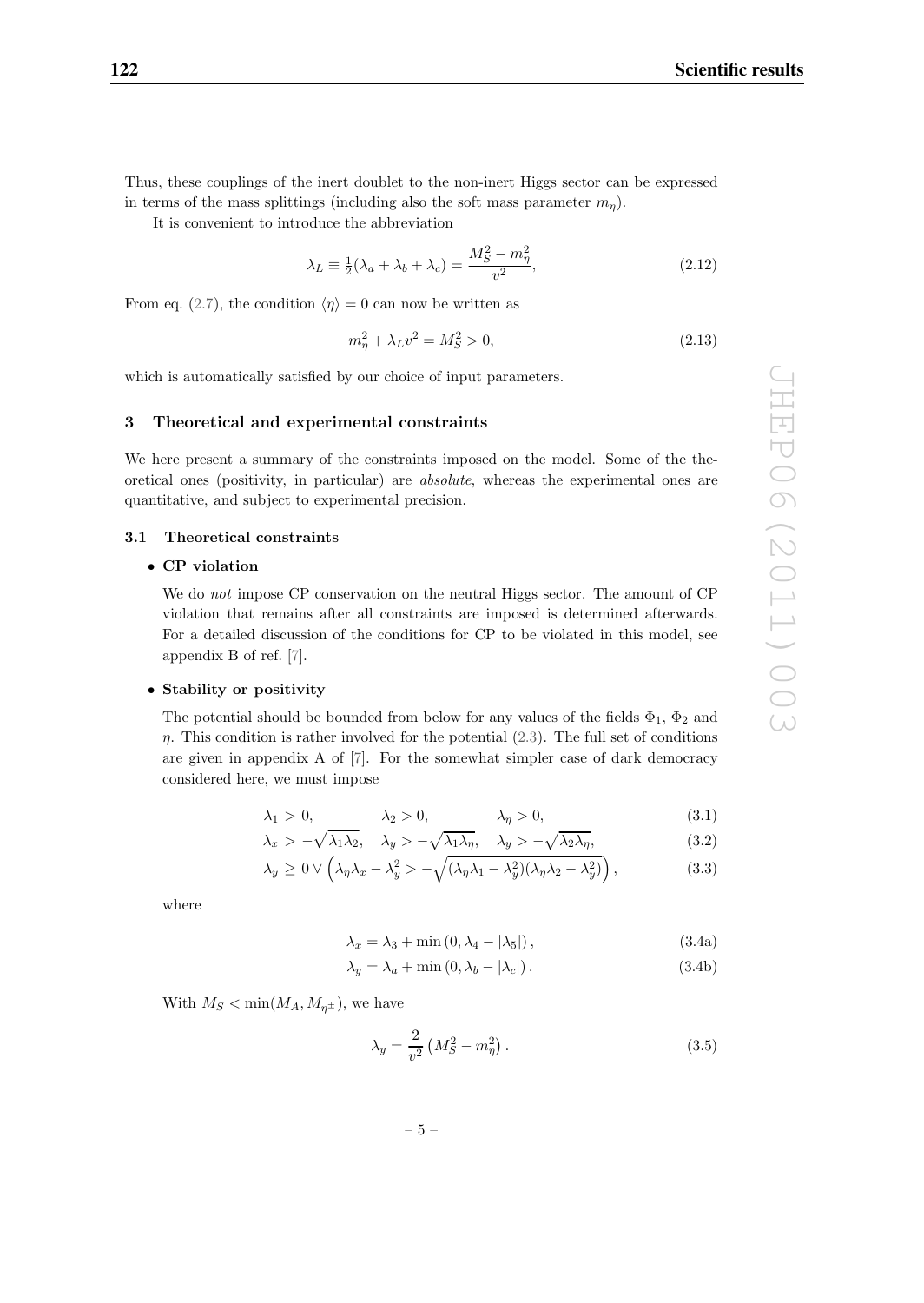In  $[7]$  we constrained the potential further, by requiring  $V_{12}$ ,  $V_3$  and  $V_{123}$  individually to satisfy positivity. The condition (3.3) was then replaced by

$$
\lambda_a \ge \max(0, -2\lambda_b, -\lambda_b \pm \lambda_c). \tag{3.6}
$$

In terms of masses, this means for the two cases:

$$
M_S < M_A < M_{\eta^{\pm}}: \quad m_{\eta}^2 + M_{\eta^{\pm}}^2 - M_A^2 \le M_S^2,\tag{3.7a}
$$

$$
M_S < M_{\eta^\pm} < M_A: \qquad m_\eta^2 \le M_S^2. \tag{3.7b}
$$

In the present study we go beyond the domain of parameters allowed by (3.6) or, in terms of masses, (3.7). The latter condition allows for checking positivity "once and for all", for a given set of inert-sector parameters. The full condition (3.3) depends also on the parameters of the non-inert sector, and must thus be checked for each point. The "reward" is that less parameter space will be excluded.

#### • **Electroweak symmetry breaking**

In order to break the electroweak symmetry spontaneously, the vacuum expectation values of  $\Phi_1$  and  $\Phi_2$  should be non-zero. The most general form of the vacuum can always be written in the form

$$
\langle \Phi_1 \rangle = \frac{1}{\sqrt{2}} \begin{pmatrix} 0 \\ v_1 \end{pmatrix}, \quad \langle \Phi_2 \rangle = \frac{1}{\sqrt{2}} \begin{pmatrix} u \\ v_2 + i\delta \end{pmatrix}
$$
 (3.8)

where  $v_1 > 0$  and  $u$ ,  $v_2$  and  $\delta$  are real numbers. Non-zero u would imply spontaneous  $U(1)_{EM}$  violation, so electric charge non-conservation. However, it has been shown in [15–17] that if a local charge-conserving minimum exists, then there can be no charge-breaking minima (there may exist a stationary point with  $u \neq 0$ , which is a saddle point). Therefore, from here on we assume  $u = 0$ . Nevertheless, the potential of the 2HDM can have more than one charge conserving minimum. In that case it is important to make sure that the theory is expanded around the global one, so that the issue of tunneling to the lowest one does not appear. In our approach we start out by assuming  $\delta = 0$ ,<sup>1</sup> and choosing a value of tan  $\beta$ . Then the parameters of the potential are adjusted so that  $v_1 = v \cos \beta$  and  $v_2 = v \sin \beta$  satisfy the stationarypoint equations. Since all scalar mass squares that we consider are positive the stationary point must be a minimum. However we do not beforehand know if our starting minimum is the global minimum of the potential since the 2HDM allows for more than one minimum. In our scans, we look for points ("good") in the parameter space that satisfy all theoretical and experimental constraints. For each "good" point we also check if our starting minimum  $(v_1, v_2)$  is the global minimum. If there exists a deeper minimum we discard the point. Of all the "good" points that satisfied all other restrictions, of the order of 10% were thus discarded because a deeper global

<sup>&</sup>lt;sup>1</sup>Note that for a given minima it is always possible to make its location real by performing an appropriate hal phase actation  $\sigma$  and  $\mathbf{r}$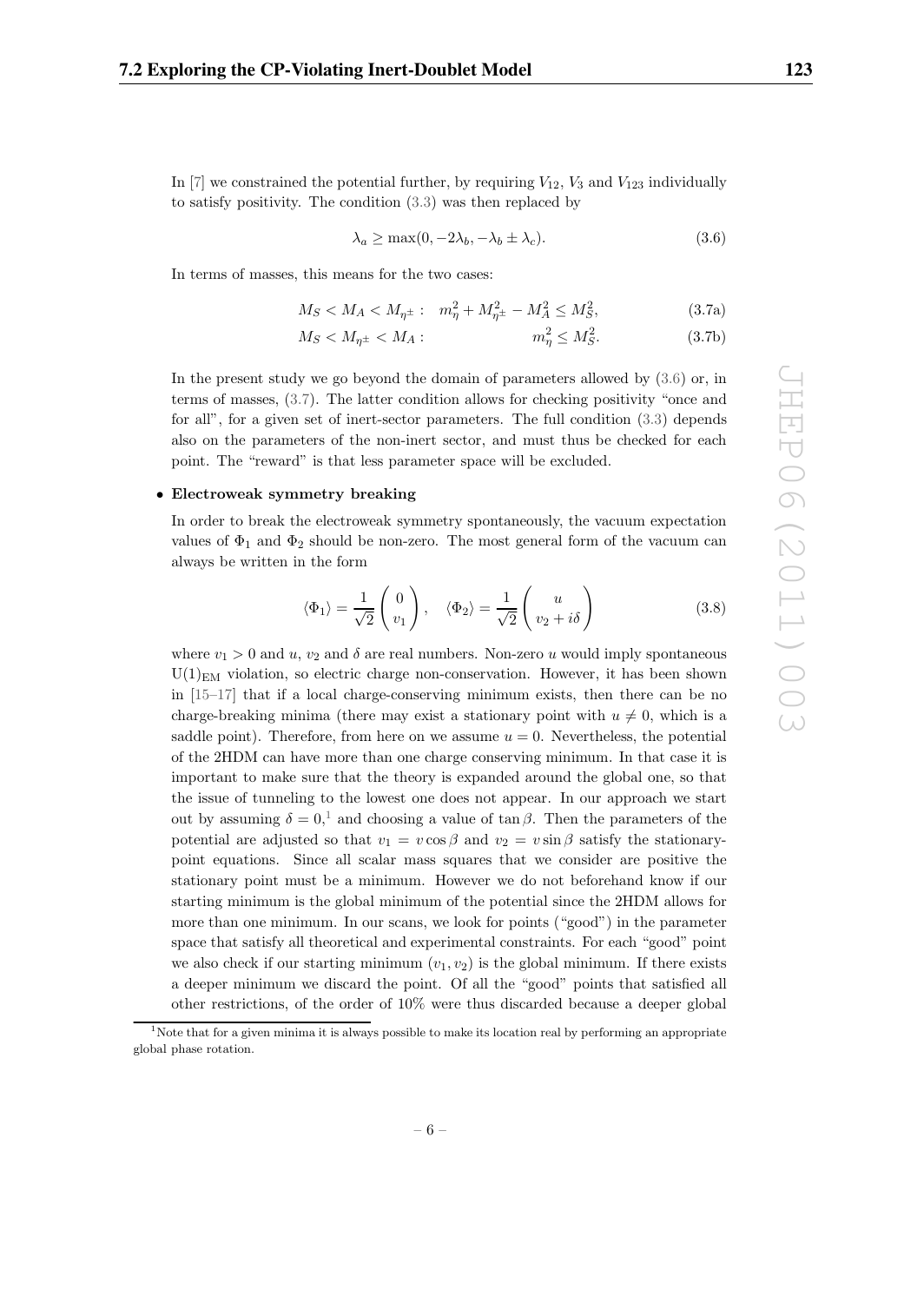minimum exists. Note that if the Universe was indeed in a state corresponding to a false vacuum, then the tunneling to the true vacuum would in principle be possible. If the tunneling time was shorter than the Universe age that could have important cosmological consequences. This, however lies beyond the scope of the present study. Therefore we restrict ourselves to the case of global minimum only. Note that the presence of the third doublet  $\eta$  does not influence the above arguments since  $\langle \eta \rangle = 0$ .

# • **Unitarity and perturbativity**

We impose unitarity on the non-inert Higgs-Higgs-scattering sector [18–22]. At large values of tan  $\beta$ , the soft mass parameter  $\mu$  is rather constrained,  $\mu \sim M_2 \sim M_{H^{\pm}}$ , as discussed in refs. [23, 24]. Furthermore, perturbativity is imposed, in the form

$$
\lambda_i, \frac{\sqrt{2}m_t}{v}|a_j|, \frac{\sqrt{2}m_t}{v}|\tilde{a}_j|, \frac{m_t}{\sqrt{2}v}\cot\beta, \lambda_a, \lambda_b, \lambda_c < 4\pi.
$$
 (3.9)

Here,  $a_j$  and  $\tilde{a}_j$  are coefficients of the CP-even and odd parts of the Yukawa couplings [25]. For the couplings to t (b) quarks, they are given by  $a_j = R_{j2}/\sin \beta$  and  $\tilde{a}_j = -R_{j3}/\tan \beta$   $(a_j = R_{j1}/\cos \beta \text{ and } \tilde{a}_j = -R_{j3} \tan \beta).$ 

# • **The little hierarchy**

In order to avoid excessive computational requirements, and in distinction from the approach of [7], we will not a priori impose an alleviation of the little hierarchy. However, it turns out that for  $M_S \simeq 75$  GeV, the masses of the non-inert Higgs sector can be lifted to rather high values, as will be discussed in section 7. This provides for a considerable alleviation of the little hierarchy problem around  $M_S \simeq 75$  GeV.

#### **3.2 Experimental constraints**

We impose a variety of relevant experimental constraints. These can be grouped as follows:

# • **Charged-Higgs sector**

The charged-Higgs sector is constrained by several observables. The  $B \to X_s \gamma$  data constrain low values of tan β and low  $M_{H^{\pm}}$ , the details of which depend on QCD effects [26–38]. Likewise, the  $B_0 - \bar{B}_0$  mixing constrains low values of tan  $\beta$  and low  $M_{H^{\pm}}$  [39–44], whereas  $B \to D\tau \bar{\nu}_{\tau}$  and  $B \to \tau \bar{\nu}_{\tau} X$  constrain low values of  $M_{H^{\pm}}$  and high values of  $\tan \beta$  [45–55].

# • **Neutral-Higgs sector**

The LEP2 Higgs boson searches have given limits on the coupling of the lightest Higgs to the Z and to  $b\bar{b}$  [56]. At low values of tan β, and low  $M_{H^{\pm}}$ , the wellmeasured  $\Gamma(Z \to b\bar{b})$  decay rate also constrains charged-Higgs contributions, and to a much lesser extent, neutral-Higgs couplings [57–59]. There are also bounds stemming from the electroweak precision data, in terms of the T and S parameters  $[60-62]$ . Among these, the most serious one is the constraint on T, which basically is a constraint on the mass splitting of pairs of scalars: A pair of neutral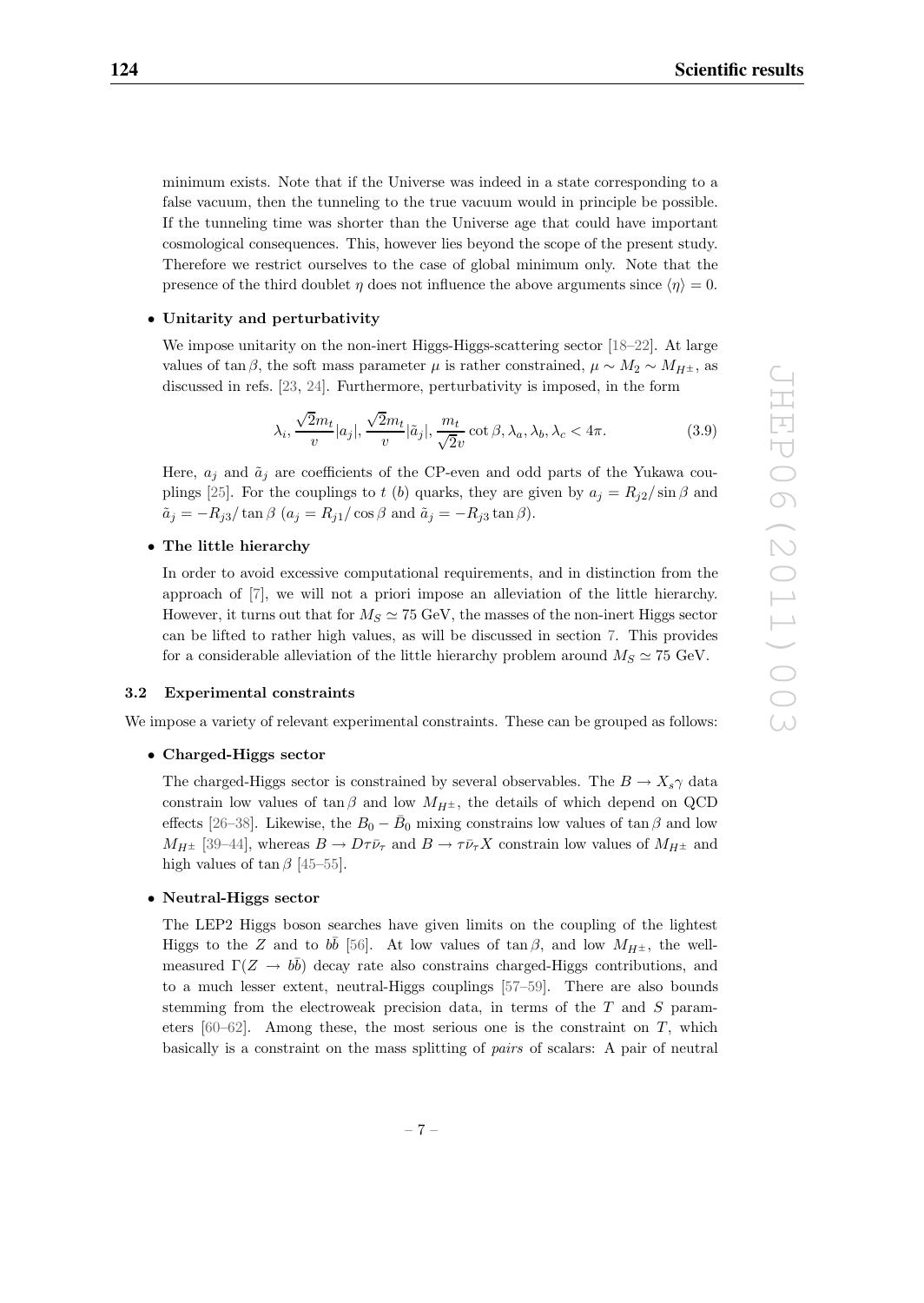scalars or a pair of charged scalars of different masses both give a *positive* contribution  $\Delta T(M_i^2, M_j^2) > 0$ , whereas a neutral-charged pair gives a *negative* contribution,  $\Delta T(M_i^2, M_j^2) < 0$ . Such contributions must roughly cancel, in order not to violate the electroweak precision data.

Furthermore, at large values of  $\tan \beta$ , the model is constrained by the electron electric dipole moment [63–65], for which we adopt the bound:

$$
|d_e| \lesssim 1 \times 10^{-27} [e \,\mathrm{cm}],\tag{3.10}
$$

at the  $1-\sigma$  level. This is calculated directly from the neutral-Higgs-sector mixing matrix  $[7, 64]$ . The muon anomalous magnetic moment  $[58, 59, 65, 66]$  has however little impact, since the large  $\tan \beta$  region tends to be excluded by the unitarity constraint [58, 59]. For the relevant loop calculations, we use the LoopTools package [67–69].

#### • **Inert-sector constraints**

The amount of dark matter has now been measured to an impressive precision [70]

$$
\Omega_{\text{DM}}h^2 = 0.1131 \pm 0.0034\tag{3.11}
$$

We estimate the model prediction of the amount of dark matter from an implementation of micrOMEGAs [71, 72].

For the heavier, neutral member of the inert sector, we adopt the bound obtained from a re-analysis of LEP data [4], approximated as  $M_A > 110$  GeV. For the charged member, we adopt the LEP bound on the chargino mass [73],  $M_{n^{\pm}} > 70$  GeV. This is slightly more conservative than the bound on charged Higgs bosons,  $M_{H^{\pm}}$  > 79.3 GeV, adopted by ref. [5].

Since some of these constraints are correlated, we do not accumulate their "penalties" in the form of an overall  $\chi^2$  measure, but rather demand that each of them be satisfied to within  $2\sigma$ .

# **4 Annihilation mechanisms**

In order not to over-produce dark matter in the Early Universe, annihilation channels must be kinematically open. These are of different kinds, depending on the mass scales involved. "External" reference mass scales are the W and the lightest Higgs mass scales,  $m_W$  and  $M_1$ . If the DM mass is low compared to  $m_W$  it will annihilate via the lightest (but offshell) Higgs particle which then decays to  $b\bar{b}$  or  $c\bar{c}$ . If the mass is comparable to  $m_W$ , it can pair-annihilate to  $W^+W^-$  or  $ZZ$ . In the higher mass range, the neutral and charged members of the inert doublet will be near-degenerate, and several channels will be open. We here review the different annihilation mechanisms, relevant in different mass ranges.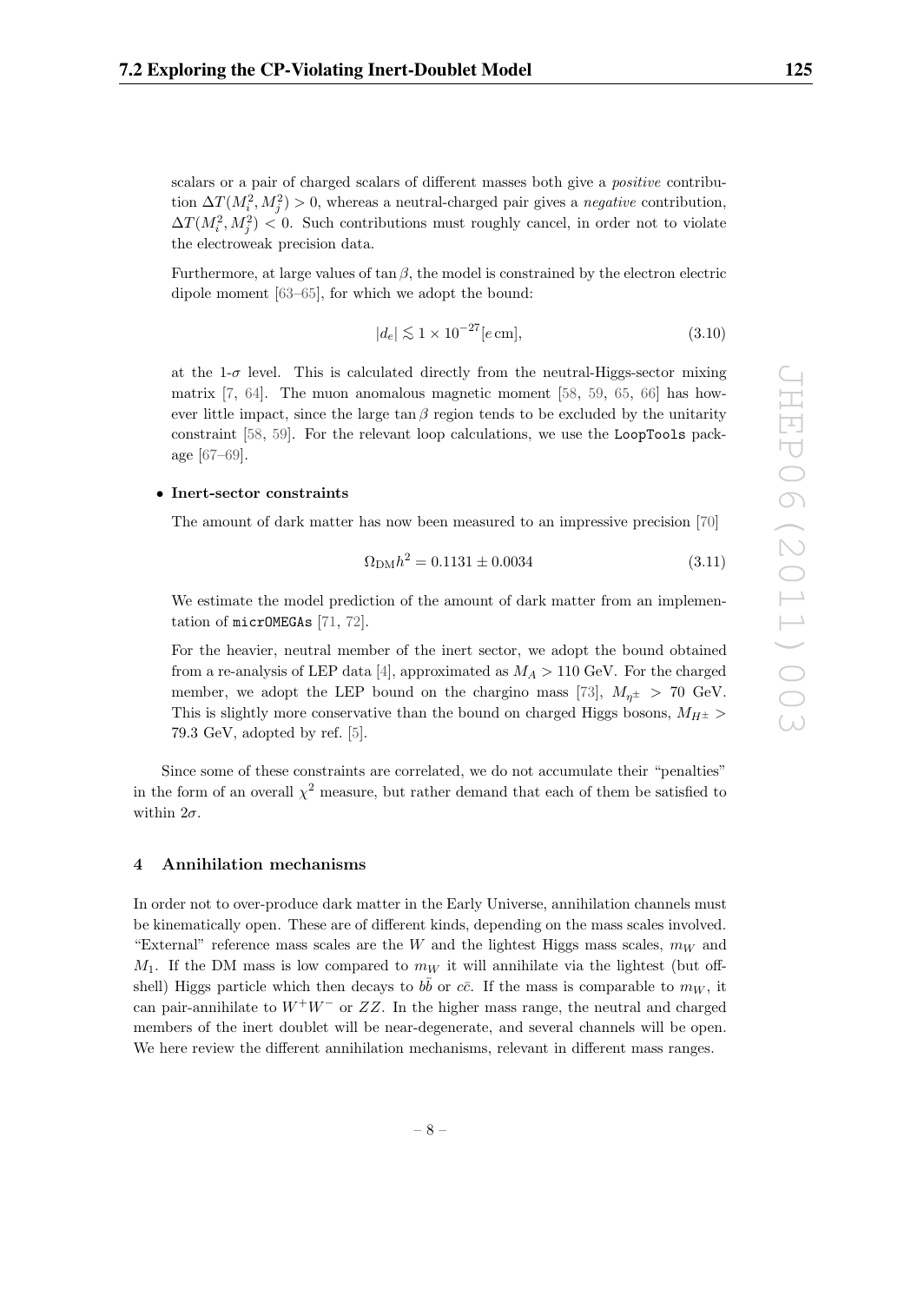#### **4.1 DM couplings**

The gauge and scalar couplings involving inert-sector fields are collected in appendix A. Here we list some of the most relevant ones.

The DM particles can annihilate via the gauge coupling:

$$
SSW^{+}W^{-}: \frac{ig^{2}}{2}, \qquad (4.1a)
$$

$$
SSZZ: \quad \frac{ig^2}{2\cos^2\theta_W},\tag{4.1b}
$$

or to non-inert scalars via the following trilinear or quartic couplings:

 $SSH_j: -2iF_{SSj}\lambda_L v$ , with  $F_{SSj} = \cos\beta R_{j1} + \sin\beta R_{j2}$ , (4.2a)

$$
SSH_jH_j: \quad -2i(\lambda_L - \lambda_c R_{j3}^2),\tag{4.2b}
$$

$$
SSH_jH_k: 2i\lambda_cR_{j3}R_{k3},\t\t(4.2c)
$$

$$
SSH^+H^-: \quad -i\lambda_a,\tag{4.2d}
$$

where  $\lambda_L$  is defined in eq. (2.12) and the pre-factor in (4.2a) satisfies  $|F_{SSj}| \leq 1$ , since R is unitary. In particular,  $F_{SS1} = \cos(\beta - \alpha_1)\cos \alpha_2$ . Also, we note that the splitting  $M_S^2 - m_\eta^2$  controls the strength of the important trilinear coupling  $\lambda_L$  to a neutral Higgs field. Likewise, the couplings  $\lambda_a$  and  $\lambda_c$  are related to mass splittings,  $\lambda_a \sim (M_{\eta^{\pm}}^2 - m_{\eta}^2)$ and  $\lambda_c \sim (M_S^2 - M_A^2)$ , see eq. (2.11).

# **4.2 Representative branching ratios**

In the medium-mass region, the early-universe abundance is controlled by SS annihilation, typically to  $b\bar{b}$  or  $W^+W^-$ . In the high-mass region, in part due to the high degree of mass degeneracy of the different states, there are also significant losses due to annihilations of A and  $\eta^{\pm}$ . The different losses are provided by micrOMEGAs as fractions of  $1/(\Omega_{\rm DM}h^2)$ (see ref. [71]). We refer to this variable as "loss channel". Some representative values are given below, where we consider separately the low- and medium-mass region, and the high-mass region.

## **4.2.1 Low- and medium-mass region**

In the low and medium-mass region, the annihilations mostly proceed via an intermediate Higgs boson, or via a  $W^+W^-$  pair or a  $ZZ$  pair:

• For  $M_s = 40$  GeV and  $M_1 = 120$  GeV, representative loss channels are:

$$
SS \to \begin{cases} b\bar{b} & (86 - 99\%), \\ c\bar{c} & (1 - 9\%), \end{cases}
$$
(4.3)

• For  $M_S = 80$  GeV and  $M_1 = 120$  GeV, representative loss channels are:

$$
SS \to \begin{cases} W^+W^- & (19-96\%),\\ b\bar{b} & (2-91\%), \end{cases}
$$
 (4.4)

where the ranges relate to the scans over  $M_{n^{\pm}}$ ,  $m_n$ ,  $\tan \beta$ ,  $M_{H^{\pm}}$  and the  $\alpha_i$ , defined in section 5.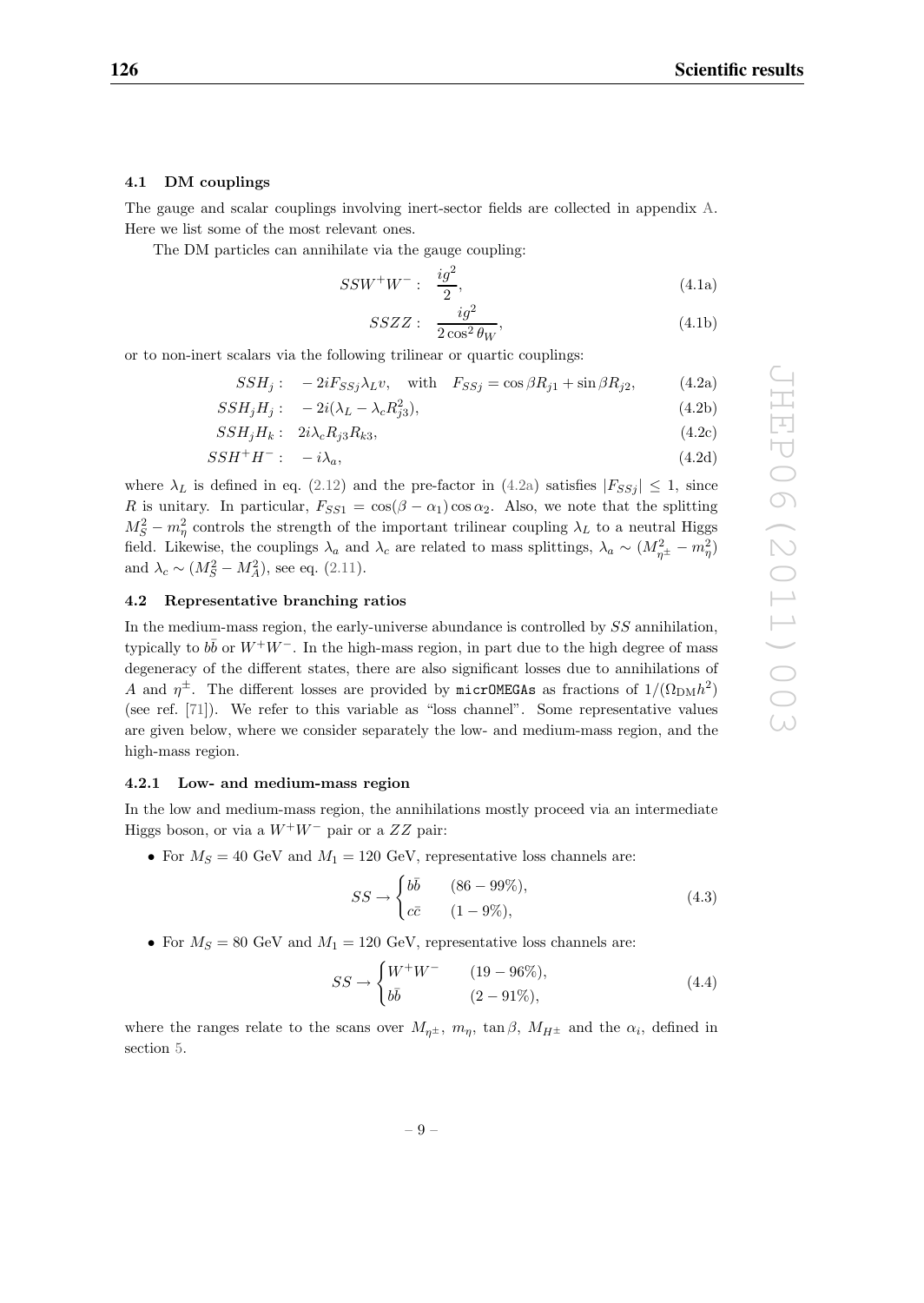#### **4.2.2 High-mass region**

The inert scalar masses are generated by  $m_n$ ,  $v_1$  and  $v_2$  such that  $m_n$  contributes universally to all the masses while the splitting between them is controlled by the interaction terms  $(\lambda_a, \lambda_b$  and  $\lambda_c)$  between the 2HDM and the inert sector. As the DM mass  $M_S$  increases, annihilation channels to pairs of vector bosons opens (with fixed gauge coupling constant strength). Therefore annihilation through intermediate  $H_i$  must be suppressed in order not to introduce a too small value of  $\Omega_{DM}$ , that implies small  $\lambda_a$ ,  $\lambda_b$  and  $\lambda_c$ . In other words, the inert sector masses must be similar. For some representative mass parameters, loss channels are given below:

• For  $M_S = 550$  GeV and  $M_1 = 120$  GeV, representative loss channels are:

$$
SS \to \begin{cases} W^+W^- & (14-17\%),\\ ZZ & (11-14\%), \end{cases}
$$
 (4.5a)

$$
\eta^{+}\eta^{-} \to \begin{cases}\n\gamma Z & (14-17\%),\\
W^{+}W^{-} & (13-16\%),\\
\gamma \gamma & (5-6\%),\n\end{cases}
$$
\n(4.5b)

$$
AA \to \begin{cases} W^+W^- & (8-9\%),\\ ZZ & (6-7\%), \end{cases}
$$
 (4.5c)

$$
S\eta^{\pm}, A\eta^{\pm} \to \gamma W^{\pm} \tag{6-8\%}.
$$

• For  $M_S = 3000$  GeV and  $M_1 = 120$  GeV, representative loss channels are:

$$
SS \rightarrow \begin{cases} W^+W^- & (4-12\%), \\ H^+H^- & (3-11\%), \\ ZZ & (1-4\%), \\ H_jH_j & (1-3\%), \text{ each } j, \end{cases} \tag{4.6a}
$$
\n
$$
\eta^+\eta^- \rightarrow \begin{cases} W^+W^- & (1-9\%), \\ H^+H^- & (1-9\%), \\ ZZ & (2-7\%), \\ H_jH_j & (2-7\%), \text{ each } j, \end{cases} \tag{4.6b}
$$
\n
$$
AA \rightarrow \begin{cases} W^+W^- & (3-10\%), \\ H^+H^- & (3-9\%), \\ ZZ & (1-2\%), \\ ZZ & (1-2\%), \\ H_jH_j & (1-3\%), \text{ each } j, \end{cases} \tag{4.6c}
$$
\n
$$
S\eta^{\pm}, A\eta^{\pm} \rightarrow \begin{cases} ZW^{\pm} & (1-10\%), \text{ each } j, \\ H_jH^{\pm} & (1-10\%), \text{ each } j, \\ H_jH^{\pm} & (1-10\%), \text{ each } j, \end{cases} \tag{4.6d}
$$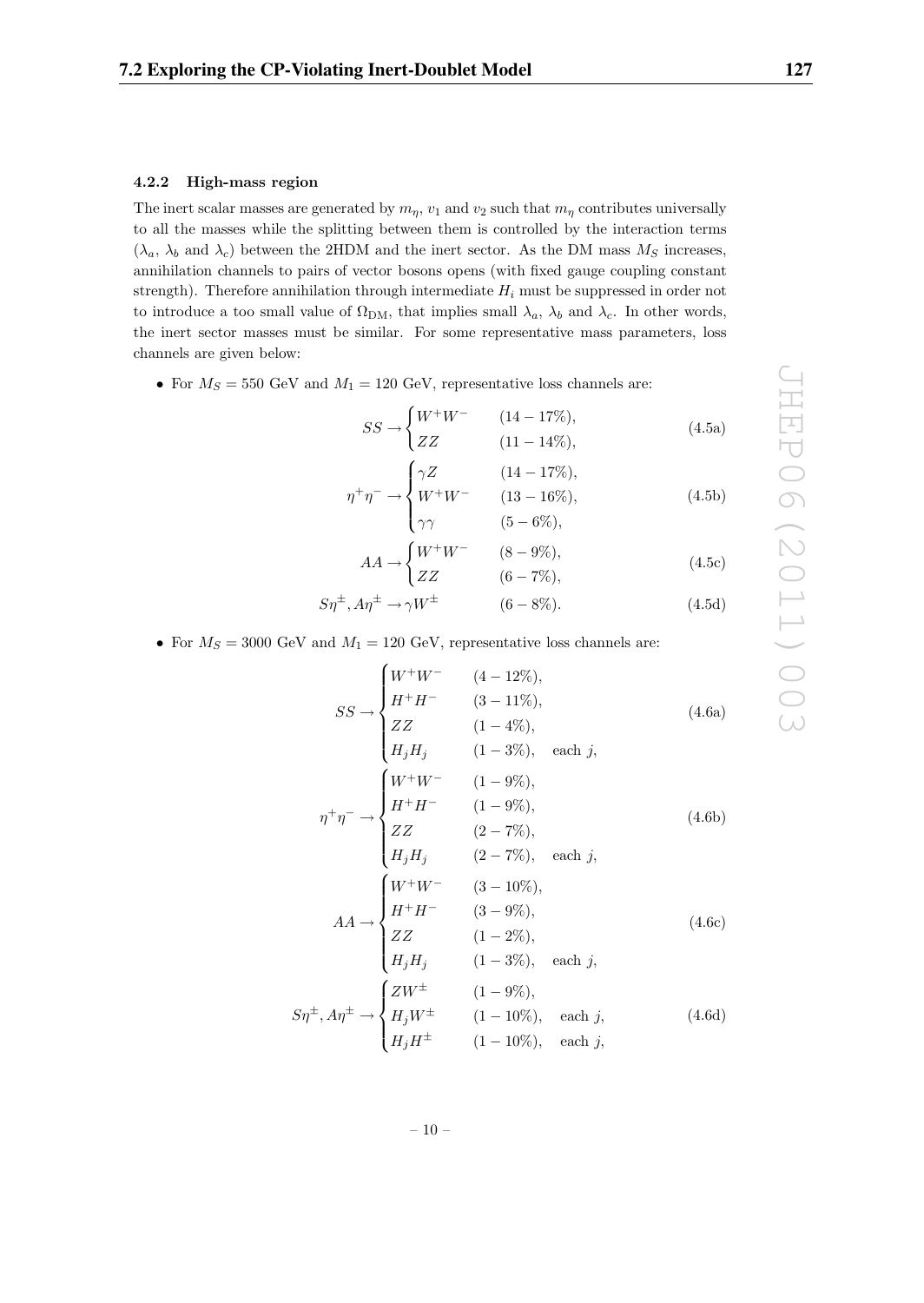where again the ranges relate to the scans over  $M_{\eta^{\pm}}$ ,  $m_{\eta}$ ,  $\tan \beta$ ,  $M_{H^{\pm}}$  and the  $\alpha_i$ , defined in section 5.

#### **5 Parameters and scan strategy**

# **5.1 Model parameters**

The model contains a total of 13 parameters defining the spectrum and the couplings. Among these, the inert-sector self-coupling,  $\lambda_n$ , plays no role and is kept fixed. We choose the remaining ones to be:

- 1.  $M_S$ ,  $M_1$  (lowest physical masses of inert and 2HDM sectors, fixed)
- 2.  $M_A$ ,  $M_{\eta^{\pm}}$  (inert sector, physical masses, fixed). In the high  $M_S$  regime ( $M_S$ ) 500 GeV),  $M_A$  and  $M_{\eta^{\pm}}$  should be rather close to  $M_S$ , in order to prevent  $\lambda_b$  and  $\lambda_c$  from becoming large (and thus lead to too much annihilation of DM in the Early Universe). In the low  $M_S$  regime ( $M_S < 100 \text{ GeV}$ ), a wider range of values is possible, but LEP2 data constrain  $M_A \gtrsim 110$  GeV [4]. For  $M_{\eta^{\pm}}$ , we impose the constraint  $M_{n^{\pm}} > 70$  GeV, adopted from the LEP searches for charginos [73].
- 3.  $M_2$ ,  $\mu$  (2HDM sector parameters)
- 4.  $m_{\eta}$  (inert sector, soft mass parameter, fixed). Then  $\lambda_a, \lambda_b, \lambda_c$  are all fixed. In the high  $M_S$  regime  $(M_S > 500 \text{ GeV})$ ,  $m_\eta$  should be rather close to  $M_S$ , in order to prevent  $\lambda_L$  from becoming large (and thus lead to too much annihilation of DM in the Early Universe). In the low  $M_S$  regime  $(M_S < 100 \text{ GeV})$ , a wider range of values is possible.
- 5. tan  $\beta$ ,  $M_{H^{\pm}}$  (2HDM sector). We allow for the following variation:  $0.5 \leq \tan \beta \leq 50$ and 300 GeV  $\leq M_{H^{\pm}} \leq 700$  GeV. We consider a logarithmic grid in tan  $\beta$ , and linear in  $M_{H^{\pm}}$ , typically 30 points in each parameter. Representative, allowed regions are shown in section 9.
- 6.  $\alpha_1$ ,  $\alpha_2$ ,  $\alpha_3$  (2HDM sector). The allowed range of variation is  $-\pi/2 \leq \alpha_{1,2} \leq \pi/2$ , and  $0 \le \alpha_3 \le \pi/2$ . A random set of 1000 points in this three-dimensional space is typically adequate. Representative, allowed regions are shown in section 9.

From this input, the value of  $M_3$  and all  $\lambda$ 's of the 2HDM can be reconstructed [14]. For the inert sector, we take  $\lambda_{\eta} = 0.2$  (in the notation of the IDM [2, 5]  $\lambda_{\eta} = 2\lambda_2$ ). This parameter has little influence on the model [5]. From the chosen mass input, together with  $\lambda_{\eta}$ , the  $\lambda_{a}$ ,  $\lambda_{b}$  and  $\lambda_{c}$  of eq. (2.9) can be determined.

# **5.2 General scanning strategy**

We scan over the parameters in a hierarchical fashion. In the notation of section 5.1, we hold parameter  $p_{i-1}$  fixed while scanning over  $p_i$ . For each parameter  $p_i$ , we have two options: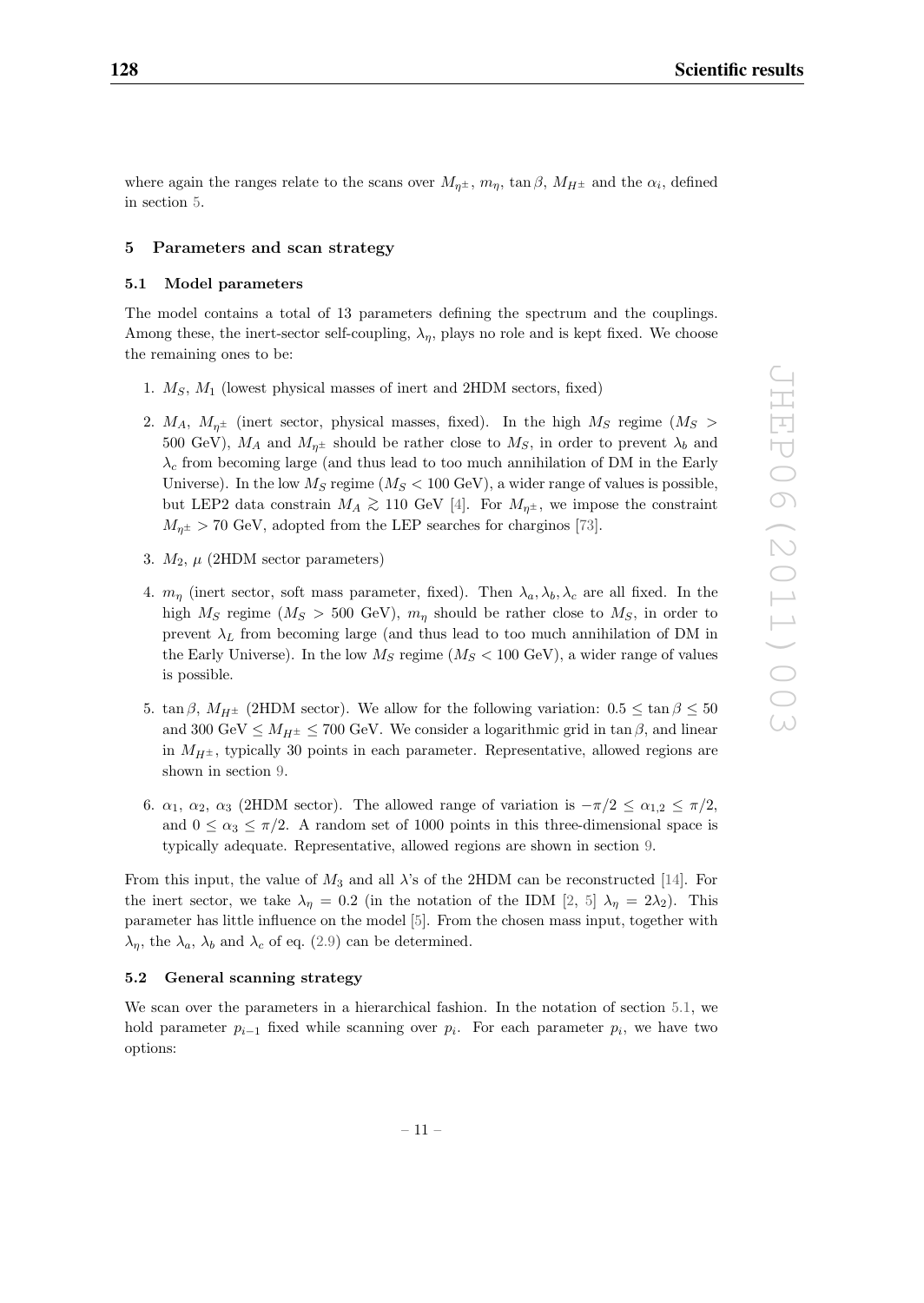- (i) if we find an acceptable solution, proceed to the next value at the higher level,  $p_{i-1}$ , or
- (ii) exhaust a predefined range from  $p_i^{\min}$  to  $p_i^{\max}$ .

The latter condition is adopted if we are interested in determining the allowed range of  $p_i$ .

Scanning over this large number of parameters we focus on regions where the 2HDM is known to be consistent [23]. More details are given in sections 7 and 8.

It should be stressed that adopting the strategy described above, some solutions could be missed. However, as we do find interesting regions of parameter space that are allowed, we do not insist on exhausting the whole parameter space what would imply a dramatic increase of the CPU running time.

# **5.3 Positivity and unitarity**

For the IDM, it was found [5] that certain domains in the  $M_S-m_n$  plane (denoted  $M_{H_0}$  and  $\mu_2$  in [5]) are forbidden by positivity. For the present model, because we have more parameters (in particular, the  $\alpha_i$  parameters), we have not found any such domain excluded by positivity. However, if we restrict the scan to the CP-conserving limit  $\alpha_2 \to 0$ ,  $\alpha_3 \to 0$ , then some parts of parameter space are actually excluded, in particular for  $M_{n^{\pm}} < M_S$ . But that region is of course not interesting, since we want the DM candidate to be electrically neutral.

If we impose also unitarity in addition to positivity, the allowed parameter space in  $M_{n^{\pm}}$  –m<sub>n</sub> starts to shrink, as indicated in figure 1 for  $M_S = 550$  GeV and  $M_1 = 120$  GeV. For the lower range of  $M<sub>S</sub>$ -values, we do not find any such forbidden region within a "reasonable" range of parameters. For example, with  $(M_S, M_A) = (75, 110)$  GeV, there is no forbidden region within 70 GeV  $\leq M_{\eta^\pm} \leq 150$  GeV and  $0 \text{ GeV} \leq m_\eta \leq 150$  GeV. Imposing next the experimental constraints discussed in section 3.2, we find rather dramatic reductions of the allowed parameter space, as will be discussed in sections 7 and 8.

# **6 Overview**

Before going into a detailed discussion of allowed parameter regions, we here give a brief summary, comparing with the IDM, for which three mass regions were established: light  $(M_S \ll m_W)$  [11, 12], medium  $(M_S \sim m_W)$  [2, 5] or heavy  $(M_S \gtrsim 535 \text{ GeV})$  [5, 6, 8]. A recent analysis finds a further substructure of those regions [74]. Finally, a very recent study [75] reports a new viable region for masses in the range  $m_W \lesssim M_S \lesssim 150$  GeV.

We found two regions of allowed  $M_S$  values, a low-to-medium region, 5 GeV  $\lesssim M_S \lesssim$ 100 GeV and a high region,  $M_S \gtrsim 545$  GeV. The allowed  $M_S$ -ranges of these two models are compared in figure 2. The other parameters are chosen such that the allowed regions are maximized. In the low-to-medium DM-mass region, Early-Universe annihilation via the lightest neutral Higgs boson,  $H_1$  plays an important role for obtaining the observed value of  $\Omega_{\rm DM}$ . In the high DM-mass region, it is instead annihilation to two on-shell gauge bosons or two Higgs bosons that provide the correct amount of DM. In the forbidden intermediate range of  $M_S$ ,  $\Omega_{\rm DM}$  is too low. While the present model has a few more parameters than the IDM, we do not find solutions at as low values of  $M<sub>S</sub>$  as were found for the IDM. A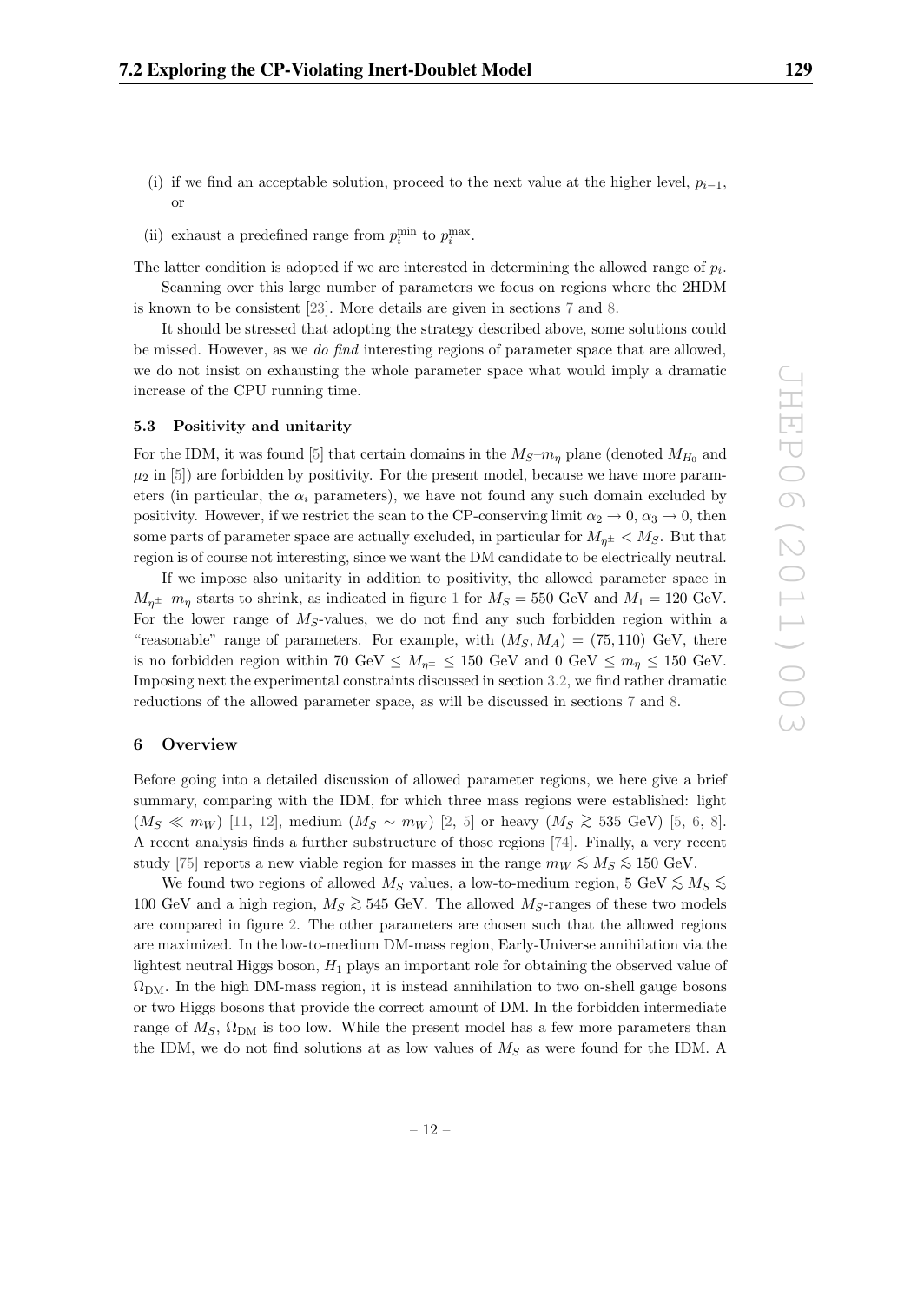

**Figure 1.** Regions in the  $M_{\eta^{\pm}} - m_{\eta}$  plane that are allowed by positivity and unitarity, for DM mass  $M_S = 550$  GeV and lightest Higgs mass  $M_1 = 120$  GeV.



**Figure 2**. Top panel: Allowed  $M_S$  ranges in the IDM  $[2, 5, 6, 8, 11, 12, 75]$ . Bottom: Allowed  $M_S$ ranges in the present model, IDM2. Corresponding  $M_1$  ranges are given in sections 7 and 8.

main restriction on the model at low  $M_S$  is the more tight up-to-date constraint on  $\Omega_{\rm DM}$ imposed here, the value comes out too high. In addition, our constraint on  $M_A$  is different. Likewise, the new viable region of the IDM [75] is only partly reproduced in our model, again mainly because of our more tight constraint on  $\Omega_{\rm DM}$ .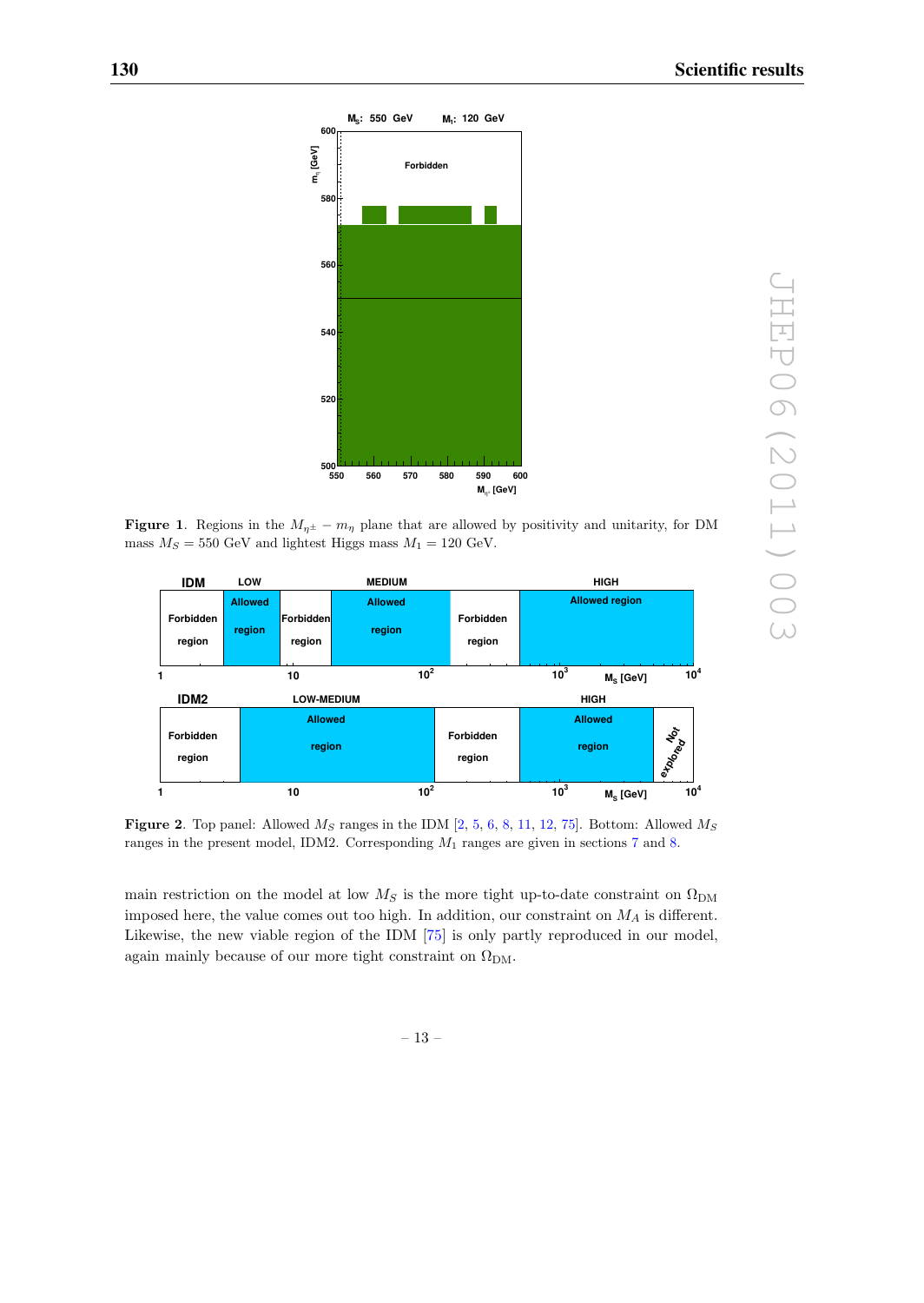# **7 Low-medium DM mass regime**

For a range of DM-masses,  $M_S < \mathcal{O}(100 \text{ GeV})$ , we have explored the range of lightest neutral-Higgs-boson masses,  $M_1$   $\gtrsim$  120 GeV, for which we find consistent solutions. Selected results are shown in figures 3–6. In these figures we display, for a given set of  $(M<sub>S</sub>, M<sub>1</sub>)$  values, the allowed region(s) in the  $M<sub>n</sub>±-m<sub>n</sub>$  plane, obtained by a scan over the ranges 70 GeV  $\lt M_{\eta^\pm} \leq 150$  GeV and  $0 \leq m_\eta \leq 160$  GeV.

We note that for a given set of inert-sector masses,  $(M_S, M_A, M_{\eta^{\pm}})$ , one may think of  $m_{\eta}$  (denoted  $\mu$  in [2, 4, 5], and not to be confused with the parameter normally denoted  $\mu$  in the 2HDM) as basically determining the trilinear coupling  $SSH_1$ , see eqs. (4.2a) and (2.12). Thus, the vertical axis in these plots is a measure of how strongly the DM particles annihilate via a virtual Higgs. Indeed, along the right-hand edge of these plots, we also indicate some values of  $\lambda_L$ .

# **7.1 Scanning strategy**

For this low-to-medium range of  $M<sub>S</sub>$ , we start out with a fixed value of  $M<sub>A</sub> = 110$  GeV (approximately the lower limit compatible with LEP data [4]), and then scan over  $M_{n\pm}$ and  $m_n$  as indicated in section 5.2. As mentioned above, for  $M_{n^{\pm}}$ , we impose the constraint  $M_{\eta^{\pm}} > 70$  GeV, adopted from the LEP searches for charginos [73]. No particular hierarchy is assumed, we may have  $M_S < M_A \leq M_{\eta^{\pm}}$  or  $M_S < M_{\eta^{\pm}} \leq M_A$ . If no solution is found for  $M_A = 110 \text{ GeV}$ , the scan is repeated for  $M_A = 115 \text{ GeV}$ . If still no solution is found, we declare there to be no solution for the chosen set  $(M_S, M_1)$ . (Only in one case was a solution found for  $M_A = 115$  GeV and nothing for 110 GeV.)

For fixed  $M_A$ , the scanning over  $M_2$  and  $\mu$  is organized as follows. For  $M_1 < 300$  GeV, we first consider  $M_2 = 300$  GeV and  $\mu = 200$  GeV. If nothing is found, we increment  $\mu$ to 350 GeV and 500 GeV. If still nothing is found, we increment  $M_2$  to 400 and 500 GeV, repeating the values of  $\mu$ . For higher values of  $M_1$ , correspondingly higher values of  $M_2$ and  $\mu$  are adopted, but with less splitting with respect to  $M_1$ . This choice is inspired by the knowledge of allowed regions in the 2HDM parameter space [23, 24]. For example, for  $M_1 = 300 \text{ GeV}$ , we take  $M_2 = 350 \text{ GeV}$ , 425 GeV, and 500 GeV.

# **7.2** Results for  $M_S \lesssim 100 \,\text{GeV}$

Let us now comment on the main features of the plots showing allowed regions in the  $M_{\eta^{\pm}}$  $m_n$  plane. As pointed out above, for fixed masses of the inert sector,  $(M_S, M_A, M_{n^{\pm}})$ , the "soft" parameter  $m_n$ , which represents the bilinear coupling in the inert sector, see eq. (2.5), will also represent the trilinear couplings between the inert sector and the non-inert one, as expressed by eqs. (A.7), (2.12) and (2.11). Explicitly, the trilinear coupling  $SSH_j$  vanishes in the limit  $m_{\eta} \to M_S$ , but can become large when either  $m_{\eta} \ll M_S$  or  $m_{\eta} \gg M_S$ .

In the case of a low- to medium-mass DM particle ( $M_S \lesssim 100 \text{ GeV}$ ), annihilations via a virtual Higgs boson play an important role for obtaining the correct DM density. We recall that this coupling is proportional to  $\lambda_L$ , which in turn is proportional to  $M_S^2 - m_\eta^2$ . This feature is the same as for the IDM [5], and has implications for whether or not the parameter region  $m_n \sim M_S$  is allowed. However, in distinction from the IDM, here the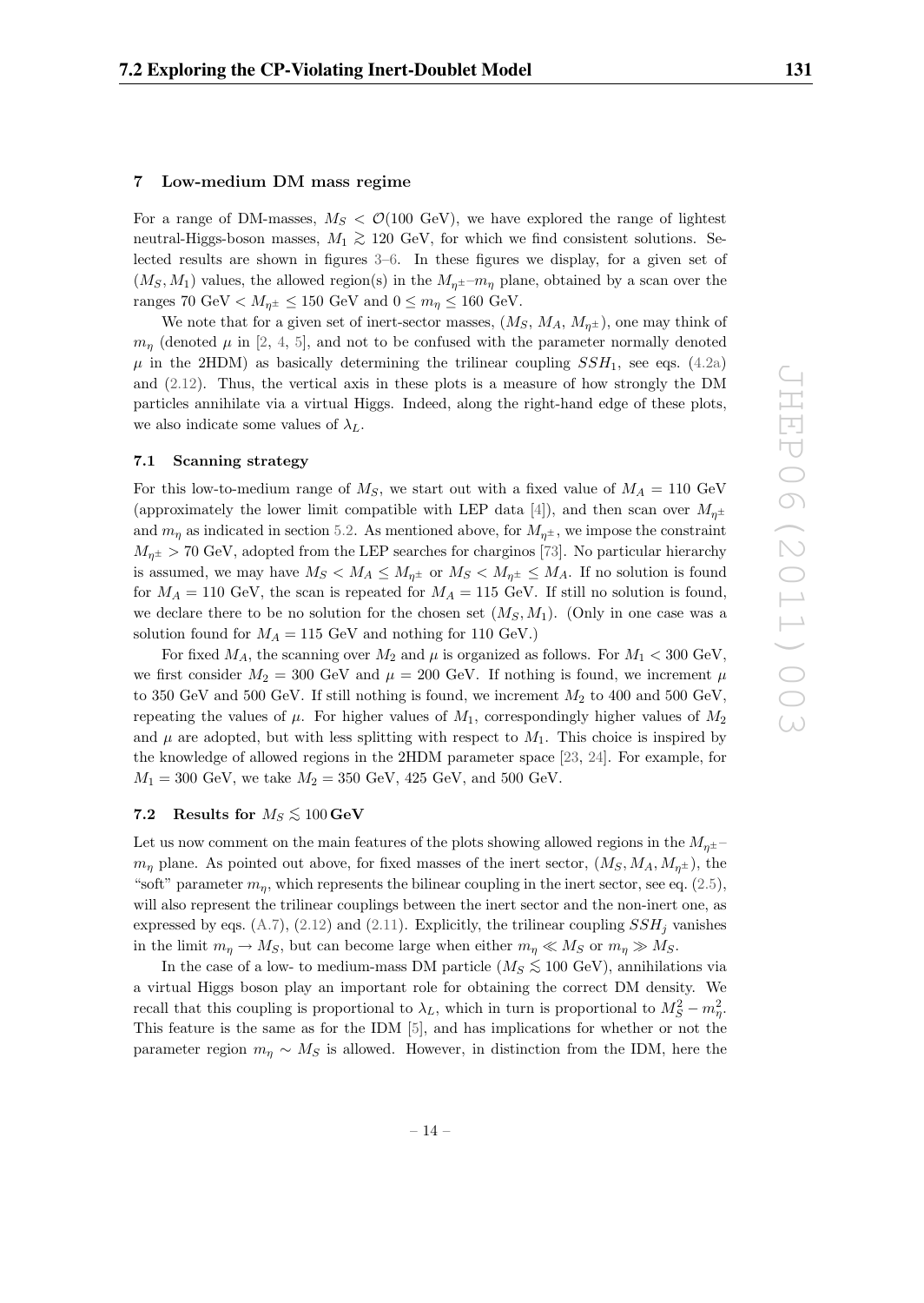

**Figure 3**. Allowed regions (dark blue) in the  $M_{\eta^{\pm}} - m_{\eta}$  plane, for DM mass  $M_S = 6 \text{ GeV}$  and 8 GeV, with lightest Higgs mass  $M_1 = 90$  GeV. The thin solid lines indicate  $M_{\eta^{\pm}} = M_S$  and  $m_{\eta} = M_S$  (or  $\lambda_L = 0$ ), whereas the dashed line at  $M_{\eta^{\pm}} = 70$  GeV (labelled "LEP bound") gives the adopted experimental bound. The right-most dashed line gives  $M_{n^{\pm}} = 110 \text{ GeV}$ , the default value for MA.

coupling also contains a factor  $F_j$ , satisfying  $0 \leq |F_j| \leq 1$  (see appendix A), which depends on tan  $\beta$  and the mixing angles of the neutral Higgs sector. Thus, for a given set of inertsector parameters, one can always find non-inert-sector parameters for which this coupling is turned off (but positivity and unitarity constraints may make such points uninteresting).

If the DM particle is very light,  $2M_S < M_1$ , the intermediate Higgs particle will be off mass shell, and a heavier one (larger value of  $M_1$ ) will be less efficient in mediating annihilations, because of the propagator suppression. In order to have sufficient Early-Universe annihilation, the  $SSH_1$ -coupling  $\lambda_L$  must therefore be stronger, the higher  $M_1$ is. Indeed, for the very lowest values of  $M<sub>S</sub>$ , we do not find solutions for  $M<sub>1</sub> = 120$  GeV, whereas  $M_1 = 90$  GeV and a large value of  $m_n$  give acceptable solutions (see figure 3). This is further illustrated in figure 4, for  $M_S = 20$  GeV and 40 GeV, where we see that indeed  $|M_S^2 - m_\eta^2| \propto |\lambda_L|$  must increase with  $M_1$ .

In this region, the cut-off towards higher values of  $M_1$  is due to the  $\Delta T$  and  $\Omega_{\rm DM}$ constraints. For example, at the edge of the forbidden region, for  $M_S = 40$  GeV and  $M_1 = 220 \text{ GeV}$ , more solutions are found if we either disregard the  $\Delta T$  constraint, or allow a *higher* value of  $\Omega_{DM}$ . For this case of  $M_1 = 220$  GeV, because of the mentioned propagator suppression, one must have  $m_{\eta} \gtrsim 110 \text{ GeV}.$ 

As  $M<sub>S</sub>$  is further increased, two things happen. First, as  $M<sub>S</sub>$  approaches the mass of the W, annihilation (in the Early Universe) via off-shell W's and Z's starts to play an important role, as illustrated quantitatively by eq. (4.4). Secondly, the lightest neutral Higgs can be produced resonantly via SS annihilation. This is illustrated in figure 5, where we consider  $M_S = 60$  GeV and (left panel)  $M_1 = 120$  GeV. Only small values of the trilinear coupling are allowed, reflected in the plane being populated by allowed solutions around  $m_{\eta} = M_S$ . (The "holes" are presumably due to the "small" number of points being scanned over.) For a larger value of  $M_1$ ,  $H_1$  is no longer produced resonantly, and a certain minimum value of  $\lambda_L$  (or, equivalently,  $|m_{\eta}^2 - M_S^2|$ ) is required, as shown in the right panel of figure 5 for  $M_1 = 200$  GeV.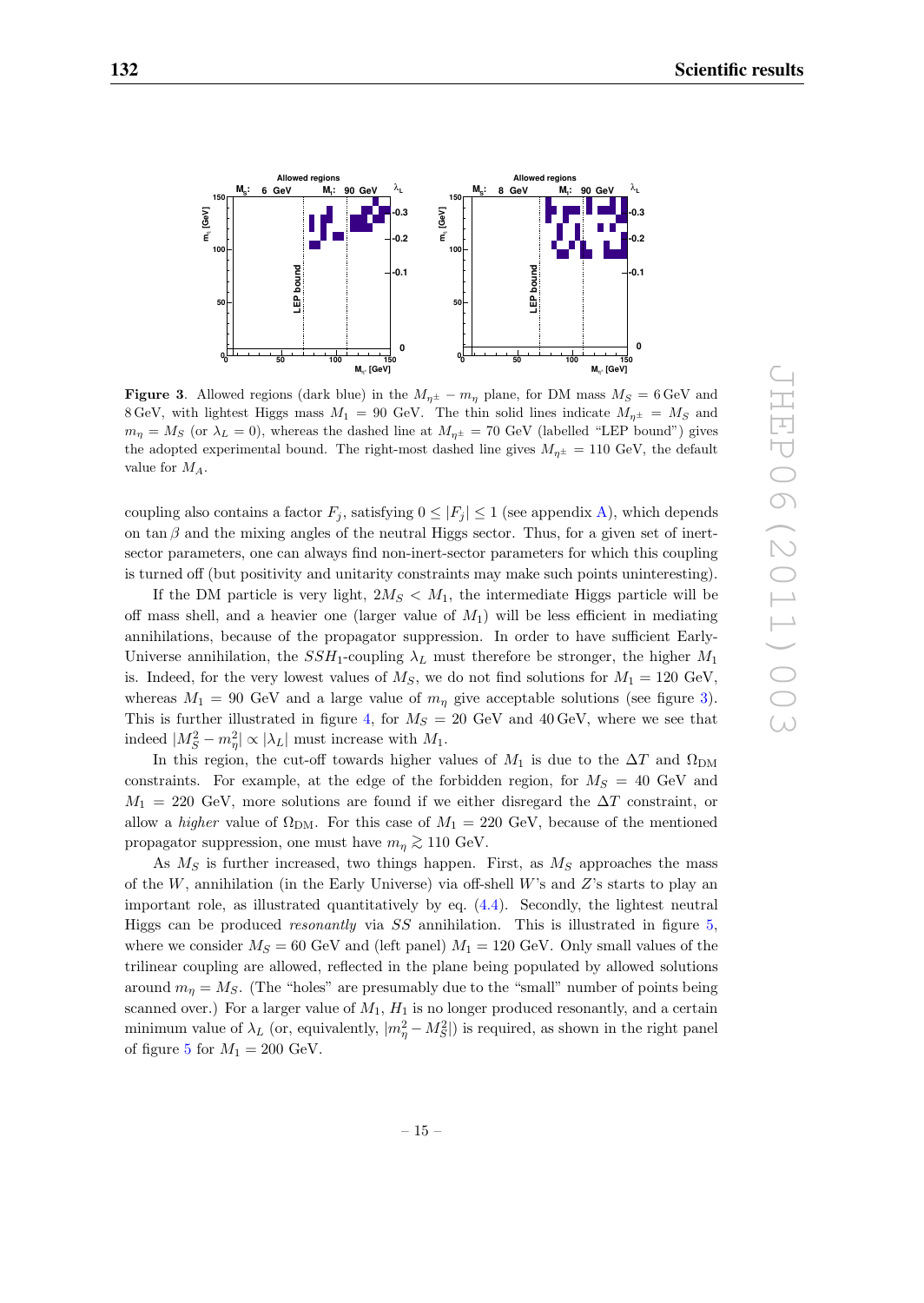

**Figure 4.** Allowed regions in the  $M_{\eta^{\pm}} - m_{\eta}$  plane, for DM mass  $M_S = 20$  GeV and  $M_S = 40$  GeV, with lightest Higgs mass  $M_1 = 120$  GeV and  $150$  GeV.



**Figure 5**. Allowed regions in the  $M_{n^{\pm}} - m_n$  plane, for DM mass  $M_S = 60$  GeV, with lightest Higgs mass  $M_1 = 120$  GeV and  $200$  GeV.

As  $M_S$  reaches a value around  $M_W$  or  $M_Z$ , annihilation becomes very easy via the WW and ZZ channels (the strength is given by the gauge coupling). However, to reproduce the correct DM abundance some annihilation must also take place via the Higgs (dominantly  $H_1$ ) intermediate state. It is worth noticing that in order to obtain substantial contribution from that process, an increase of  $M_1$  must be compensated by larger  $\lambda_L$ , therefore for a given  $M_1$  only suitable values of  $m_n$  and non-inert-sector parameters  $(\tan \beta, R_{ij})$  provide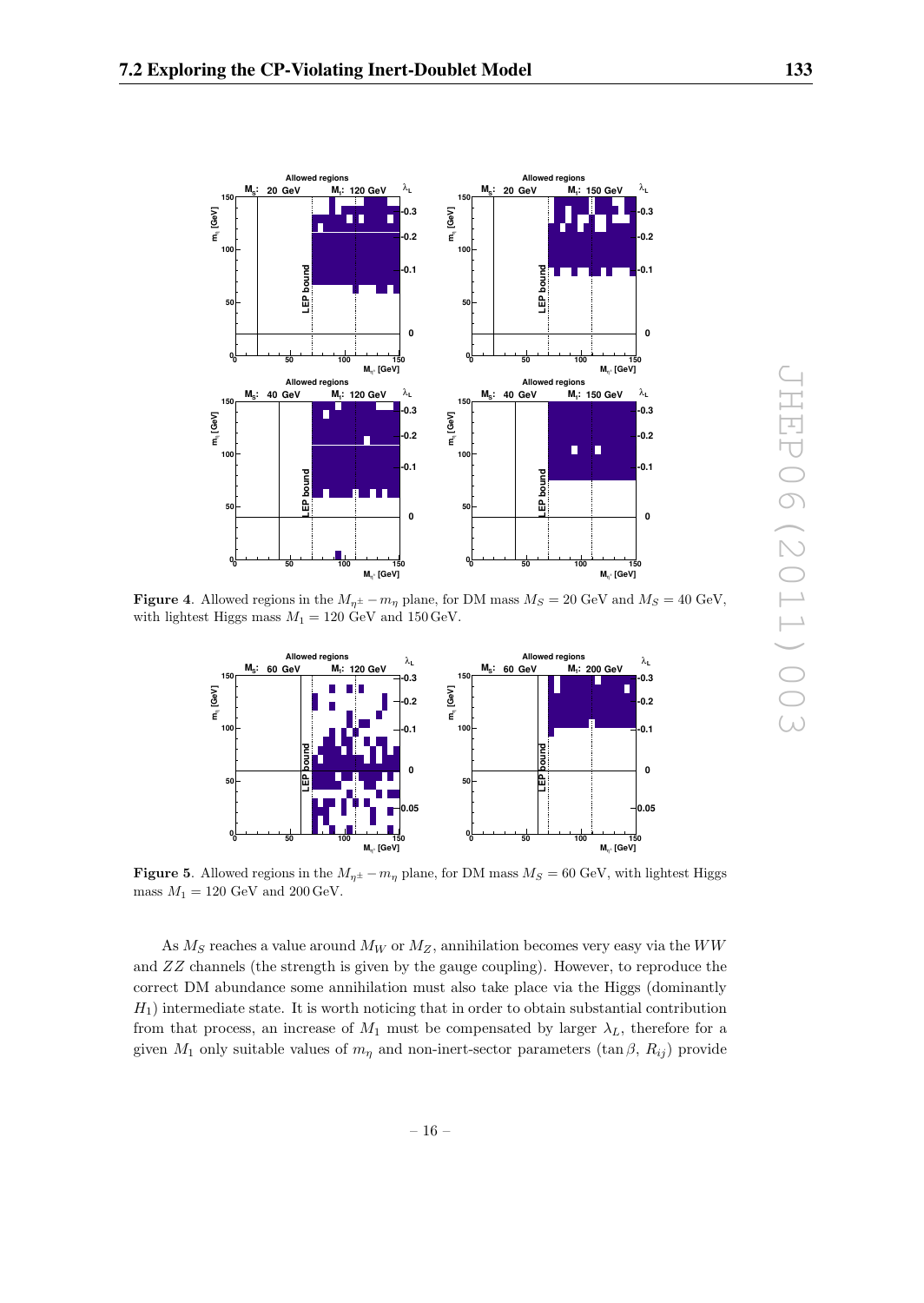

**Figure 6.** Allowed regions (dark blue) in the  $M_{n^{\pm}} - m_{n}$  plane, for DM mass  $M_{S} = 75$  GeV, with lightest Higgs mass  $M_1 = 120 \text{ GeV}$ ,  $150 \text{ GeV}$ ,  $200 \text{ GeV}$  and  $400 \text{ GeV}$ .

an appropriate  $\Omega_{DM}$ . Some such cases are shown in figure 6. Of course, the annihilation via a neutral Higgs can be resonant, in which case  $\lambda_L$  has to be small, as illustrated for  $2M<sub>S</sub> = M<sub>1</sub> = 150$  GeV in the upper right panel in figure 6.

In this region of  $M_S \leq M_W$ , there is also another issue. As recently pointed out [76], the annihilation could be enhanced by going via  $WW^*$ , where  $W^*$  denotes a virtual W. Thus, three-body decay will set in below the two-body WW threshold. However, we do not find an effect as large as reported in [76]. In this region, there are two important mechanisms: the four-point SSWW gauge coupling, and the s-channel annihilation via an intermediate Higgs, the strength of which is given by  $\lambda_L$  (and thus tunable via the model parameters). If the intermediate Higgs is close to its mass shell, the s-channel becomes more relevant. However in this region of the parameter space special care is required, as the Higgs resonance contribution is very sensitive to the proper treatment of the Higgs width. This effect may be responsible for the reduced (as compared to [76]) effect caused by three-body final states that we have found. As an example showing the importance of the three-body final states, we consider one of the "good" points,  $(M_S, M_A, M_{\eta^{\pm}}, m_{\eta}) = (75, 110, 86, 0)$  GeV, with  $(M_1, M_2, \mu, M_{H^{\pm}}) = (140, 300, 200, 389.7)$  GeV and tan  $\beta = 0.689$ . Allowing a virtual W, we find a drop of  $\Omega_{\rm DM}$  from values around 0.11 to below 0.07. If we turn off the s-channel, with  $\lambda_L = 0$ , or  $m_n = M_S$ , the corresponding values are 0.13 and 0.05 (a larger effect). In view of the excessive computational requirements, we have not pursued this.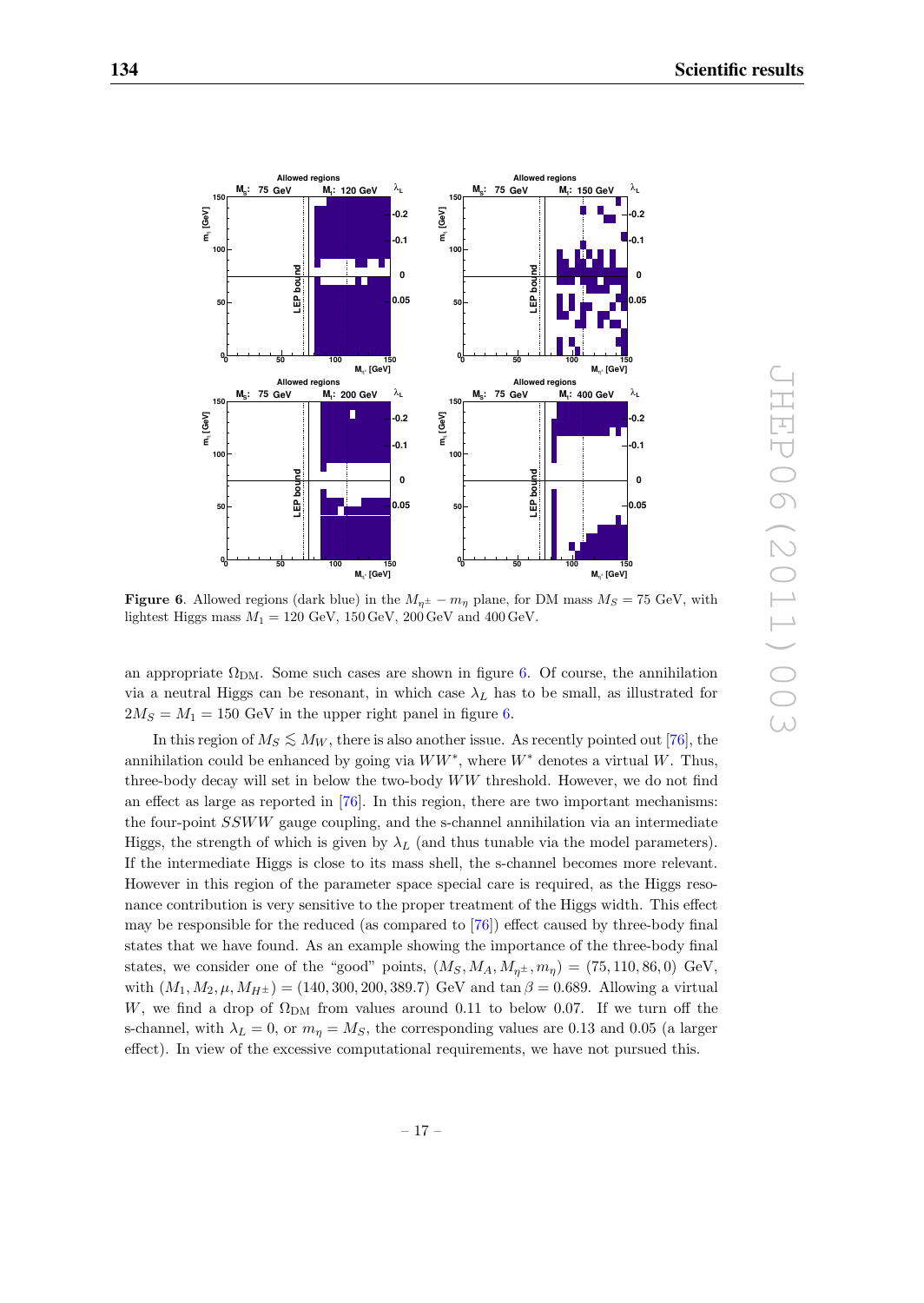

**Figure 7**. Allowed regions in the  $M_{n^{\pm}} - m_{\eta}$  plane, for DM mass  $M_S = 80$  GeV, with lightest Higgs mass  $M_1 = 120 \,\text{GeV}, 150 \,\text{GeV}, \text{and } 155 \,\text{GeV}.$ 

For  $M_S$  approaching  $M_{\eta^{\pm}}$ , as happens near the lower bound on  $M_{\eta^{\pm}}$  (70 GeV), the S and  $\eta^{\pm}$  number densities in the early universe would have been similar. In this parameter region, the quartic  $S\eta^{\pm}W^{\mp}\gamma$  gauge coupling becomes relevant, since the  $W\gamma$  channel is kinematically open. For parameters in this region, there would be too much co-annihilation  $S\eta^{\pm} \to W^{\pm}\gamma$ , and  $\Omega_{\text{DM}}$  would be too low. Thus, values of  $M_{n^{\pm}}$  close to  $M_S$  are not allowed. This is reflected as a forbidden band in figures 6 and 7. For higher values of  $M_{n^{\pm}}$  (with respect to  $M<sub>S</sub>$ ) this is not a problem, because of the Boltzmann suppression of the  $n^{\pm}$ number density.

For  $M_S = 75$  GeV and  $M_1 = 400$  GeV, there is a strip of allowed parameters around  $M_{\eta^{\pm}} \sim 85$  GeV, for almost all values of  $m_{\eta}$  (see figure 6, lower right panel). Along this strip, co-annihilation of  $S\eta^{\pm} \to W^{\pm}\gamma$ , as well as  $S\eta^{\pm} \to W^{\pm}\gamma \to u\bar{d}$ ,  $d\bar{u}$ ,  $c\bar{s}$ ,  $s\bar{c}$  play an important role. On the other hand, with such a heavy Higgs boson, the role of an intermediate  $H_1$  is much reduced. Thus, for somewhat higher values of  $M_{n<sup>\pm</sup>}$ , the coannihilation is no longer effective (as discussed above), and the DM density would be too high. The region of small  $\lambda_L$  is thus not allowed beyond a narrow strip  $M_{\eta^\pm} \gtrsim M_S$ .

Also, for  $M_S = 75$  GeV, if we relax the constraints, we find solutions at even higher values of  $M_1$ . For example, if we disregard the  $\Delta T$  constraint, or allow a somewhat larger value of  $\Omega_{DM}$ , we also find solutions at  $M_1 = 700$  GeV, but then at a somewhat higher value of  $m_n$  or  $\lambda_L$ .

For  $M_S \geq M_W$ , the annihilation  $SS \to W^+W^-$  sets in, with a rate, which near threshold is controlled by

$$
\langle \sigma \times v \rangle \propto \frac{\beta}{M_S^2},\tag{7.1}
$$

with the final-state  $W^{\pm}$  velocity

$$
\beta = \sqrt{1 - \left(\frac{M_W}{M_S}\right)^2}.\tag{7.2}
$$

As soon as this becomes sizable, the annihilation rate exceeds the value that is compatible with  $\Omega_{\text{DM}}$ . Apart from the region discussed in section 7.3, this annihilation mechanism thus provides an upper cut-off of the allowed region around  $M_S = 100$  GeV. Eventually, as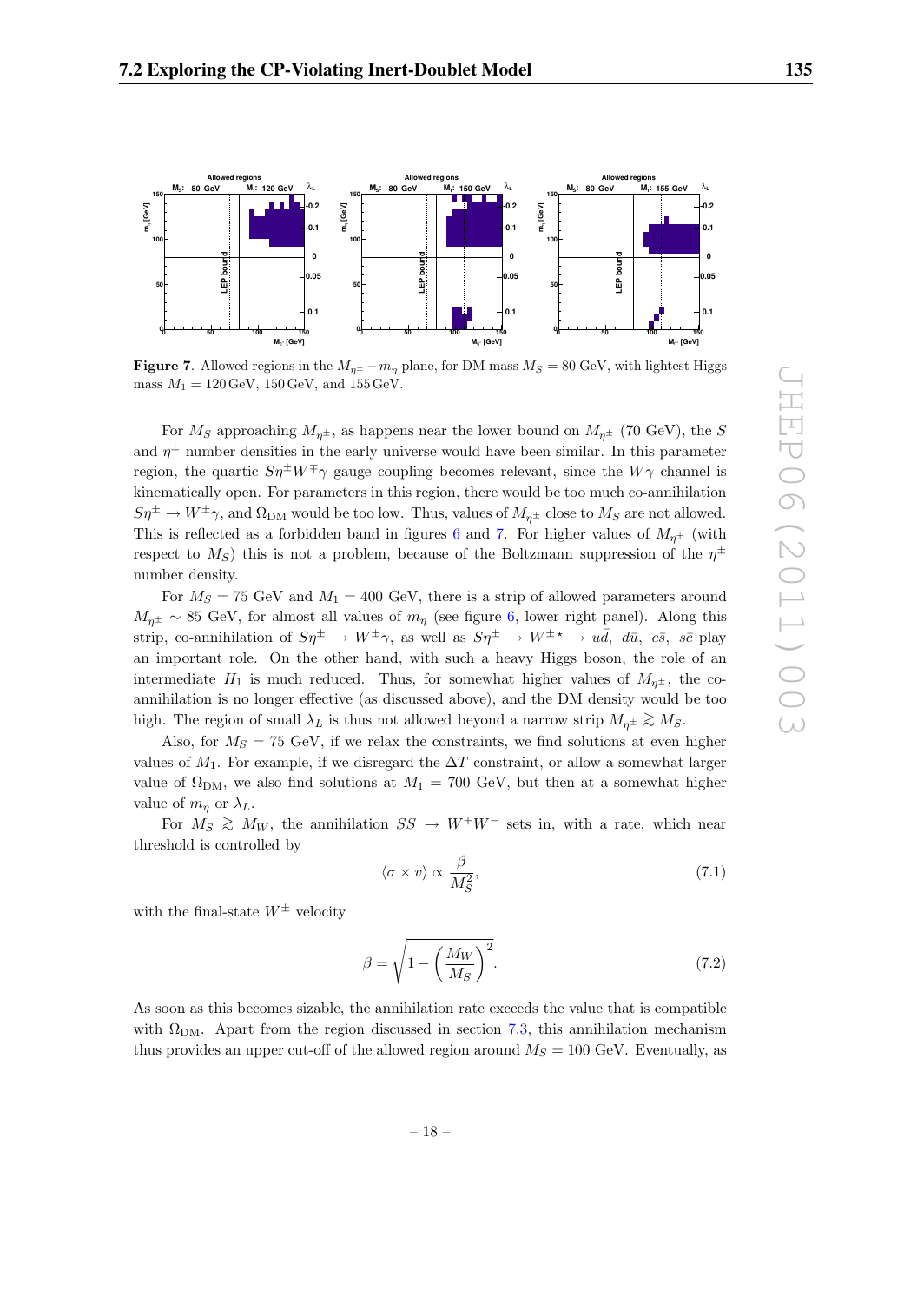

**Figure 8.** Allowed regions in the  $M_{n^{\pm}} - m_n$  plane, for DM mass  $M_S = 110$  GeV, with two values of  $M_A$  and lightest Higgs mass  $M_1 = 200 \,\text{GeV}$ .

we will see in section 8, for values of  $M_S \gtrsim 550$  GeV, the denominator in (7.1) will bring the annihilation rate down again, to an acceptable level.

Below the cut-off, at  $M_S \lesssim 100 \text{ GeV}$ , we again find an extension of the allowed range in  $m_n$ , as  $M_1$  is increased towards  $2M_S$ , where the annihilation via a neutral Higgs boson is resonant. This is illustrated in figure 7. For the particular case of  $M_S = 80$  GeV, a wider range of solutions is found for  $M_1 = 150$  GeV than for  $M_1 = 120$  GeV. However, this has shrunk again at  $M_1 = 155$  GeV, and nothing is found for  $M_1 = 160$  GeV. In this region of  $M<sub>S</sub>$  and  $M<sub>1</sub>$ , the near-resonant annihilation via  $H<sub>1</sub>$  provides too much depletion of the DM.

# **7.3 Results for "new viable region"**

We confirm the existence of the new viable region identified by Lopez Honorez and Yamura for the IDM [75]. The existence of this region is due to cancellation between the four-point SSW<sup>+</sup>W<sup>-</sup>-coupling and the contribution via s-channel  $H_1$  exchange, proportional to  $\lambda_L$ . In our notation, the cancellation condition becomes [75]

$$
\frac{1}{v^2} \left( M_S^2 - m_\eta^2 \right) = \lambda_L \simeq -\frac{2}{v^2} \left[ M_S^2 - \left( \frac{M_1}{2} \right)^2 \right],\tag{7.3}
$$

or

$$
m_{\eta}^{2} = 3M_{S}^{2} - \frac{1}{2}M_{1}^{2}.
$$
\n(7.4)

However, since we have adopted more tight constraints on  $\Omega_{DM}$ , we find a somewhat smaller allowed region. Examples are shown in figure 8, where we consider  $M_S = 110$  GeV and  $M_1 = 200$  GeV, with  $M_A = 205$  GeV (left panel) and  $M_A = 215$  GeV (right panel). The dominant loss mechanism here is  $SS \to W^+W^-$  (four-point coupling, and  $\eta^{\pm}$  t-channel exchange), together with a significant amount of  $SS \to b\bar{b}$  (via  $H_1$  s-channel exchange). We note a slight tendency for  $|\lambda_L|$  to increase with  $M_{n^{\pm}}$ , indicating that the s-channel increases in significance as the t-channel decreases.

# **7.4 Summary of low-medium region**

For the low-to-medium mass region of  $M<sub>S</sub>$ , an overview of allowed ranges of  $M<sub>1</sub>$  is given in figure 9. The model is viable from about  $M_S \sim 6$  GeV up to about 120 GeV. As a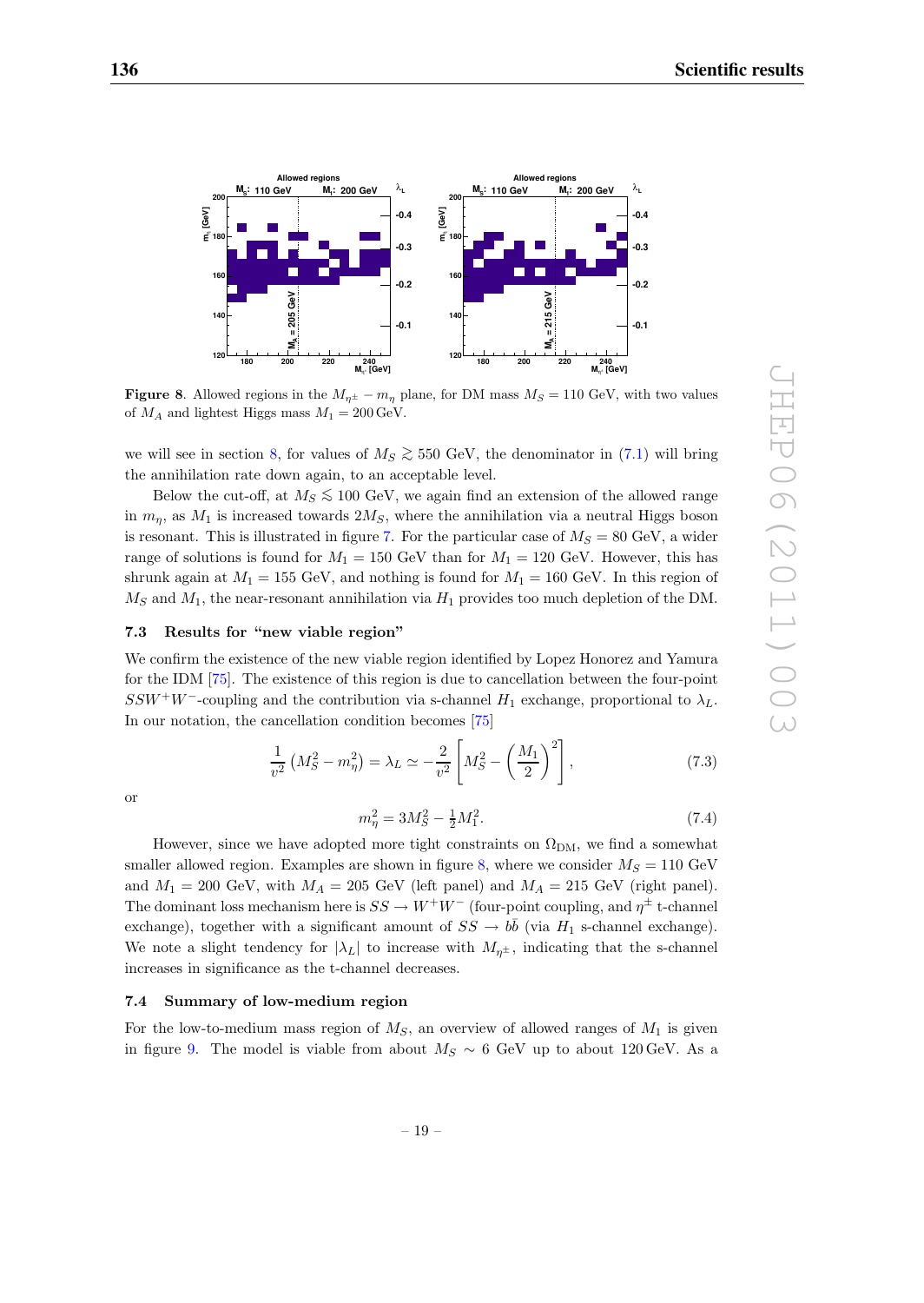

**Figure 9.** Allowed (blue) and not allowed (red) regions in the  $(M<sub>S</sub>, M<sub>1</sub>)$  plane. Discrete values of  $M_1$  that are investigated, are represented as horizontal bars (note logarithmic scale in  $M_1$ ).

default value, we have taken  $M_1 = 120 \text{ GeV}$ , in the range favored by current electroweak SM fits  $[62]$ . The low range of  $M<sub>S</sub>$  can be extended a bit by lowering  $M<sub>1</sub>$  to 90 GeV. More interestingly, the value of  $M_1$  can be increased significantly, without any conflict with the data. It is typically restricted to  $M_1 \lesssim 300$  GeV, except for a narrow region around  $M_S \sim 75$  GeV, for which values up to  $M_1 \sim 600$  GeV are acceptable. Beyond 75 GeV, it rapidly falls again (except for the region discussed in section 7.3). This region around  $M<sub>S</sub> = 75$  GeV is a very interesting one, since the little hierarchy can be considerably alleviated [2], and, as we shall see in section 10, the direct-detection cross sections are in this case within experimental reach.

The cut-offs in  $M_S$  and  $M_1$  can be summarized as follows:

- In the low range of  $M_S$  (∼ 5 GeV), we can extend it a bit (lower  $M_S$ , higher  $M_1$ ) by allowing a *lower* value of  $\Omega_{\text{DM}}$ .
- In the high range of  $M_S$  ( $\sim 100$  GeV), the cut-off is mainly due to too much DM annihilation in the Early Universe, via the gauge coupling.
- The upper cut-off of  $M_1$  is mainly determined by the  $\Omega_{DM}$  and  $\Delta T$  constraints.

# **8 High DM mass regime**

We next study the model-parameter space when the DM is heavy. In analogy with the results for the simpler IDM [5], solutions are found for  $M_S \gtrsim 545$  GeV. In this mass range, annihilation via a single Higgs boson is not very efficient, whereas annihilations to two gauge bosons or two Higgs bosons are relevant. There is a lower cut-off around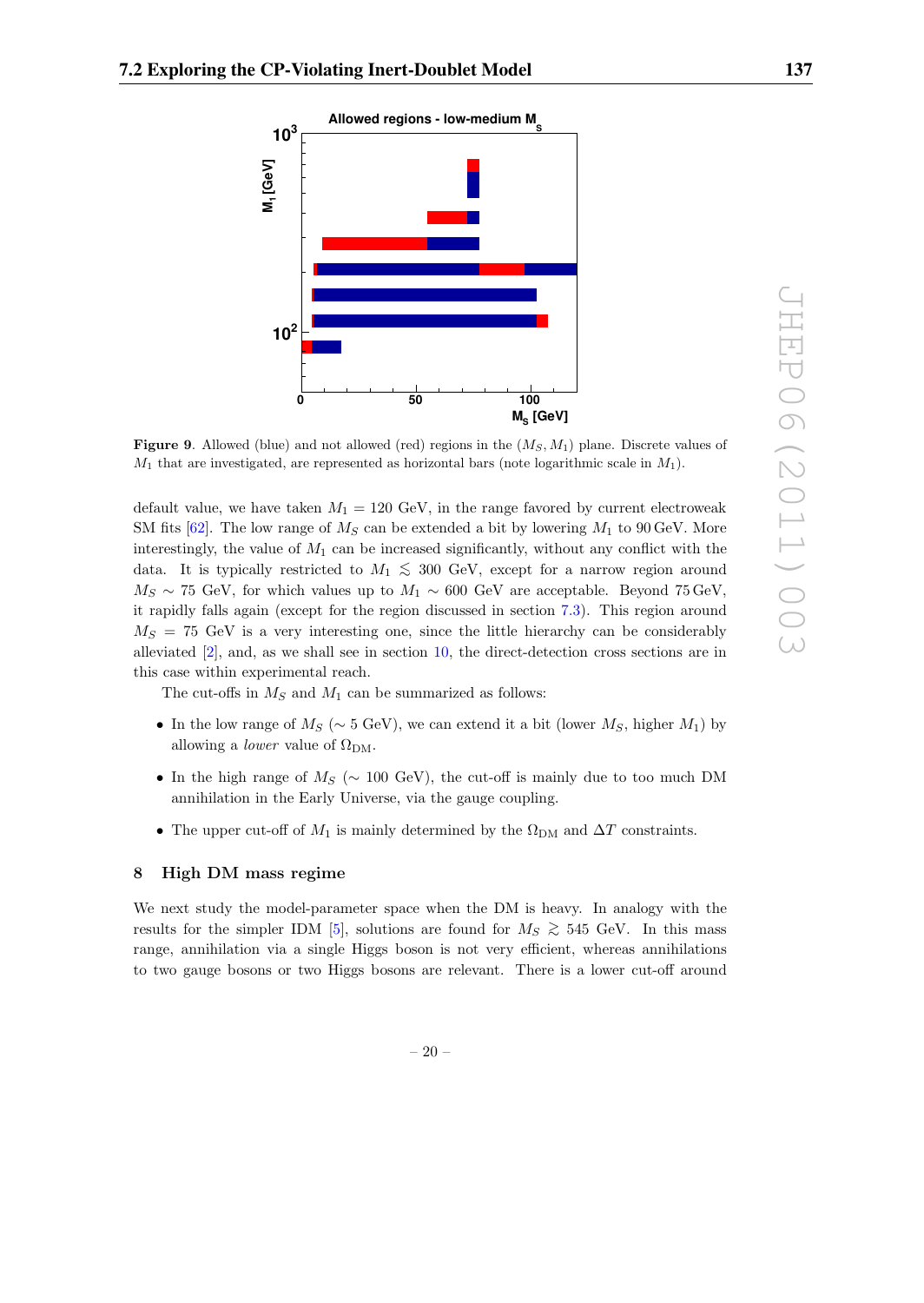$M<sub>S</sub> \sim 540 - 550$  GeV, below which the two-body annihilation to two gauge bosons, scaling like  $1/M_S^2$  (see eq. (7.1)), is too fast to accommodate the observed value of  $\Omega_{\rm DM}$ .

#### **8.1 Scanning strategy**

In this high-mass region, the scanning is done differently from that of the low-medium-mass region. The main difference is that, for a viable model, we need  $M_A$ ,  $M_{n^{\pm}}$  and  $m_n$  all to be close to  $M_S$ . There are actually three reasons for this:

- A significant splitting would lead to "large" values of  $\lambda_a$ ,  $\lambda_b$  or  $\lambda_c$ , and the Early-Universe annihilation to one or two Higgs bosons would be too fast, leaving too low a value for  $\Omega_{\rm DM}$ .
- A significant splitting would require "large" values of  $\lambda_a$ ,  $\lambda_b$  or  $\lambda_c$ , and positivity or unitarity would be violated.
- A significant splitting would lead to a value for  $\Delta T$  in violation of the LEP data.

The former constraints are stronger, such that the  $\Delta T$  constraint has a negligible impact. Unless otherwise specified, in this section we consider  $M_A = M_S + 1$  GeV. However, as we will discuss in section 11, this splitting could be much smaller.

## **8.2 Results**

Selected results on allowed regions in the  $M_{\eta^{\pm}}$ - $m_{\eta}$  plane are displayed in figures 10–12. As indicated above, in this high-mass region, all inert-sector masses are rather degenerate, including the soft-mass parameter  $m_n$  (implying that  $\lambda_L$  is small). However, the way a correct DM density is obtained, is a bit different in the lower end of this high-mass region, where  $M_S \sim 550$  GeV, from that of the higher-mass region, exemplified by  $M_S = 3000$  GeV in figure 12.

Figure 10 is devoted to  $M_S = 550$  GeV. This is representative of the lower allowed value (in this high-mass region). Characteristic of this region is the annihilation via fourpoint gauge couplings, as illustrated by eq. (4.5). These "loss" mechanisms involve not only SS annihilation, but also  $\eta^+\eta^-$ , AA,  $S\eta^{\pm}$  and  $A\eta^{\pm}$  annihilations to gauge bosons. The cut-off around 540−550 GeV is due to the too high annihilation rate (at lower masses) [8], scaling by eq.  $(7.1)$ .

As  $M<sub>S</sub>$  is increased to higher values, the annihilation to gauge bosons will fall off, but annihilation to neutral and charged Higgs bosons start playing an important role, as shown by eq. (4.6) for the case of  $M_S = 3000$  GeV and  $M_1 = 120$  GeV. These annihilations are also due to four-point couplings, but originating from the potential, rather than being gauge couplings. Thus, their strengths can be adjusted by tuning the mass splittings in the inert sector.

In figure 11 we display allowed regions in the  $M_{n^{\pm}}$ - $m_n$  plane, for  $M_S = 800$  GeV. Compared to the case of  $M<sub>S</sub> = 550$  GeV, an allowed "ear"-shaped region has now developed. The interior is characterized by a high degree of degeneracy among the inert-sector mass parameters, which in turn leads to values of  $\lambda_L$  that are too small for an efficient annihilation of dark matter (or its partners) to final-state Higgs particles in the early universe, the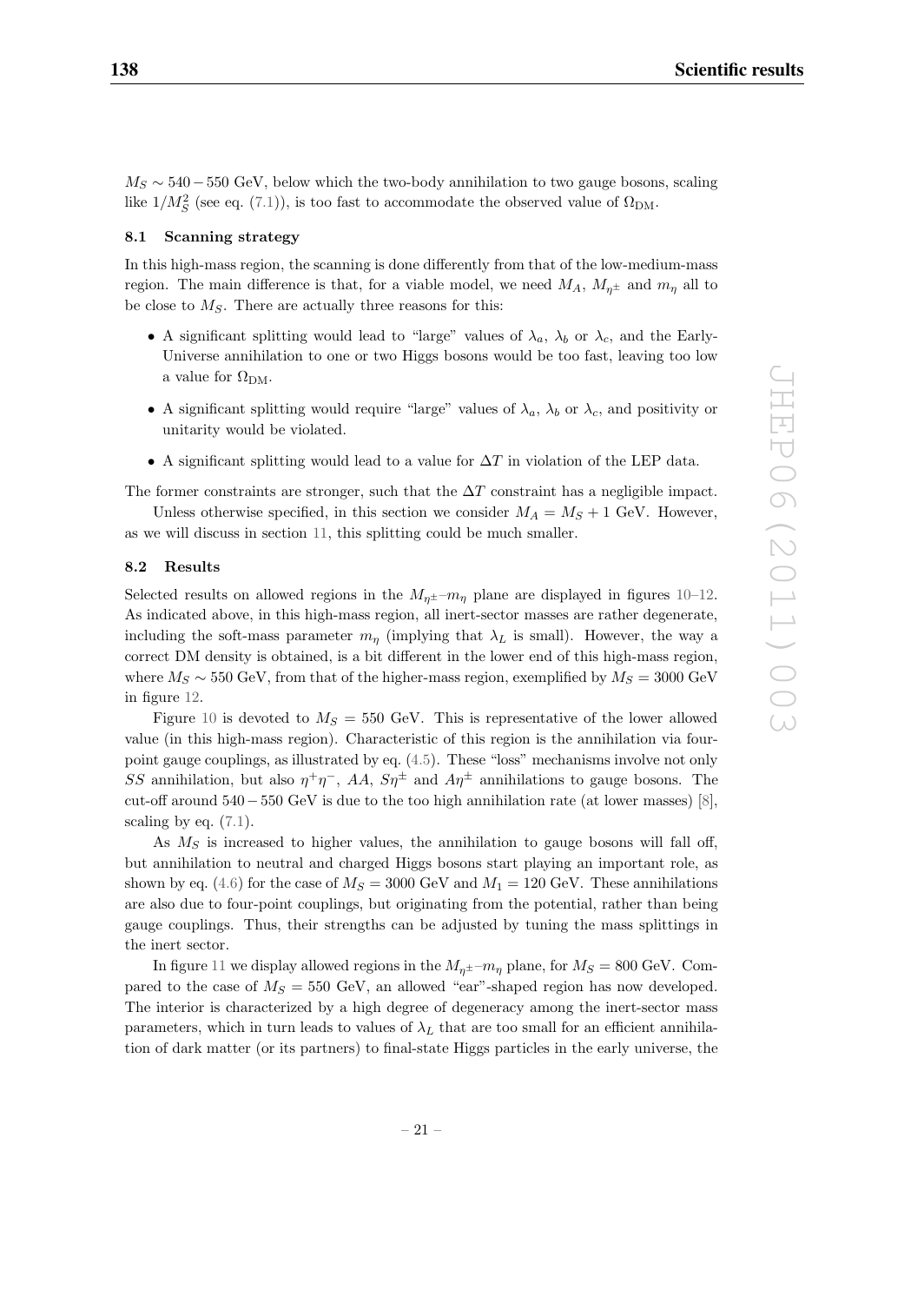

**Figure 10**. Allowed regions (dark blue) in the  $M_{\eta^{\pm}} - m_{\eta}$  plane, for DM mass  $M_S = 550$  GeV,  $M_A = 551$  GeV with lightest Higgs mass  $M_1 = 120$  GeV and 200 GeV. The thin solid line indicates  $m_{\eta} = M_S$  (and  $\lambda_L = 0$ ), whereas the dashed line gives  $M_{\eta^{\pm}} = M_A$ .

value for  $\Omega_{\rm DM}$  would become too high. In fact, the dependence of  $\Omega_{\rm DM}$  on these couplings is quite steep: for the case  $(M_S, M_1) = (800, 120)$  GeV (left panel of figure 11) and the point  $(M_{n^{\pm}}, m_n)=(M_A, M_S)$ , the value of  $\Omega_{\text{DM}}$  is too high by a factor of two. On the other hand, outside the "ear", some  $\lambda$ 's will be large, the annihilation is too fast, and  $\Omega_{\rm DM}$  too small.

As a final example, we show in figure 12 the cases of  $M_S = 3000$  GeV and  $M_S =$ 5000 GeV. Here, only the lower part of the "ear" is allowed. The upper part is forbidden, mostly due to the unitarity constraint.

# **9 CP violation**

In order to illustrate the amount of CP violation which is available in the model we will plot so-called weak-basis-transformation invariants that have non-zero imaginary part. The benefit of studying invariants relies on the fact that they provide a measure of CP violation since any CP-violating observable must be a linear combination of the invariants (or their higher odd powers). The issue of the invariants was extensively discussed in the literature [77–82] in the context of the 2HDM. According to Gunion and Haber, there are three independent invariants  $J_{1,2,3}$  that are sufficient to describe any CP-violating phenomenon which has its roots in the scalar potential (if Yukawa couplings are neglected). However, in the presence of three Higgs doublets the situation is much more involved and a complete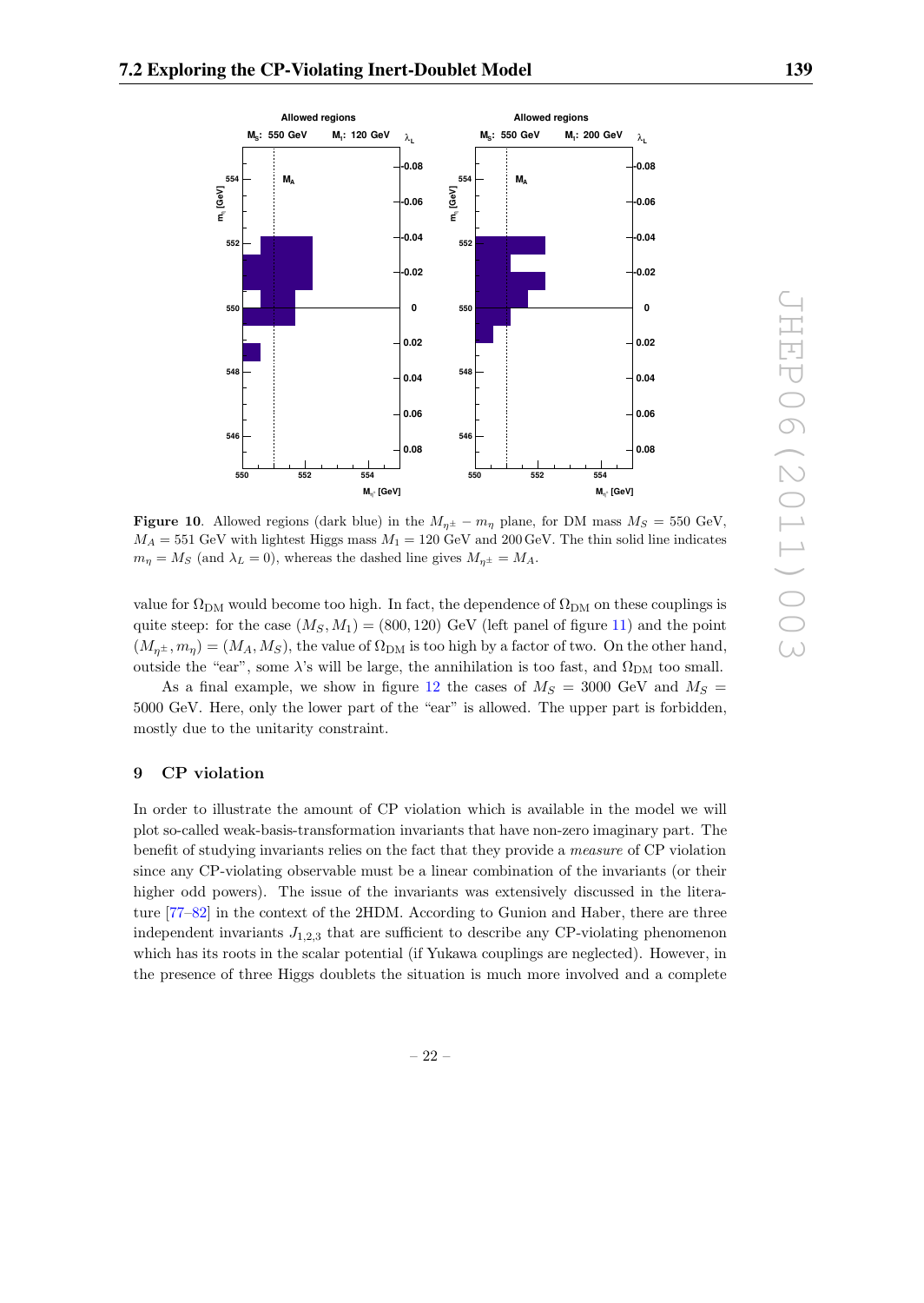

**Figure 11.** Similar to figure 10, for  $M_S = 800$  GeV.

study has not been performed up to date; for the existing attempts, see [77, 78, 82]. In order to discuss the invariants it is useful to write the potential in the following compact manner [79, 80]

$$
V(\Phi_1, \Phi_2, \Phi_3) = Y_{a\bar{b}} \Phi_{\bar{a}}^{\dagger} \Phi_b + \frac{1}{2} Z_{a\bar{b}c\bar{d}} (\Phi_{\bar{a}}^{\dagger} \Phi_b) (\Phi_{\bar{c}}^{\dagger} \Phi_d), \tag{9.1}
$$

where  $\Phi_3 \equiv \eta$ , and  $Y_{a\bar{b}}$  and  $Z_{a\bar{b}c\bar{d}}$  specify mass terms and quartic couplings, respectively. Formulae for  $Y_{a\bar{b}}$  and  $Z_{a\bar{b}c\bar{d}}$  in terms of the standard potential (2.3) parameters are given in appendix  $\bf{B}$  in  $(\bf{B}.1)$ .

In general, for three doublets one should expect more invariants, however here for illustration, we discuss only  $J_{1,2,3}$  defined in [81] for the two-doublet case. We generalize them in a very straightforward manner just by extending the range for indices from 1, 2 to 1, 2, 3:

$$
J_1 = \hat{v}_{\bar{b}}^* \hat{v}_{\bar{e}}^* Z_{a\bar{b}\bar{e}\bar{f}} Z_{b\bar{d}}^{(1)} \hat{v}_{\bar{d}} \hat{v}_{f},
$$
  
\n
$$
J_2 = \hat{v}_{\bar{b}}^* \hat{v}_{\bar{c}}^* \hat{v}_{\bar{b}}^* \hat{v}_{\bar{p}}^* Z_{b\bar{e}g\bar{h}} Z_{c\bar{f}p\bar{r}} Z_{e\bar{a}f\bar{d}} \hat{v}_{a} \hat{v}_{d} \hat{v}_{h} \hat{v}_{r},
$$
  
\n
$$
J_3 = \hat{v}_{\bar{b}}^* \hat{v}_{\bar{c}}^* Z_{b\bar{e}}^{(1)} Z_{c\bar{f}}^{(1)} Z_{e\bar{a}f\bar{d}} \hat{v}_{a} \hat{v}_{d}.
$$
  
\n(9.2)

Of course, there exist additional invariants, however their determination is not necessary here. We have calculated the three invariants in the basis adopted in this paper (specified by the vacuum expectation values) for the general potential  $(2.3)$ . The results are

– 23 –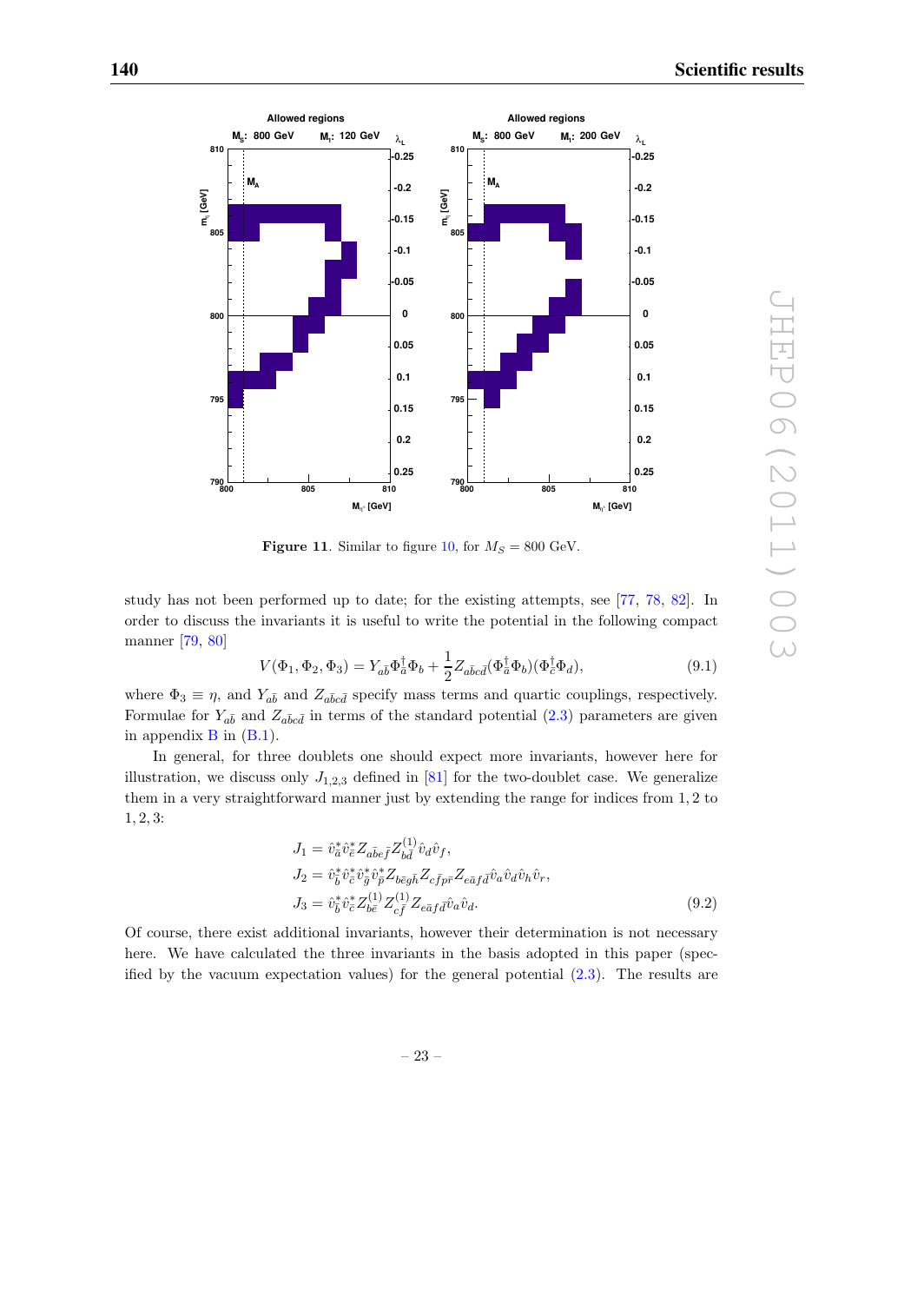

**Figure 12.** Similar to figure 10, for  $M_S = 3000$  GeV and  $5000$  GeV, both with  $M_1 = 120$  GeV.

complicated quadratic and cubic polynomials in quartic coupling constants, shown in appendix B, eqs.  $(B.3)$ – $(B.5)$ . However, if the dark democracy  $(2.9)$  is imposed the results simplify considerably:

Im 
$$
J_1 = -\frac{v_1^2 v_2^2}{v^4} (\lambda_1 - \lambda_2) \text{Im } \lambda_5,
$$
 (9.3)  
\nIm  $J_2 = -\frac{v_1^2 v_2^2}{v^8} \left[ ((\lambda_1 - \lambda_3 - \lambda_4)^2 - |\lambda_5|^2) v_1^4 + 2(\lambda_1 - \lambda_2) \text{Re } \lambda_5 v_1^2 v_2^2 - ((\lambda_2 - \lambda_3 - \lambda_4)^2 - |\lambda_5|^2) v_2^4 \right] \text{Im } \lambda_5 + \frac{2v_1^4 v_2^2 v_3^2}{v^8} (\lambda_3 + \lambda_4 + \text{Re } \lambda_5 - \lambda_1) \lambda_c \text{Im } \lambda_5 - \frac{2v_1^2 v_2^4 v_3^2}{v^8} (\lambda_3 + \lambda_4 + \text{Re } \lambda_5 - \lambda_2) \lambda_c \text{Im } \lambda_5,$  (9.4)

Im 
$$
J_3 = \frac{v_1^2 v_2^2}{v^4} (\lambda_1 - \lambda_2)(\lambda_1 + \lambda_2 + 2\lambda_4 + 2\lambda_6) \text{Im } \lambda_5.
$$
 (9.5)

When finally we adopt the fact that  $Z'_2$  is preserved by the vacuum (so  $v_3 = 0$ ) then we

– 24 –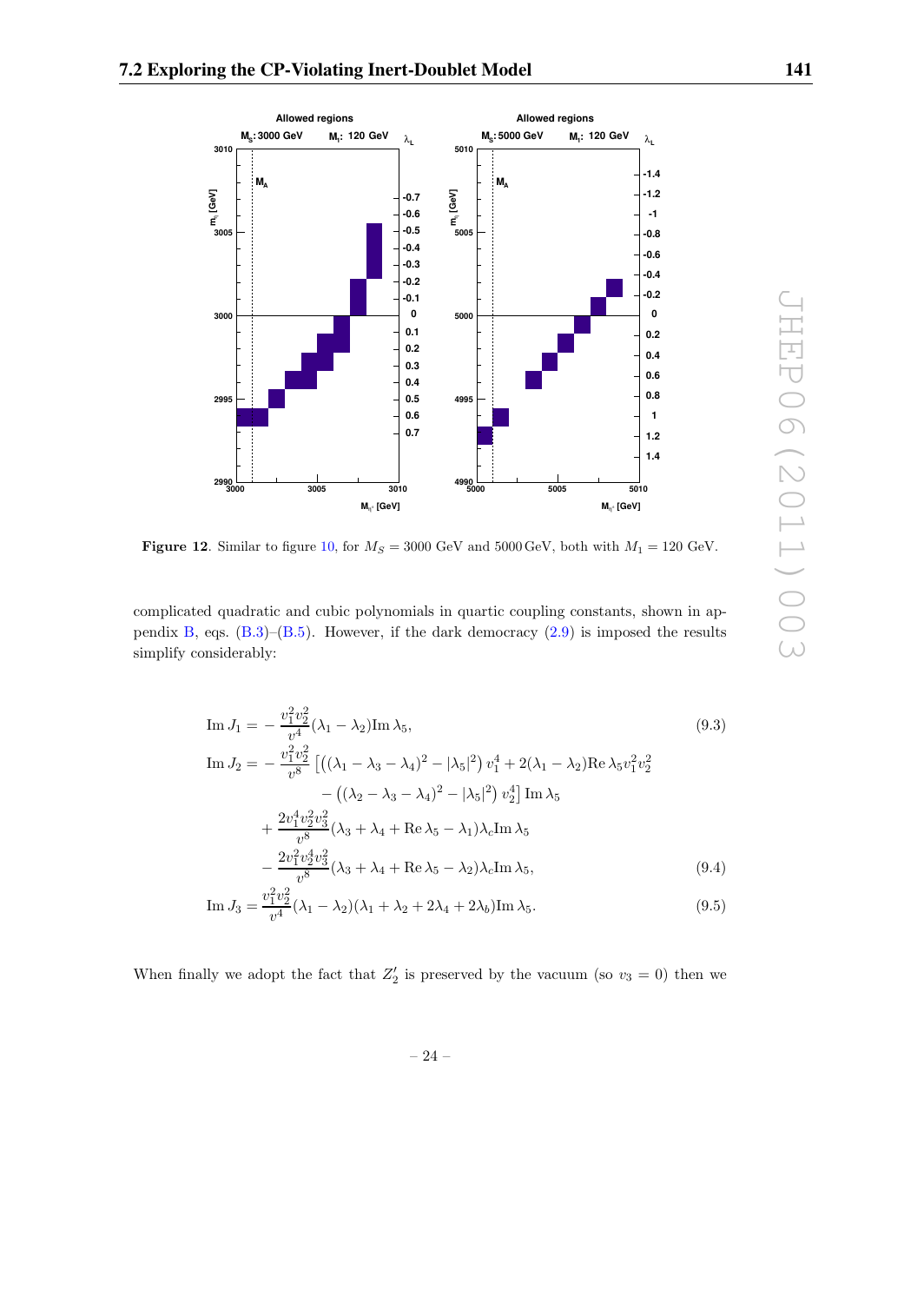

**Figure 13.** Contour plots for averaged (over  $\alpha$ 's) imaginary parts of the invariants, Im  $J_{1,2,3}$ , illustrating the strength of CP violation, vs tan  $\beta$  and  $M_{H^{\pm}}$ , for  $(M_S, M_A, M_{n^{\pm}}, m_n)$  $(75, 110, 90, 100)$  GeV, and  $(M_1, M_2, \mu) = (120, 300, 200)$  GeV.

obtain

Im 
$$
J_1 = -\frac{v_1^2 v_2^2}{v^4} (\lambda_1 - \lambda_2) \text{Im } \lambda_5,
$$
 (9.6)

Im 
$$
J_2 = -\frac{v_1^2 v_2^2}{v^8} \left[ \left( (\lambda_1 - \lambda_3 - \lambda_4)^2 - |\lambda_5|^2 \right) v_1^4 + 2(\lambda_1 - \lambda_2) \text{Re } \lambda_5 v_1^2 v_2^2 - \left( (\lambda_2 - \lambda_3 - \lambda_4)^2 - |\lambda_5|^2 \right) v_2^4 \right] \text{Im } \lambda_5,
$$
 (9.7)

Im 
$$
J_3 = \frac{v_1^2 v_2^2}{v_1^4} (\lambda_1 - \lambda_2)(\lambda_1 + \lambda_2 + 2\lambda_4 + 2\lambda_6) \text{Im } \lambda_5.
$$
 (9.8)

Note that, since  $\lambda_{a,b,c}$  are real and the inert potential  $V_3(\eta)$  is CP-conserving all the invariants are proportional to the same CP-violating parameter Im  $\lambda_5$  as in the case of the 2HDM. In addition the dark democracy and  $\langle \eta \rangle = 0$  imply that Im  $J_{1,2}$  are identical to the corresponding invariants in the 2HDM, whereas Im  $J_3$  differs by a term proportional to  $\lambda_b$ , one of the quartic couplings between the non-inert and the inert sectors.

For  $M_S = 75$  GeV and  $M_{n^{\pm}} = 90$  GeV (and representative values for the other mass parameters), we show in figure 13 the imaginary parts of  $J_{1,2,3}$  for parameters which are consistent with both experimental and theoretical constraints described in section 3. Note that only low values of  $\tan \beta$  are allowed. Here, averages over sets of  $\alpha$ 's are shown. It turns out that for the parameters adopted in figure 13, the contribution of  $\lambda_b$  is small, of the order of ∼ 5%. In the heavy DM case, where a high degree of degeneracy between inert masses is needed, the contribution from  $\lambda_b$  is negligible.

In figure 14 the corresponding predictions for the electron electric dipole moment are presented, both as an average over the same data set, and maximum (over  $\alpha$ 's) values, in units of [e 10<sup>-27</sup> cm], which is also the 1- $\sigma$  bound (see eq. (3.10)). While typical values (left panel) are within 1  $\sigma$ , the maxima (right panel) approach the cut-off, which is taken at 2  $\sigma$ .

The presence of CP violation is also reflected in the distribution of  $\alpha_2$  and  $\alpha_3$ , two of the three angles which determine the rotation matrix of the neutral Higgs sector,  $R$ . There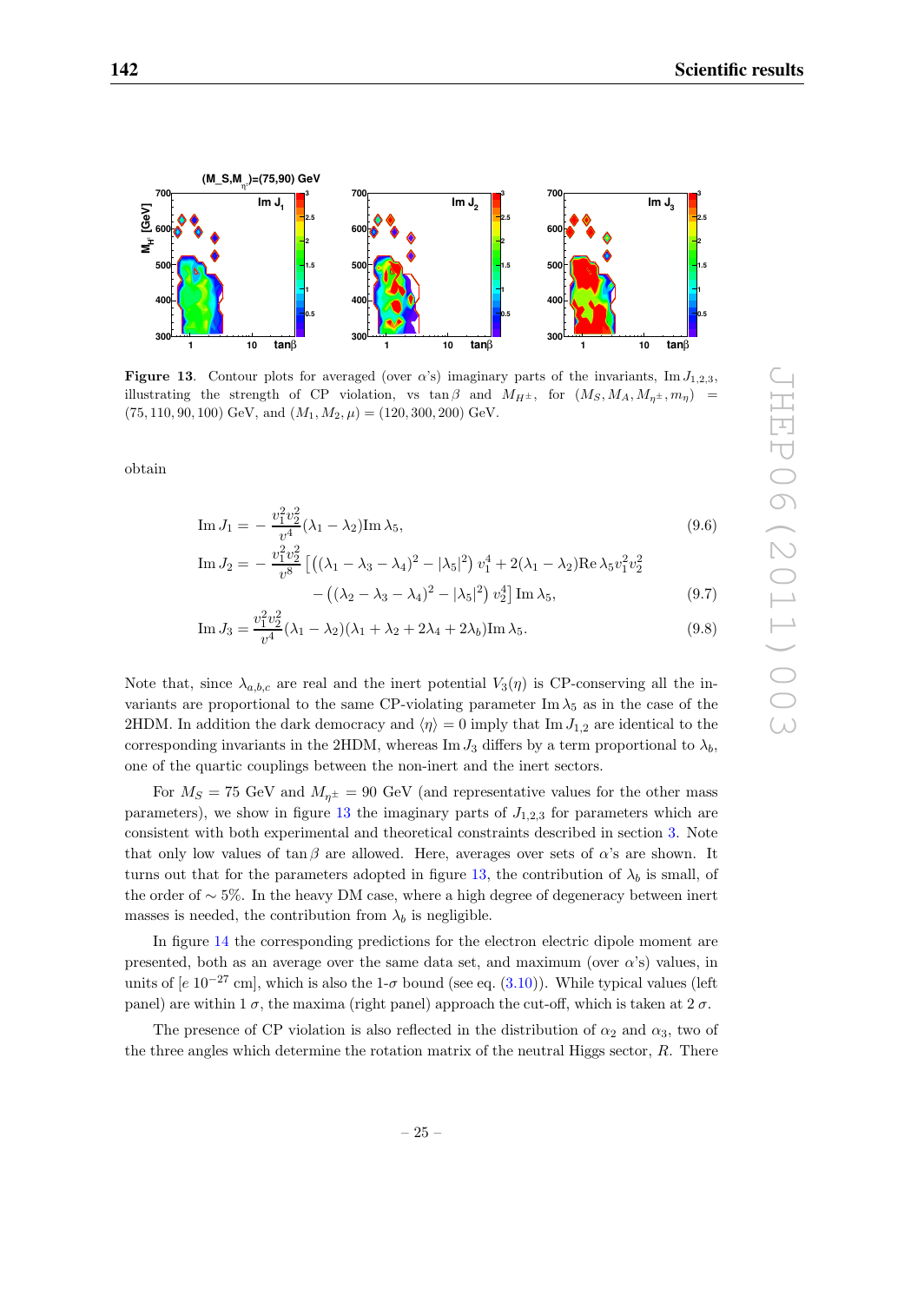



**Figure 14.** Contour plots for averaged and maximal (over  $\alpha$ 's) electron electric dipole moment (in units [e  $10^{-27}$  cm]), vs tan  $\beta$  and  $M_{H^{\pm}}$ , for  $(M_S, M_A, M_{\eta^{\pm}}, m_{\eta}) = (75, 110, 90, 100)$  GeV, and  $(M_1, M_2, \mu) = (120, 300, 200)$  GeV.

are three limits of no CP violation, all identifiable in this plane [83]:

$$
H_1 \text{ odd:} \quad \alpha_2 = \pm \pi/2, \alpha_3 \text{ arbitrary},
$$
  
\n
$$
H_2 \text{ odd:} \quad \alpha_2 = 0, \alpha_3 = \pm \pi/2,
$$
  
\n
$$
H_3 \text{ odd:} \quad \alpha_2 = 0, \alpha_3 = 0.
$$
  
\n(9.9)

For the case  $M_S = 75$  GeV,  $M_1 = 120$  GeV, we show in figure 15 the populated parts of this plane. There is a broad distribution of values, with no particular accumulation point. Thus, for the majority of these model points, CP is violated by a non-negligible amount (but still within the limits imposed by the EDM constraint).

#### **10 Direct detection**

The parameter points which give models compatible with particle-physics and DM constraints, also give specific predictions for what signal should be observed in direct-detection experiments. In this regard, we have chosen to compare with the recent CDMS-II [84] and XENON100 [85] results for spin-independent scattering.

In figure 16 we compare the cross sections for our otherwise acceptable model points with these recent constraints. For each studied value of  $M<sub>S</sub>$ , we show a "column" of cross section values corresponding to different values of the other parameters. The cross section falls steeply with increasing mass  $M_S$ . The different colors refer to the value of  $M_1$ , as specified in the caption. Values above the curves are excluded by the CDMS-II (solid curve) or the XENON100 (dashed, red) experiments. We can here make a few observations:

• For a given value of  $M<sub>S</sub>$ , the cross section tends to get lower for higher values of  $M<sub>1</sub>$ (see the color coding).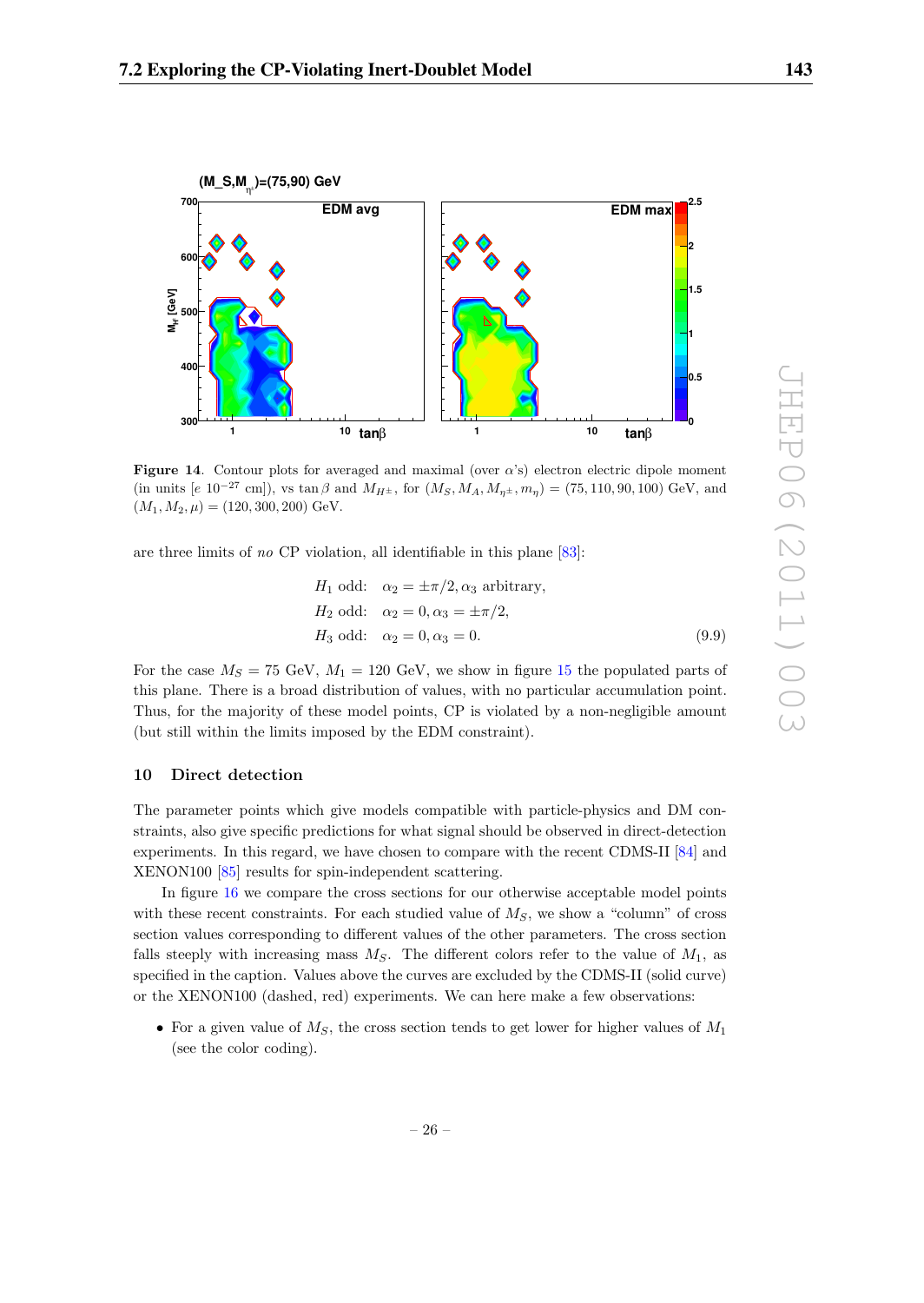

**Figure 15**. Populated regions in the  $(\alpha_2, \alpha_3)$  plane, for  $M_S = 75$  GeV,  $M_1 = 120$  GeV.



Figure 16. Direct-detection cross sections compared with the CDMS-II (solid, [84]) and XENON100 (dashed, [85]) bounds. Magenta:  $M_1 \le 120$  GeV, green: 150 GeV  $\le M_1 \le 230$  GeV, blue: 300 $\mathrm{GeV} \leq M_1 \leq 400$  GeV, red:  $M_1 \geq 500$  GeV.

- At low masses,  $M_S \lesssim 10$  GeV, the model is compatible with the bounds.
- In the range 10 GeV  $\leq M_S \leq 50$  GeV, most model points are excluded.
- Around  $M_S \sim 60 80$  GeV, much of the parameter space is again compatible with the bounds.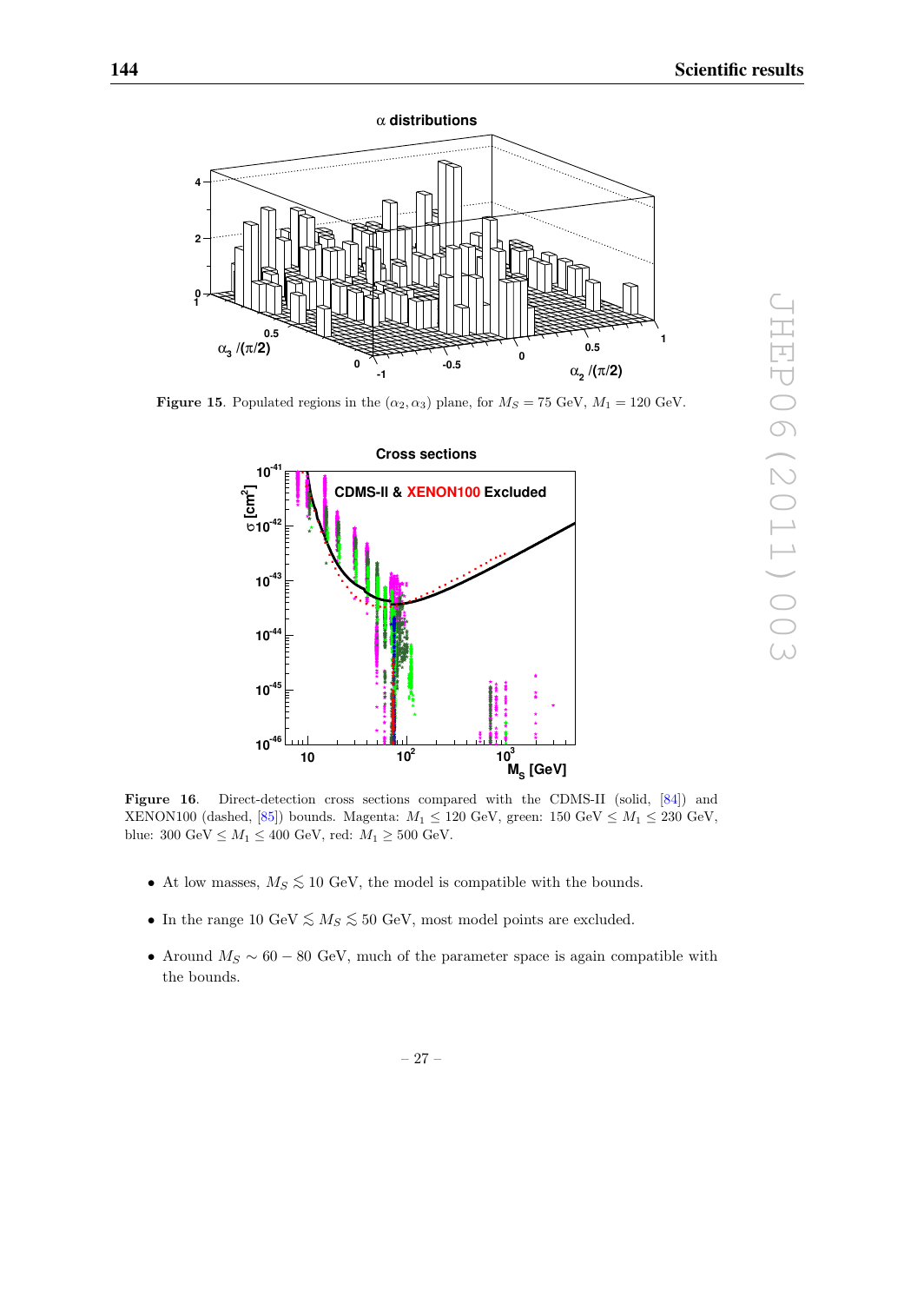• In the "high" region, the predicted cross sections are very low, implying that it would be difficult to test (exclude) the model in the near future.

We should also stress that during the scanning, in the interest of covering as much of the "interesting" parameter space as possible, we did not evaluate the cross section. This is why some points violate the cross section constraint.

#### **11 LHC prospects**

At the LHC, one could imagine all the inert-sector scalars being pair-produced,

$$
pp \to SSX, AAX, SAX, S\eta^{\pm}X, A\eta^{\pm}X, \eta^{\pm}\eta^{-}X,\tag{11.1}
$$

followed by the decay of A or  $\eta^{\pm}$  to the lightest one, S.

In favorable situations, decays involving  $\eta^{\pm}$  could lead to observable signals. It was recently pointed out that in a related model [87], the combination of a small mass splitting between the charged scalar and the inert one, together with a small mixing angle, can lead to long-lived charged scalars that give displaced vertices in LHC detectors. In that model, the small mass splitting comes about from the assumption of unification at a high scale. In the model considered here, the small splitting is required by the appropriate prediction for the present DM abundance in the case of a heavy  $S$  (the DM candidate). It is therefore of interest to check whether similar experimental signals are expected here as well. We split this discussion into two cases, according to the mass hierarchies.

$$
11.1 \quad M_S < M_{\eta^\pm} < M_A
$$

The decay (via a virtual  $W$ )

$$
\eta^+ \to S \ell^+ \nu_\ell \tag{11.2}
$$

has several similarities to the familiar muon decay. The main differences are that (i) a scalar-scalar-vector vertex replaces a fermion-fermion-vector vertex, and (ii) one of the invisible final-state particles is massive. For the case of interest,  $M_{\eta^{\pm}} - M_S \ll M_{\eta^{\pm}}$ , the decay rate can be written as

$$
\Gamma_{\eta^{\pm}} = \frac{G_{\rm F}^2}{30\pi^3} \left(M_{\eta^{\pm}} - M_S\right)^5. \tag{11.3}
$$

We show in figure 17 mass differences,  $M_{n^{\pm}} - M_S$ , for a random subset of the allowed solutions found in sections 7 and 8. In addition, we show some more degenerate solutions  $(\Delta^{\pm}M \equiv M_{n^{\pm}} - M_{S} = 0.1$  GeV) for the high-mass region. In the low-medium-mass range, the mass splitting is obviously too large to give any interesting lifetime for  $\eta^{\pm}$ , as can also be seen from figures 3–7. Even for  $M_S$  above the lowest allowed values of  $M_{n^{\pm}}$ , the coannihilation  $S\eta^{\pm} \to W^{\pm} \gamma$  prevents a mass splitting less than a few GeV. However, in the high-mass region, the mass splitting can be quite small, and longer lifetimes are possible.

The experimental signature in this case would be the observation of an  $\eta^{\pm}$  track from the production point up to the decay vertex  $(\eta^+ \to S \ell^+ \nu_{\ell})$  followed by a kink corresponding to the decay and a track of the charged lepton. Although bosons of the inert doublet must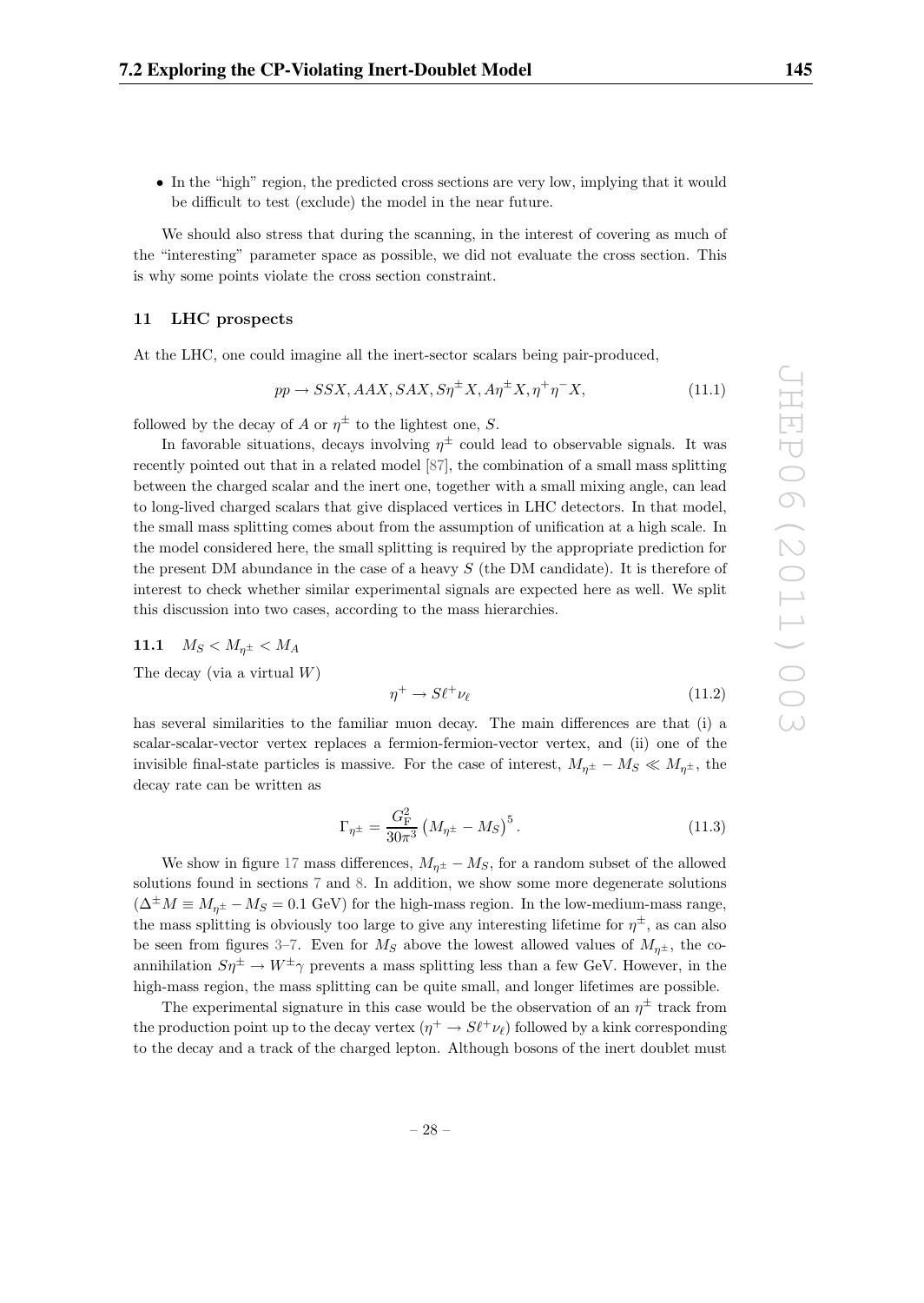

**Figure 17**. Left: Mass differences,  $\Delta^{\pm}M \equiv M_{n^{\pm}} - M_S$  vs  $M_S$ . Right: Corresponding  $\eta^{\pm}$  lifetime.

be pair produced, such a kink does not depend on the nature of the accompanying boson being produced; be it  $\eta^{\mp}$ , A or S, at least one kink is always there. Of course, in each case some missing energy (through the presence of SS in the final state) will also be helpful. The displacement of the decay vertex depends on the mass splitting and  $\eta^{\pm}$  velocity, for example, for  $\Delta^{\pm}M = 0.1$  GeV, the lifetime is  $4.5 \times 10^{-7}$  s, and with a velocity of  $\beta = 0.1$ , the decay length would be  $L = 13.6$  m. This could easily be measured, and thus, e.g. for  $\beta = 0.1$  even a splitting as large as  $\Delta^{\pm}M = \mathcal{O}(1 \text{ GeV})$  could lead to observable effects.

# **11.2**  $M_S < M_A < M_{n^{\pm}}$

In this case, if the mass splitting between A and S is small,  $M_A - M_S \ll M_A$ , so any A produced would decay relatively slowly through  $A \to SZ^* \to S f \bar{f}$  with the width

$$
\Gamma_A = \frac{G_{\rm F}^2}{30\pi^3 \cos^2 \theta_{\rm W}} \left(M_A - M_S\right)^5, \tag{11.4}
$$

The experimental signature in this case would be a displacement between the production point and the A decay vertex, where the two tracks of the  $l^+l^-$  start. Again A would be accompanied by A, S or  $\eta^{\pm}$ , however at least one displaced vertex would be there, regardless what is the nature of the other inert boson. In each case missing energy will be carried away by two S bosons. In this case the displacement of the A decay vertex could be determined down to 0.2 cm, therefore the observation would be sensitive to values of  $M_A - M_S$  up to ~ 0.5 GeV.

# **12 Summary**

We have explored in some detail the properties of the "IDM2", an extension of the Inert Doublet Model ("IDM") [1, 2] to the case of an additional non-inert doublet [7], allowing for CP violation. As compared with our earlier paper [7], we here implement the full positivity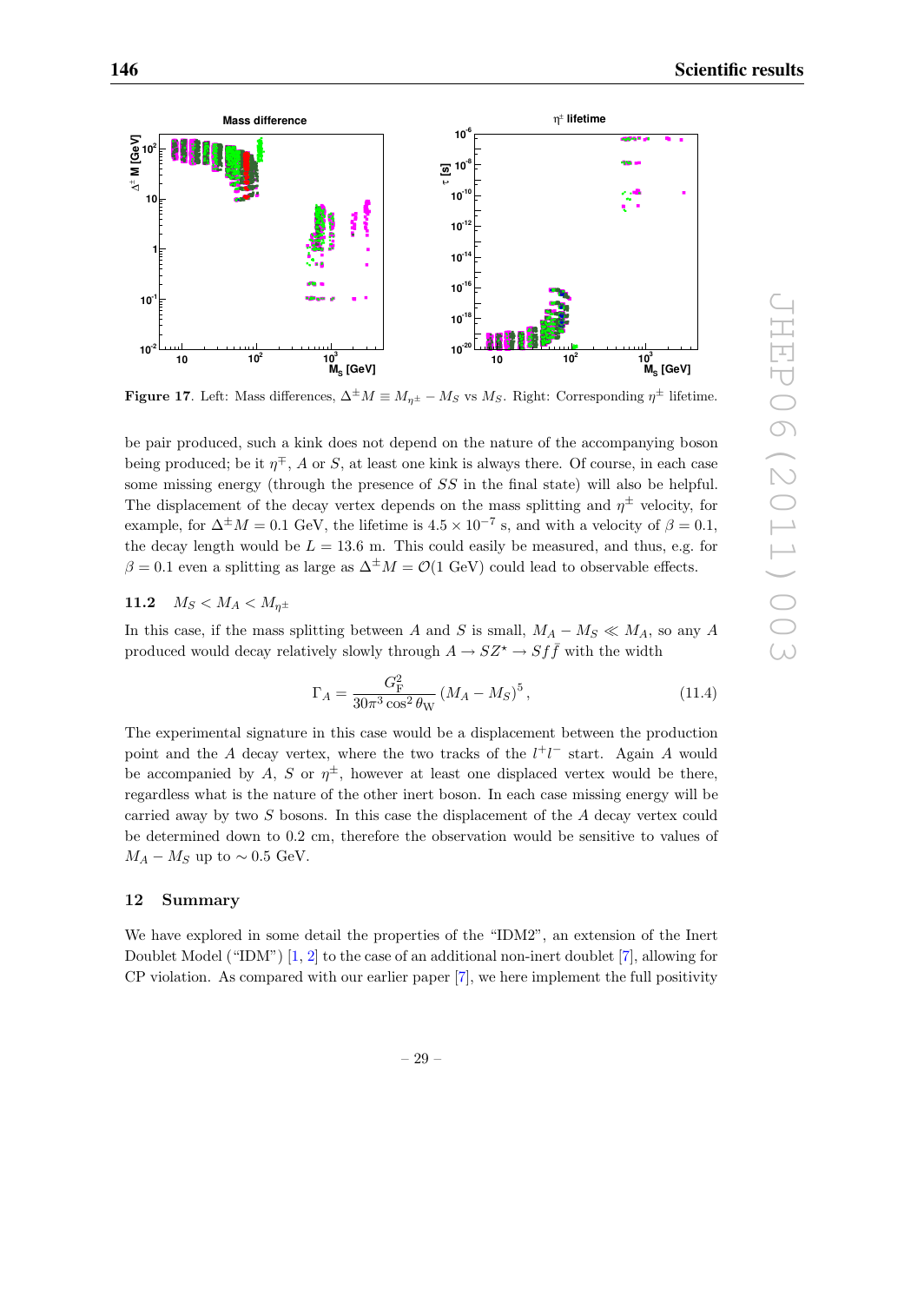conditions, and run a full implementation of the model in micrOMEGAs [86]. Allowed regions in the  $m_p-M_{n\pm}$  and  $M_S-M_1$  planes have been identified. Since our preliminary study [7] was restricted by  $m_n < M_{n^{\pm}}$ , only the lower-right parts of figures 3–7 and figures 10–12 were accessible. We now see that, in most cases, a similar region above that diagonal (i.e.,  $m_n > M_{n^{\pm}}$  is also allowed. For some ranges of  $M_S$ , it was found that the little hierarchy problem can be significantly reduced.

In order to illustrate the strength of CP violation present in the model we generalize to the three-scalar-doublet case the three CP-sensitive weak-basis-transformation invariants  $J_{1,2,3}$  (defined originally for two scalar doublets). It turns out that Im  $J_{1,2,3} \sim 0.5-3$ , which is five orders of magnitude more than the corresponding invariant in the Standard Model.

Constraints on the model from direct-detection experiments have also been studied. In the region 10 GeV  $\leq M_S \leq 50$  GeV, most model points are excluded by direct-detection experiments.

Finally, if inert scalars are produced in vector-boson fusion at the LHC, we discuss possible lepton signatures from the decays of the heavier partners of the DM candidate. It turns out the measurable displacement of their decay vertex could provide an efficient way to test the model, at least for the heavy DM case.

#### **Acknowledgments**

We are grateful to M. Tytgat for a discussion of the IDM, to C. E. Yaguna for discussions of the three-body annihilation channel, to J. Cooley for providing the CDMS-II results. The research of P.O. has been supported by the Research Council of Norway and by a stay at the Swedish Collegium for Advanced Study. The work of B.G. is supported in part by the Ministry of Science and Higher Education (Poland) as research project N N202 006334 (2008-11) and that of A. Pukhov by grant RFBR 10-02-01443-a.

# **A Couplings of the inert sector**

**Gauge couplings.** The quartic couplings of two gauge fields and two inert fields will have a "trivial" metric tensor factor,  $g^{\mu\nu}$ , coupling the two gauge fields. In order to keep a "light" notation, we suppress this factor. Furthermore, we denote the inert fields  $S$ ,  $A$ and  $\eta^{\pm}$ . The heavy gauge fields are  $W^{\pm}$  and Z, whereas the photon will be referred to as  $\gamma$  (not A). In this notation, the quartic couplings involving two neutral inert fields are:

$$
SSW^{+}W^{-}, \quad AAW^{+}W^{-}: \quad \frac{ig^{2}}{2}, \tag{A.1a}
$$

$$
SSZZ, \quad AAZZ: \quad \frac{ig^2}{2\cos^2\theta_W}, \tag{A.1b}
$$

– 30 –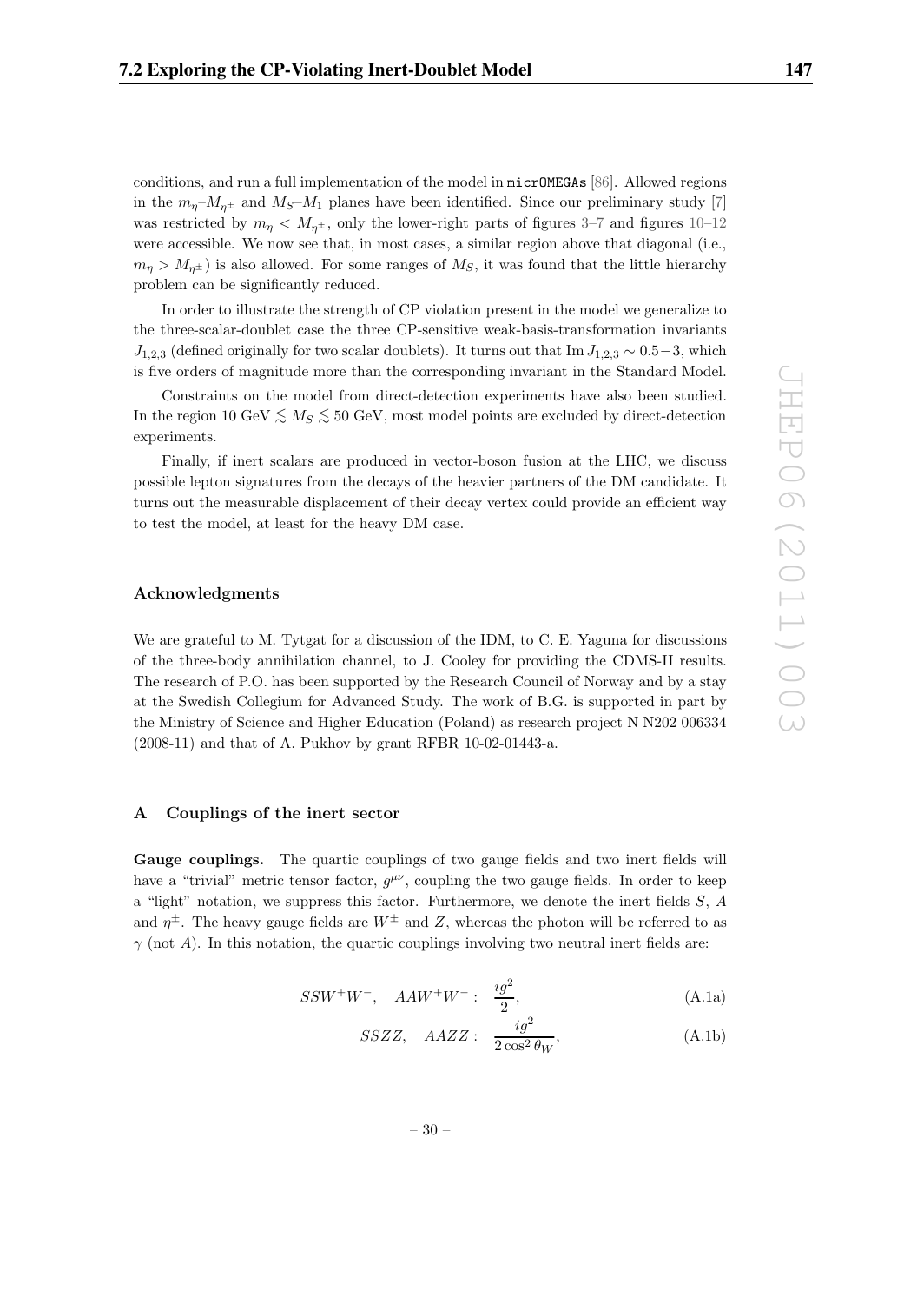whereas those involving two charged inert fields are:

$$
\eta^+ \eta^- W^+ W^- : \quad \frac{ig^2}{2}, \tag{A.2a}
$$

$$
\eta^+ \eta^- ZZ: \quad \frac{ig^2}{2\cos^2 \theta_W} \cos^2(2\theta_W),\tag{A.2b}
$$

$$
\eta^+ \eta^- \gamma \gamma: \quad 2ig^2 \sin^2 \theta_W, \tag{A.2c}
$$

$$
\eta^+ \eta^- Z \gamma: \quad ig^2 \tan \theta_W \cos(2\theta_W), \tag{A.2d}
$$

(where for uniformity of notation we have not substituted  $e = g \sin \theta_W$ ) and finally the mixed ones are

$$
S\eta^{\pm}ZW^{\mp}:\quad \frac{-ig^2\sin^2\theta_W}{2\cos\theta_W},\tag{A.3a}
$$

$$
A\eta^{\pm}ZW^{\mp}:\quad \frac{\mp g^2\sin^2\theta_W}{2\cos\theta_W},\tag{A.3b}
$$

$$
S\eta^{\pm}\gamma W^{\mp}:\ \frac{ig^2}{2}\sin\theta_W,\tag{A.3c}
$$

$$
A\eta^{\pm}\gamma W^{\mp} : \quad \pm \frac{g^2}{2}\sin\theta_W. \tag{A.3d}
$$

There are no trilinear gauge couplings involving two identical inert fields. The nonvanishing trilinear gauge couplings (two inert fields and one gauge field) are:

$$
SAZ: \quad \frac{-g}{2\cos\theta_W}(p_A - p_S),\tag{A.4a}
$$

$$
S\eta^{\pm}W^{\mp}:\quad \frac{\pm ig}{2}(p_S - p_{\pm}),\tag{A.4b}
$$

$$
A\eta^{\pm}W^{\mp}:\quad \frac{g}{2}(p_A - p^{\pm}),\tag{A.4c}
$$

$$
\eta^+ \eta^- Z: \quad \frac{-ig}{2\cos\theta_W} \cos(2\theta_W)(p^+ - p^-),\tag{A.4d}
$$

$$
\eta^+ \eta^- \gamma: \quad -ig\sin\theta_W (p^+ - p^-), \tag{A.4e}
$$

where all momenta  $p_S$ ,  $p_A$  and  $p^{\pm}$  are incoming, and carry the Lorentz index of the vector field, in an obvious notation.

**Scalar couplings.** The scalar couplings can be expressed in a compact manner if we introduce the following notation:

$$
\lambda_L \equiv \frac{1}{2}(\lambda_a + \lambda_b + \lambda_c) = \frac{M_S^2 - m_\eta^2}{v^2},\tag{A.5a}
$$

$$
\tilde{\lambda}_L \equiv \frac{1}{2} (\lambda_a + \lambda_b - \lambda_c) = \frac{M_A^2 - m_\eta^2}{v^2},
$$
\n(A.5b)

and

$$
F_j = \cos \beta R_{j1} + \sin \beta R_{j2},\tag{A.6a}
$$

$$
\tilde{F}_j = \cos \beta R_{j2} - \sin \beta R_{j1}.
$$
\n(A.6b)

The latter quantities satisfy  $|F_j| \leq 1$ , and  $|\tilde{F}_j| \leq 1$  since R is unitary. In particular,  $F_1 = \cos(\beta - \alpha_1) \cos \alpha_2.$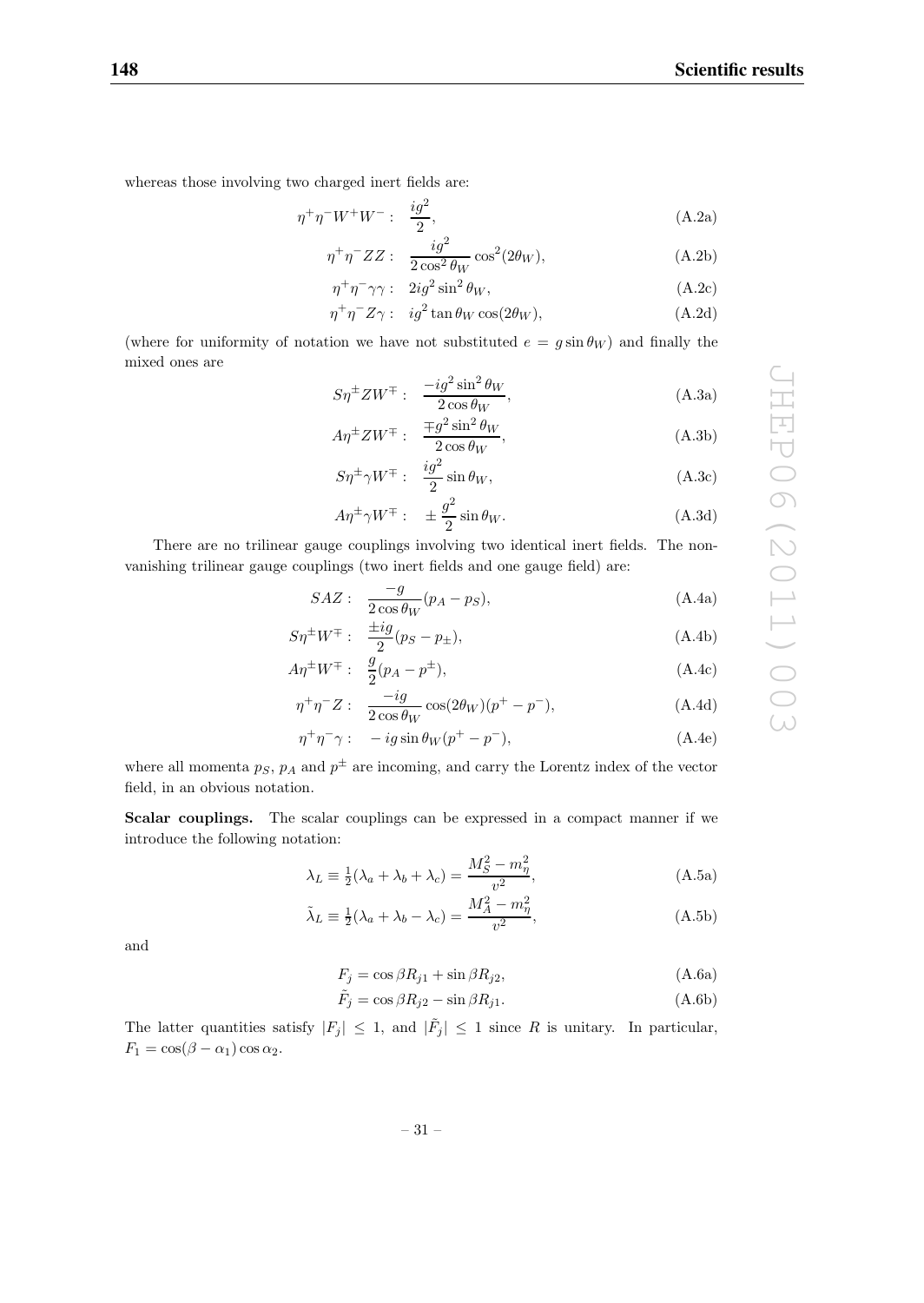| 7.2 Exploring the CP-Violating Inert-Doublet Model | 149 |
|----------------------------------------------------|-----|
|----------------------------------------------------|-----|

**Trilinear couplings.** The trilinear scalar couplings are:

$$
SSH_j: -2i\lambda_L vF_j,
$$
  
\n
$$
AAH_j: -2i\tilde{\lambda}_L vF_j,
$$
  
\n(A.7a)  
\n(A.7b)

$$
SAH_j: \quad 0, \tag{A.7c}
$$

$$
S\eta^{\pm}H^{\mp}:\quad 0,\tag{A.7d}
$$

$$
A\eta^{\pm}H^{\mp}:\quad 0,\tag{A.7e}
$$

$$
\eta^+ \eta^- H_j: \quad -i\lambda_a v F_j,\tag{A.7f}
$$

$$
SSG^0: 0, \t\t (A.7g)
$$

$$
AAG^0: 0, \t(A.7h)
$$

$$
SAG^0: -iv\lambda_c, \tag{A.7i}
$$

$$
S\eta^{\pm}G^{\pm} : -\frac{i}{2}v(\lambda_b + \lambda_c), \tag{A.7j}
$$

$$
A\eta^{\mp}G^{\pm}:\quad \pm\frac{1}{2}v(\lambda_b-\lambda_c). \tag{A.7k}
$$

From eqs. (A.5) we note that the splittings  $M_S^2 - m_\eta^2$  and  $M_A^2 - m_\eta^2$  control the strengths of important trilinear couplings of two inert neutral fields to a Higgs field. Likewise,  $M_{\eta^{\pm}}^2 - m_{\eta}^2$ controls the strength of the inert charged fields to a Higgs field. If the dark democracy is lifted, all these couplings (A.7) would be non-zero.

**Quadrilinear couplings.** The quadrilinear ones involving two neutral inert fields are

$$
SSH_jH_j: -2i(\lambda_L - \lambda_c R_{j3}^2), \qquad (A.8a)
$$
  
\n
$$
SSH_jH_k: 2i\lambda_c R_{j3}R_{k3}, j \neq k, \qquad (A.8b)
$$
  
\n
$$
SSH^+H^-: -i\lambda_a, \qquad (A.8c)
$$
  
\n
$$
AAH_jH_j: -2i(\tilde{\lambda}_L + \lambda_c R_{j3}^2), \qquad (A.8d)
$$
  
\n
$$
AAH^+H^-: -i\lambda_a, \qquad (A.8e)
$$
  
\n
$$
AAH^+H^-: -i\lambda_a, \qquad (A.8f)
$$
  
\n
$$
SAH_jH_j: -2i\lambda_c R_{j3}F_j, \qquad (A.8g)
$$
  
\n
$$
SAH_jH_k: -i\lambda_c(\tilde{F}_jR_{k3} + R_{j3}\tilde{F}_k), j \neq k, \qquad (A.8h)
$$
  
\n
$$
SSG^0G^0: -2i\tilde{\lambda}_L, \qquad (A.8i)
$$
  
\n
$$
SSH^{\pm}G^{\mp}: 0, \qquad (A.8k)
$$
  
\n
$$
SSG^0H_j: 0, \qquad (A.8l)
$$
  
\n
$$
AAG^4G^-: -i\lambda_a, \qquad (A.8m)
$$
  
\n
$$
AAG^4G^T: -i\lambda_a, \qquad (A.8m)
$$
  
\n
$$
AAG^4H_j: 0, \qquad (A.8n)
$$
  
\n
$$
AAG^0H_j: 0, \qquad (A.8p)
$$
  
\n
$$
SAG^0G^0: 0, \qquad (A.8q)
$$
  
\n
$$
SAG^0H_j: -i\lambda_cF_j, \qquad (A.8r)
$$

– 32 –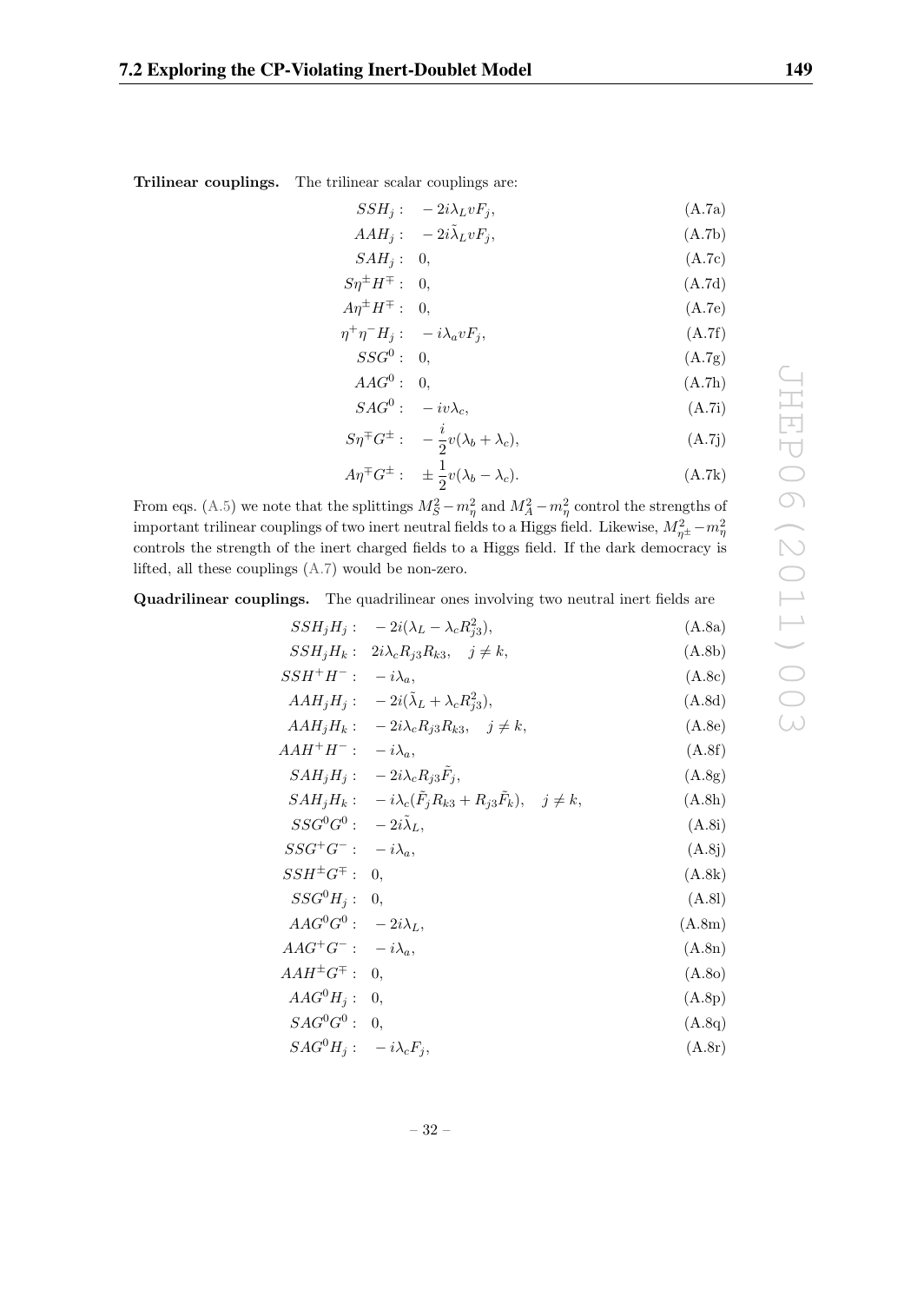and those involving two charged inert fields are

$$
\eta^{\pm} \eta^{\pm} H^{\mp} H^{\mp} : -2i\lambda_c, \tag{A.9a}
$$

$$
\eta^+ \eta^- H_j H_j: -i \lambda_a,
$$
\n
$$
\eta^+ \eta^- H_i H_k: 0, \quad j \neq k.
$$
\n(A.9b)

$$
\eta^+ \eta^- H^+ H^- : -i(\lambda_a + \lambda_b), \tag{A.9d}
$$

$$
\eta^{\pm}\eta^{\pm}G^{\mp}G^{\mp}:\quad -2i\lambda_c,\tag{A.9e}
$$

$$
\eta^{\pm}\eta^{\pm}H^{\mp}G^{\mp}:\quad 0,\tag{A.9f}
$$

$$
\eta^+ \eta^- G^0 G^0: -i\lambda_a,
$$
\n
$$
\eta^+ \eta^- G^0 H. \quad 0.
$$
\n(A.9a)\n
$$
(A.9b)
$$

$$
\eta^+ \eta^- G^+ G^- : -i(\lambda_a + \lambda_b), \tag{A.9i}
$$

$$
\eta^+ \eta^- H^\pm G^\mp : 0,\tag{A.9j}
$$

and those involving one neutral and one charged inert field are

$$
S\eta^{\pm}H^{\mp}H_j: \quad \frac{-i}{2}(\lambda_b + \lambda_c)\tilde{F}_j \pm \frac{1}{2}(\lambda_b - \lambda_c)R_{j3},\tag{A.10a}
$$

$$
A\eta^{\pm}H^{\mp}H_j: \quad \frac{\mp 1}{2}(\lambda_b - \lambda_c)\tilde{F}_j - \frac{i}{2}(\lambda_b + \lambda_c)R_{j3},\tag{A.10b}
$$

$$
S\eta^{\pm}G^{\mp}G^{0}:\quad \pm\frac{1}{2}(\lambda_{b}-\lambda_{c}),\tag{A.10c}
$$

$$
S\eta^{\pm}H^{\mp}G^0: 0,
$$
\n
$$
(A.10d)
$$

$$
S\eta^{\pm}G^{\mp}H_j: \quad -\frac{i}{2}(\lambda_b+\lambda_c)F_j,\tag{A.10e}
$$

$$
A\eta^{\pm}G^{\mp}G^{0}:\quad -\frac{i}{2}(\lambda_{b}+\lambda_{c}),\tag{A.10f}
$$

$$
A\eta^{\pm}H^{\mp}G^0: \quad 0,\tag{A.10g}
$$

$$
A\eta^{\pm}G^{\mp}H_j: \quad \pm \frac{1}{2}(\lambda_b - \lambda_c)F_j. \tag{A.10h}
$$

In eqs.  $(A.7)$ – $(A.10)$ , the couplings listed as zero, would be non-zero if the dark democracy were lifted. On the other hand, couplings not listed, are absent also when the dark democracy is lifted.

Couplings involving four fields, all from the inert doublet, are

$$
SSSS: -3i\lambda_{\eta}, \tag{A.11a}
$$

$$
AAAA: \quad -3i\lambda_{\eta}, \tag{A.11b}
$$
\n
$$
SSA A: \quad -i\lambda \tag{A.11c}
$$

$$
SSA A : -i \lambda_{\eta}, \tag{A.11C}
$$
\n
$$
SS\eta^+\eta^-: -i \lambda_{\eta}, \tag{A.11d}
$$

$$
A A \eta^+ \eta^- : -i \lambda_\eta, \tag{A.11e}
$$

$$
\eta^+ \eta^+ \eta^- \eta^- \colon -2i\lambda_\eta. \tag{A.11f}
$$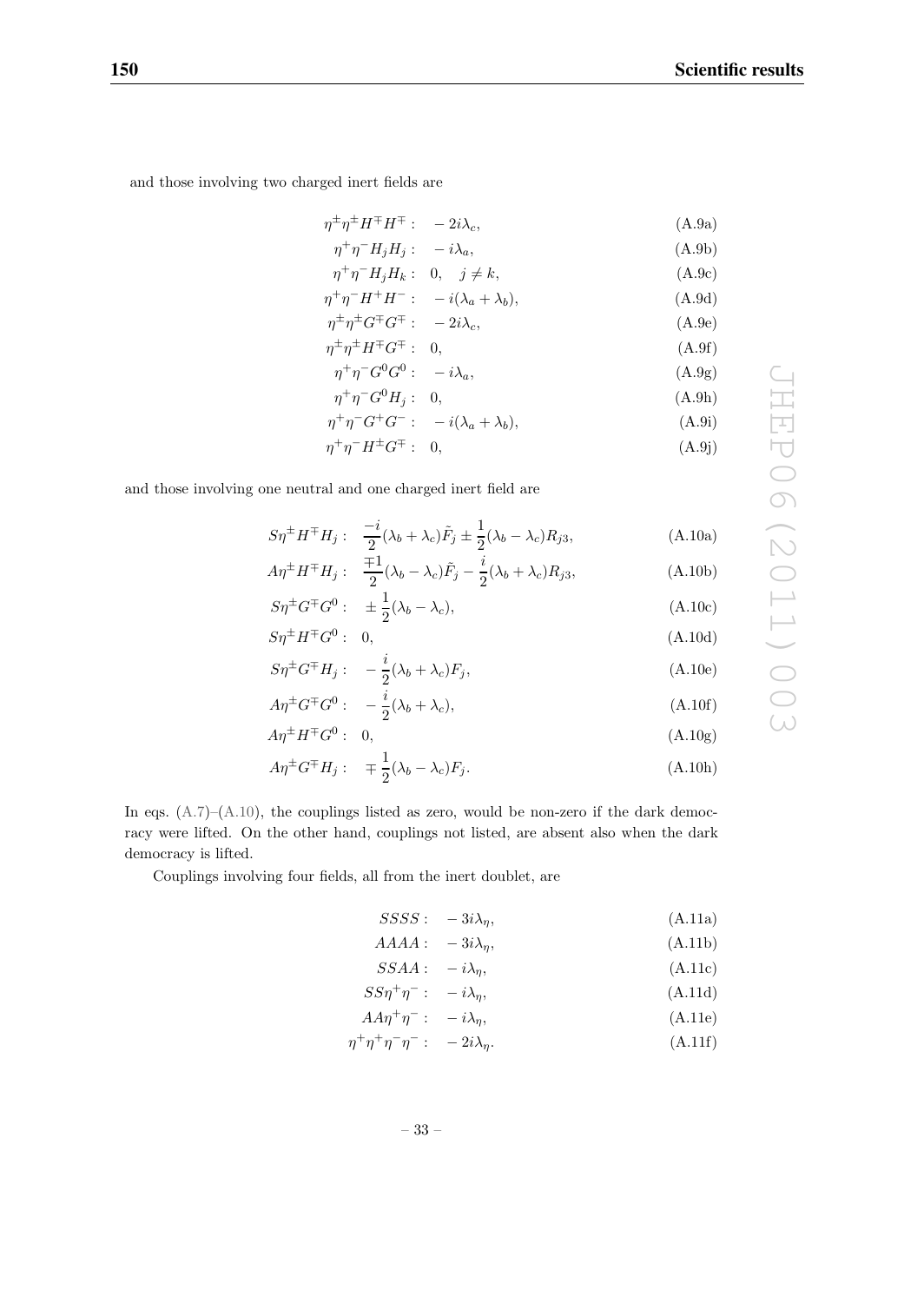# **B** Invariants  $\text{Im } J_{1,2,3}$

The tensors  $Z_{a\bar{b}c\bar{d}}$  adopted in (9.1) can be expressed through the standard parameters used in (2.3) as follows:

$$
Z_{1\bar{1}1\bar{2}} = \lambda_1, \t Z_{2\bar{2}2\bar{2}} = \lambda_2, \t Z_{3\bar{3}3\bar{3}} = \lambda_\eta,
$$
  
\n
$$
Z_{1\bar{1}2\bar{2}} = Z_{2\bar{2}1\bar{1}} = \lambda_3, \t Z_{1\bar{2}2\bar{1}} = Z_{2\bar{1}1\bar{2}} = \lambda_4, \t Z_{1\bar{1}3\bar{3}} = Z_{3\bar{3}1\bar{1}} = \lambda_{1133},
$$
  
\n
$$
Z_{2\bar{3}3\bar{3}} = Z_{3\bar{3}2\bar{2}} = \lambda_{2233}, \t Z_{1\bar{3}3\bar{1}} = Z_{3\bar{1}1\bar{3}} = \lambda_{1331}, \t Z_{2\bar{3}3\bar{2}} = Z_{3\bar{2}2\bar{3}} = \lambda_{2332},
$$
  
\n
$$
Z_{1\bar{2}1\bar{2}} = \lambda_5, \t Z_{2\bar{1}2\bar{1}} = \lambda_5^*, \t Z_{1\bar{3}1\bar{3}} = \lambda_{1313},
$$
  
\n
$$
Z_{3\bar{3}1\bar{3}} = \lambda_{1313}, \t Z_{2\bar{3}2\bar{3}} = \lambda_{2323}, \t Z_{3\bar{2}3\bar{2}} = \lambda_{2323}^*, \t (B.1)
$$

We also have

$$
\hat{v}_1 = v_1/v, \quad \hat{v}_2 = v_2/v, \quad \hat{v}_3 = v_3/v.
$$
\n(B.2)

The invariants  $\text{Im } J_{1,2,3}$  expressed in the basis adopted here then read:

Im 
$$
J_1 = -\frac{v_1^2}{v^4} (\lambda_1 - \lambda_2 + \lambda_{1331} - \lambda_{2332}) (v_2^2 \text{Im } \lambda_5 + v_3^2 \text{Im } \lambda_{1313}),
$$
 (B.3)  
\nIm  $J_2 = -\frac{v_1^2}{v^8} (v_2^2 \text{Im } \lambda_5 + v_3^2 \text{Im } \lambda_{1313})$   
\n $\times \left[ ((\lambda_1 - \lambda_3 - \lambda_4)^2 - |\lambda_5|^2) v_1^4 + 2(\lambda_1 - \lambda_2) \text{Re } \lambda_5 v_1^2 v_2^2 - ((\lambda_2 - \lambda_3 - \lambda_4)^2 - |\lambda_5|^2) v_2^4 + 2v_1^2 v_3^2 [(\lambda_{1133} + \lambda_{1331} - \lambda_{2233} - \lambda_{2332}) (\lambda_{1133} + \lambda_{1331} - \lambda_3 - \lambda_4 + \text{Re } \lambda_{1313}) - \text{Re } \lambda_{1313} (\lambda_3 + \lambda_4 - \lambda_1) - \text{Re } \lambda_{2323} \text{Re } \lambda_5 \right]$   
\n $+ 2v_2^2 v_3^2 [(\lambda_{1133} + \lambda_{1331} - \lambda_{2233} - \lambda_{2332}) (\lambda_{2233} + \lambda_{2332} - \lambda_3 - \lambda_4 + \text{Re } \lambda_{2323})$   
\n $+ \text{Re } \lambda_{2323} (\lambda_3 + \lambda_4 - \lambda_2) + \text{Re } \lambda_{1313} \text{Re } \lambda_5 + \text{Im } \lambda_{1313} \text{Im } \lambda_5 \right]$   
\n $+ v_3^4 [|\lambda_{1313}|^2 - (\lambda_{1133} + \lambda_{1331})^2$   
\n $+ (\lambda_{2233} + \lambda_{2332} - \text{Re } \lambda_{2323}) (\lambda_{2233} + \lambda_{2332} + \text{Re } \lambda_{2323})$   
\n $+ 2(\lambda_{1133} + \lambda_{1331} - \lambda_{2233} - \lambda_{2332}) \lambda_{\eta}]$   
\n $- \frac{2v_1$ 

Im 
$$
J_3 = \frac{v_1}{v^4} (\lambda_1 - \lambda_2 + \lambda_{1331} - \lambda_{2332}) (\lambda_1 + \lambda_2 + 2\lambda_4 + \lambda_{1331} + \lambda_{2332}) (v_2^2 \text{Im } \lambda_5 + v_3^2 \text{Im } \lambda_{1313}).
$$
  
(B.5)

where, in order to retain generality we kept  $v_3/$  $\sqrt{2} \equiv \langle \eta \rangle \neq 0$ , and made use of the relation

$$
v_1^2 \text{Im} \lambda_{1313} + v_2^2 \text{Im} \lambda_{2323} = 0, \tag{B.6}
$$

which emerges from the minimization conditions for  $v_3 \neq 0$ .

In the dark democracy case, these results simplify to those given in eqs. (9.3)–(9.5).

**Open Access.** This article is distributed under the terms of the Creative Commons Attribution Noncommercial License which permits any noncommercial use, distribution, and reproduction in any medium, provided the original author(s) and source are credited.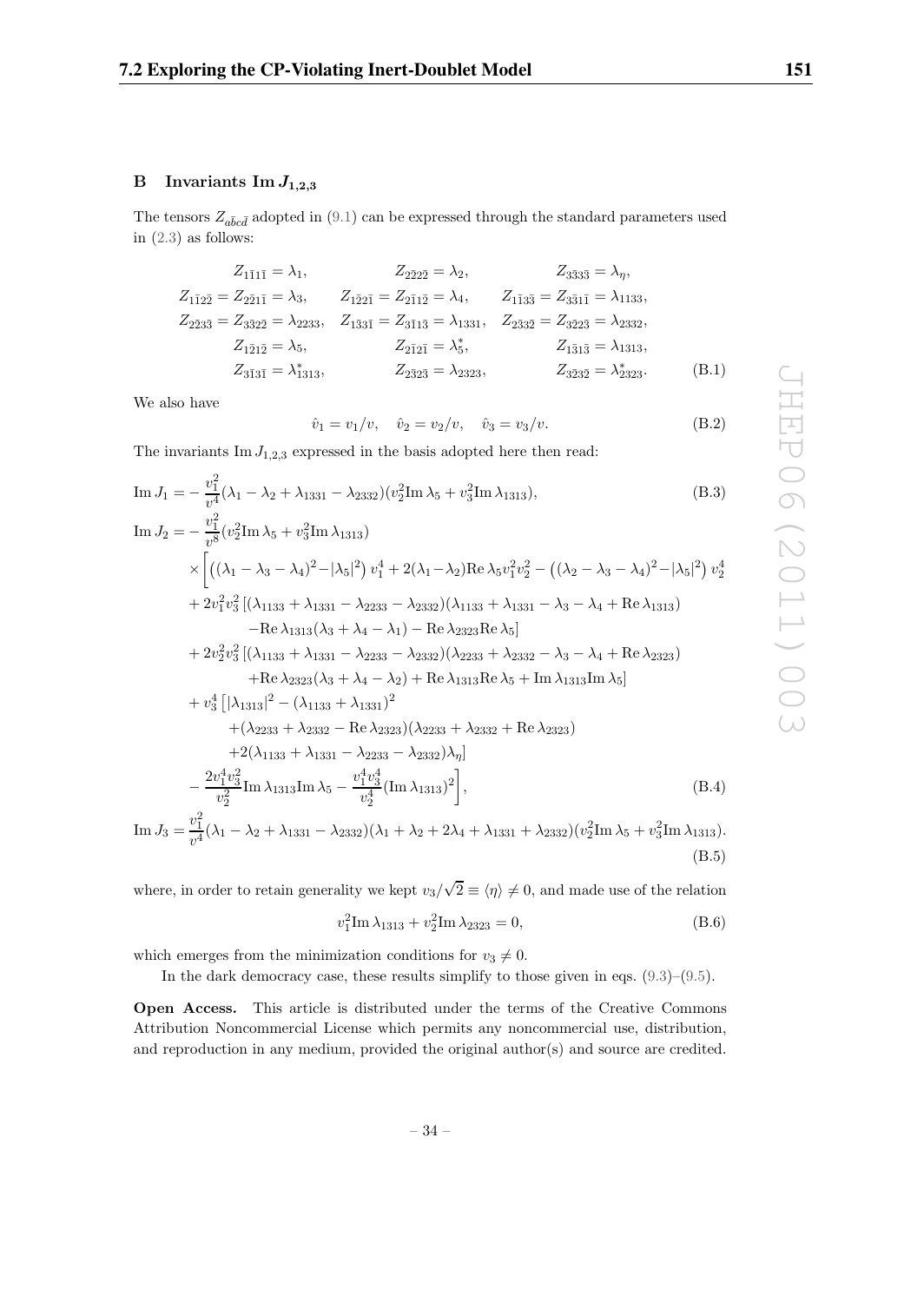#### **References**

- [1] N.G. Deshpande and E. Ma, Pattern of Symmetry Breaking with Two Higgs Doublets, Phys. Rev. **D 18** (1978) 2574 [SPIRES].
- [2] R. Barbieri, L.J. Hall and V.S. Rychkov, Improved naturalness with a heavy Higgs: An alternative road to LHC physics, Phys. Rev. **D 74** (2006) 015007 [hep-ph/0603188] [SPIRES].
- [3] Q.-H. Cao, E. Ma and G. Rajasekaran, Observing the Dark Scalar Doublet and its Impact on the Standard-Model Higgs Boson at Colliders, Phys. Rev. **D 76** (2007) 095011 [arXiv:0708.2939] [SPIRES].
- [4] E. Lundstrom, M. Gustafsson and J. Edsjo, The Inert Doublet Model and LEP II Limits, Phys. Rev. **D 79** (2009) 035013 [arXiv:0810.3924] [SPIRES].
- [5] L. Lopez Honorez, E. Nezri, J.F. Oliver and M.H.G. Tytgat, The inert doublet model: An archetype for dark matter, JCAP **02** (2007) 028 [hep-ph/0612275] [SPIRES].
- [6] T. Hambye, F.S. Ling, L. Lopez Honorez and J. Rocher, Scalar Multiplet Dark Matter, JHEP **07** (2009) 090 [arXiv:0903.4010] [SPIRES].
- [7] B. Grzadkowski, O.M. Ogreid and P. Osland, Natural Multi-Higgs Model with Dark Matter and CP-violation, Phys. Rev. **D 80** (2009) 055013 [arXiv:0904.2173] [SPIRES].
- [8] M. Cirelli, N. Fornengo and A. Strumia, Minimal dark matter, Nucl. Phys. **B 753** (2006) 178 [hep-ph/0512090] [SPIRES].
- [9] S. Weinberg, Gauge Theory of CP-violation, Phys. Rev. Lett. **37** (1976) 657 [SPIRES].
- [10] G.C. Branco, Spontaneous CP Nonconservation And Natural Flavor Conservation: A Minimal Model, Phys. Rev. **D 22** (1980) 2901 [SPIRES].
- [11] S. Andreas, T. Hambye and M.H.G. Tytgat, WIMP dark matter, Higgs exchange and DAMA, JCAP **10** (2008) 034 [arXiv:0808.0255] [SPIRES].
- [12] T. Hambye and M.H.G. Tytgat, Electroweak Symmetry Breaking induced by Dark Matter, Phys. Lett. **B 659** (2008) 651 [arXiv:0707.0633] [SPIRES].
- [13] E. Accomando et al., Workshop on CP Studies and Non-Standard Higgs Physics, hep-ph/0608079 [SPIRES].
- [14] W. Khater and P. Osland, CP violation in top quark production at the LHC and two-Higgs-doublet models, Nucl. Phys. **B 661** (2003) 209 [hep-ph/0302004] [SPIRES].
- [15] P.M. Ferreira, R. Santos and A. Barroso, Stability of the tree-level vacuum in two Higgs doublet models against charge or CP spontaneous violation, Phys. Lett. **B 603** (2004) 219 [Erratum ibid **B 629** (2005) 114] [hep-ph/0406231] [SPIRES].
- [16] A. Barroso, P.M. Ferreira and R. Santos, Charge and CP symmetry breaking in two Higgs doublet models, Phys. Lett. **B 632** (2006) 684 [hep-ph/0507224] [SPIRES].
- [17] A. Barroso, P.M. Ferreira and R. Santos, Neutral minima in two-Higgs doublet models, Phys. Lett. **B 652** (2007) 181 [hep-ph/0702098] [SPIRES].
- [18] S. Kanemura, T. Kubota and E. Takasugi, Lee-Quigg-Thacker bounds for Higgs boson masses in a two doublet model, Phys. Lett. **B 313** (1993) 155 [hep-ph/9303263] [SPIRES].
- [19] A.G. Akeroyd, A. Arhrib and E.-M. Naimi, Note on tree-level unitarity in the general two Higgs doublet model, Phys. Lett. **B 490** (2000) 119 [hep-ph/0006035] [SPIRES].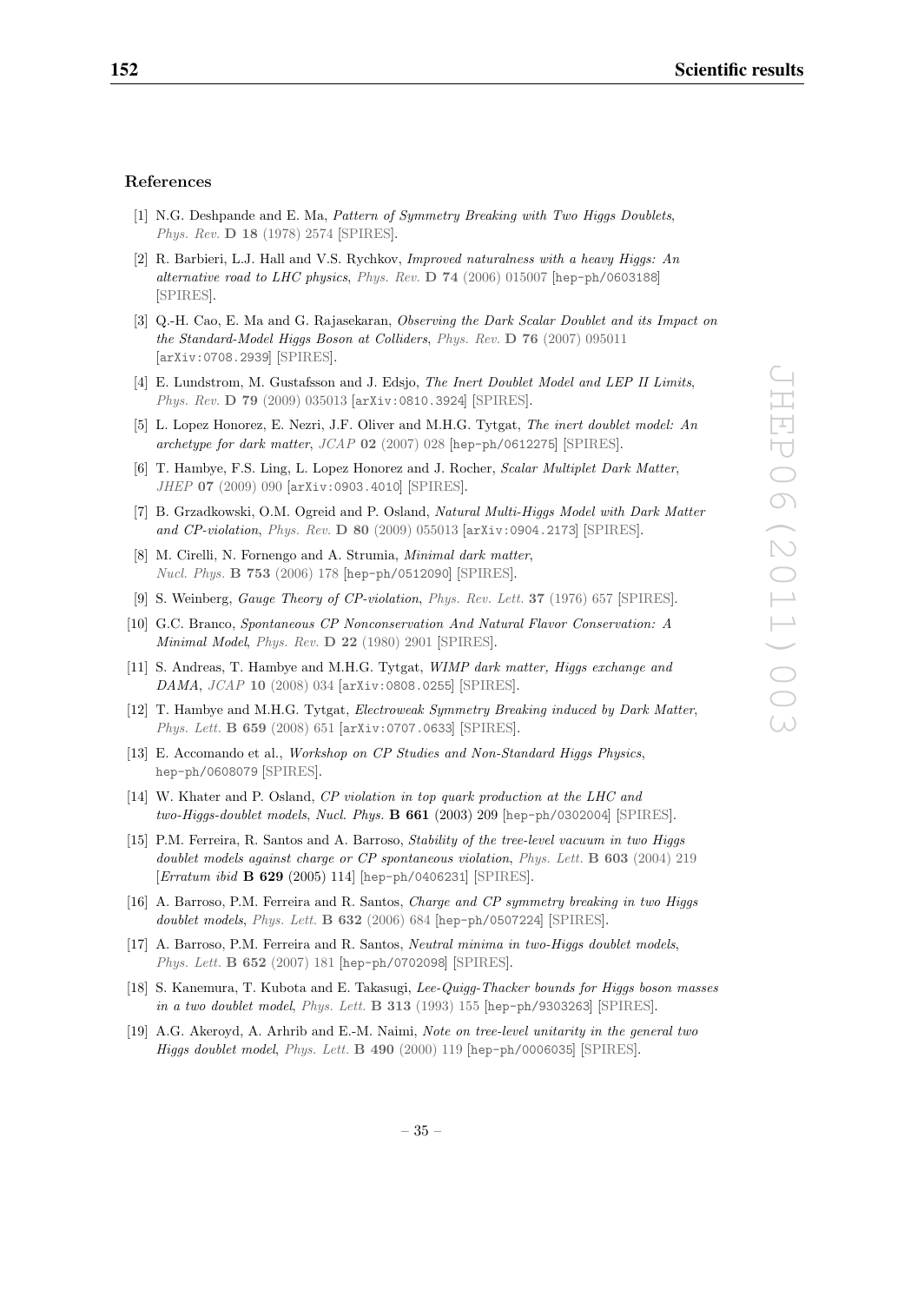- [20] A. Arhrib, Unitarity constraints on scalar parameters of the standard and two Higgs doublets model, hep-ph/0012353 [SPIRES].
- [21] I.F. Ginzburg and I.P. Ivanov, Tree-level unitarity constraints in the 2HDM with CP-violation, hep-ph/0312374 [SPIRES].
- [22] I.F. Ginzburg and I.P. Ivanov, Tree-level unitarity constraints in the most general 2HDM, Phys. Rev. **D 72** (2005) 115010 [hep-ph/0508020] [SPIRES].
- [23] A. Wahab El Kaffas, P. Osland and O.M. Ogreid, Constraining the Two-Higgs-Doublet-Model parameter space, Phys. Rev. **D 76** (2007) 095001 [arXiv:0706.2997] [SPIRES].
- [24] A.W. El Kaffas, O.M. Ogreid and P. Osland, Profile of Two-Higgs-Doublet-Model Parameter Space, in the proceedings of 2007 International Linear Collider Workshop (LCWS07 and ILC07), Hamburg Germany, 30 May–3 Jun 2007 arXiv:0709.4203 [SPIRES].
- [25] A.W. El Kaffas, W. Khater, O.M. Ogreid and P. Osland, Consistency of the Two Higgs Doublet Model and CP-violation in top production at the LHC, Nucl. Phys. **B 775** (2007) 45 [hep-ph/0605142] [SPIRES].
- [26] K.G. Chetyrkin, M. Misiak and M. Münz, Weak radiative B-meson decay beyond leading logarithms, Phys. Lett. **B 400** (1997) 206 [Erratum ibid **B 425** (1998) 414] [hep-ph/9612313] [SPIRES].
- [27] A.J. Buras, A. Kwiatkowski and N. Pott, Scale uncertainties in the  $B \to X_s \gamma$  decay, Phys. Lett. **B 414** (1997) 157 [Erratum ibid **B 434** (1998) 459] [hep-ph/9707482] [SPIRES].
- [28] C. Bobeth, M. Misiak and J. Urban, *Photonic penguins at two loops and*  $m(t)$ *-dependence of*  $BR/B \to X_s \ell^+ \ell^-$ , Nucl. Phys. **B 574** (2000) 291 [hep-ph/9910220] [SPIRES].
- [29] P. Gambino and M. Misiak, *Quark mass effects in*  $B \to X_s \gamma$ , *Nucl. Phys.* **B** 611 (2001) 338 [hep-ph/0104034] [SPIRES].
- [30] A.J. Buras, A. Czarnecki, M. Misiak and J. Urban, Completing the NLO QCD calculation of  $\bar{B} \to X_s \gamma$ , Nucl. Phys. **B** 631 (2002) 219 [hep-ph/0203135] [SPIRES].
- [31] F. Borzumati and C. Greub, 2HDMs predictions for  $\bar{B} \to X_s \gamma$  in NLO QCD, Phys. Rev. **D 58** (1998) 074004 [hep-ph/9802391] [SPIRES].
- [32] M. Misiak and M. Steinhauser, Three-loop matching of the dipole operators for  $b \rightarrow s\gamma$  and  $b \rightarrow sg$ , *Nucl. Phys.* **B 683** (2004) 277 [hep-ph/0401041] [SPIRES].
- [33] K. Melnikov and A. Mitov, The photon energy spectrum in  $B \to X_s + \gamma$  in perturbative QCD  $through\ O(\alpha_s^2),\ Phys. \ Lett.\ B\ 620\ (2005)\ 69\ [hep-ph/0505097]\ [SPIRES].$
- [34] M. Misiak et al., The first estimate of  $B(\bar{B} \to X_s \gamma)$  at  $O(\alpha_s^2)$ , Phys. Rev. Lett. **98** (2007) 022002 [hep-ph/0609232] [SPIRES].
- [35] M. Misiak and M. Steinhauser, NNLO QCD corrections to the  $B \to X_s \gamma$  matrix elements using interpolation in  $m_c$ , Nucl. Phys. **B** 764 (2007) 62 [hep-ph/0609241] [SPIRES].
- [36] M. Czakon, U. Haisch and M. Misiak, Four-loop anomalous dimensions for radiative flavourchanging decays, JHEP **03** (2007) 008 [hep-ph/0612329] [SPIRES].
- [37] C.W. Bauer, Corrections to moments of the photon spectrum in the inclusive decay  $B \to X_s \gamma$ , Phys. Rev. **D** 57 (1998) 5611 [Erratum ibid **D 60** (1999) 099907] [hep-ph/9710513] [SPIRES].
- [38] M. Neubert, Renormalization-group improved calculation of the  $B \to X_s + \gamma$  branching ratio, Eur. Phys. J. **C 40** (2005) 165 [hep-ph/0408179] [SPIRES].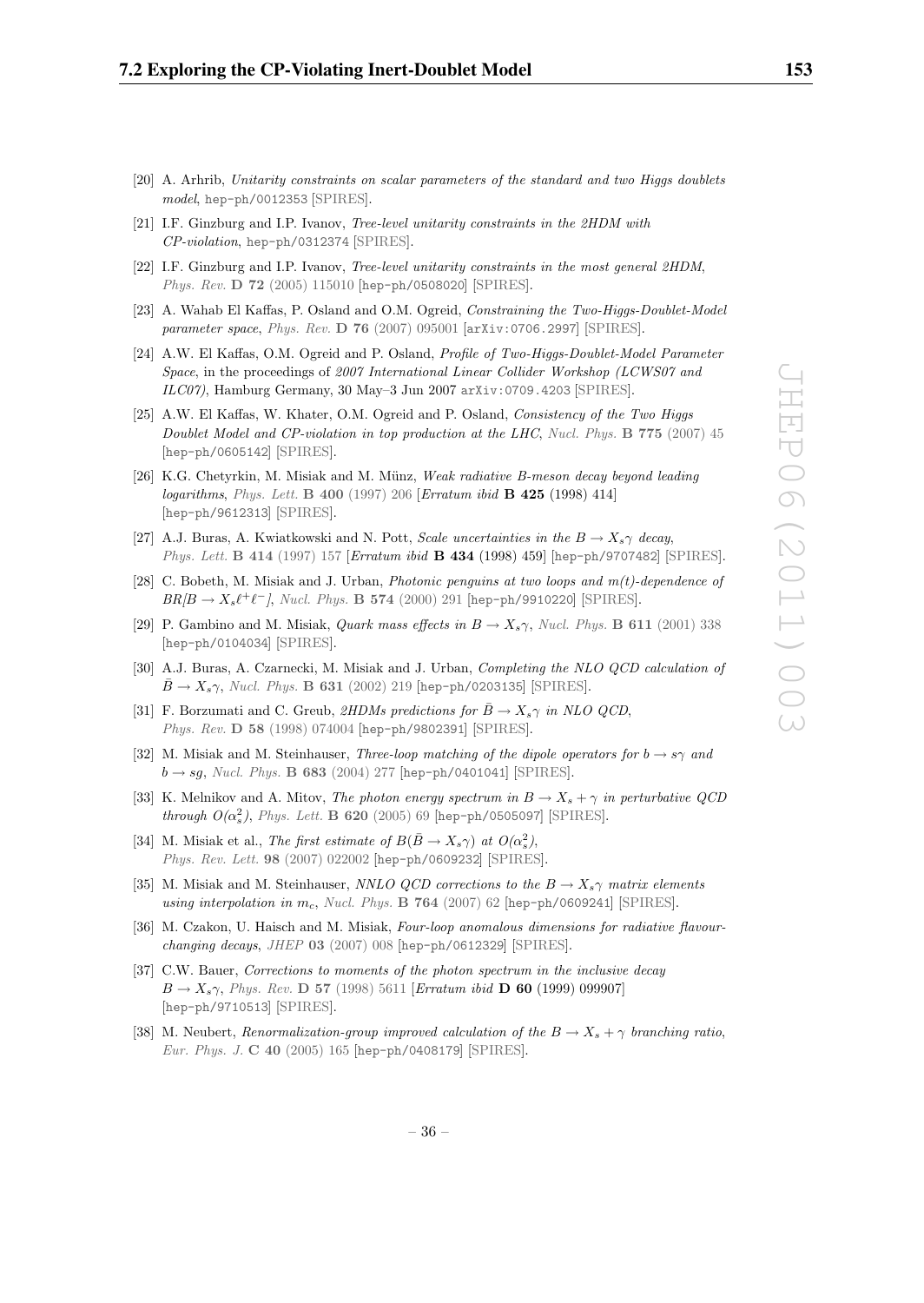- [39] L.F. Abbott, P. Sikivie and M.B. Wise, Constraints on Charged Higgs Couplings, Phys. Rev. **D 21** (1980) 1393 [SPIRES].
- [40] G.G. Athanasiu, P.J. Franzini and F.J. Gilman, Restrictions on Two Higgs Models from Heavy Quark Systems, Phys. Rev. **D 32** (1985) 3010 [SPIRES].
- [41] S.L. Glashow and E.E. Jenkins, A Light Top Quark after All?, Phys. Lett. **B 196** (1987) 233 [SPIRES].
- [42] C.Q. Geng and J.N. Ng, Charged Higgs Effect In  $B_d^0 \bar{B}_d^0$  Mixing,  $K \to \pi$  Neutrino Anti-Neutrino Decay And Rare Decays Of B Mesons, Phys. Rev. **D 38** (1988) 2857 [Erratum ibid **D 41** (1990) 1715] [SPIRES].
- [43] T. Inami and C.S. Lim, Effects of Superheavy Quarks and Leptons in Low-Energy Weak Processes  $K_L \to \mu \bar{\mu}$ ,  $K^+ \to \pi^+ \nu \bar{\nu}$  and  $K^0 \leftrightarrow \bar{K}^0$ , Prog. Theor. Phys. 65 (1981) 297 [Erratum ibid **65** (1981) 1772] [SPIRES].
- [44] J. Urban, F. Krauss, U. Jentschura and G. Soff, Next-to-leading order QCD corrections for the  $B^0 - \bar{B^0}$  mixing with an extended Higgs sector, Nucl. Phys. **B** 523 (1998) 40 [hep-ph/9710245] [SPIRES].
- [45] P. Krawczyk and S. Pokorski, Strongly Coupled Charged Scalar in B and t Decays, Phys. Rev. Lett. **60** (1988) 182 [SPIRES].
- [46] OPAL collaboration, G. Abbiendi et al., Measurement of the branching ratio for the process  $b \rightarrow tau \cdot anti \cdot nu/tau$  X, Phys. Lett. **B** 520 (2001) 1 [hep-ex/0108031] [SPIRES].
- [47] BELLE collaboration, K. Ikado et al., Evidence of the purely leptonic decay  $B \rightarrow tau$ -antinu/tau, Phys. Rev. Lett. **97** (2006) 251802 [hep-ex/0604018] [SPIRES].
- [48] T.E. Browder, Two topics in rare B decays, Nucl. Phys. Proc. Suppl. **163** (2007) 117 [SPIRES].
- [49] BABAR collaboration, B. Aubert et al., A Search for  $B^+ \rightarrow \tau$  tau + nu Recoiling Against B- $\rightarrow$  D0 l- anti-nu(l)X, hep-ex/0608019 [SPIRES].
- [50] W.-S. Hou, Enhanced charged Higgs boson effects in B-  $\rightarrow$  tau anti- neutrino, mu anti-neutrino and  $b \rightarrow ta\bar{u}$  anti-neutrino  $+ X$ , Phys. Rev. **D** 48 (1993) 2342 [SPIRES].
- [51] Y. Grossman and Z. Ligeti, The Inclusive  $\bar{B} \to \tau \bar{\nu} X$  Decay in Two Higgs Doublet Models, Phys. Lett. **B 332** (1994) 373 [hep-ph/9403376] [SPIRES].
- [52] Y. Grossman, H.E. Haber and Y. Nir, *QCD corrections to charged Higgs-mediated*  $b \rightarrow c\tau\nu$ decay, Phys. Lett. **B 357** (1995) 630 [hep-ph/9507213] [SPIRES].
- [53] BABAR collaboration, B. Aubert et al., Observation of the semileptonic decays  $B \rightarrow D^*$ tau- anti-nu(tau) and evidence for  $B \rightarrow D$  tau- anti-nu(tau), Phys. Rev. Lett. **100** (2008) 021801 [arXiv:0709.1698] [SPIRES].
- [54] U. Nierste, S. Trine and S. Westhoff, Charged-Higgs effects in a new  $B \to D$  tau nu differential decay distribution, Phys. Rev. **D 78** (2008) 015006 [arXiv:0801.4938] [SPIRES].
- [55] U. Nierste, S. Trine and S. Westhoff, private communication.
- [56] DELPHI collaboration, J. Abdallah et al., Searches for neutral Higgs bosons in extended models, Eur. Phys. J. **C 38** (2004) 1 [hep-ex/0410017] [SPIRES].
- [57] A. Denner, R.J. Guth, W. Hollik and J.H. Kuhn, The Z width in the two Higgs doublet model, Z. Phys. **C 51** (1991) 695 [SPIRES].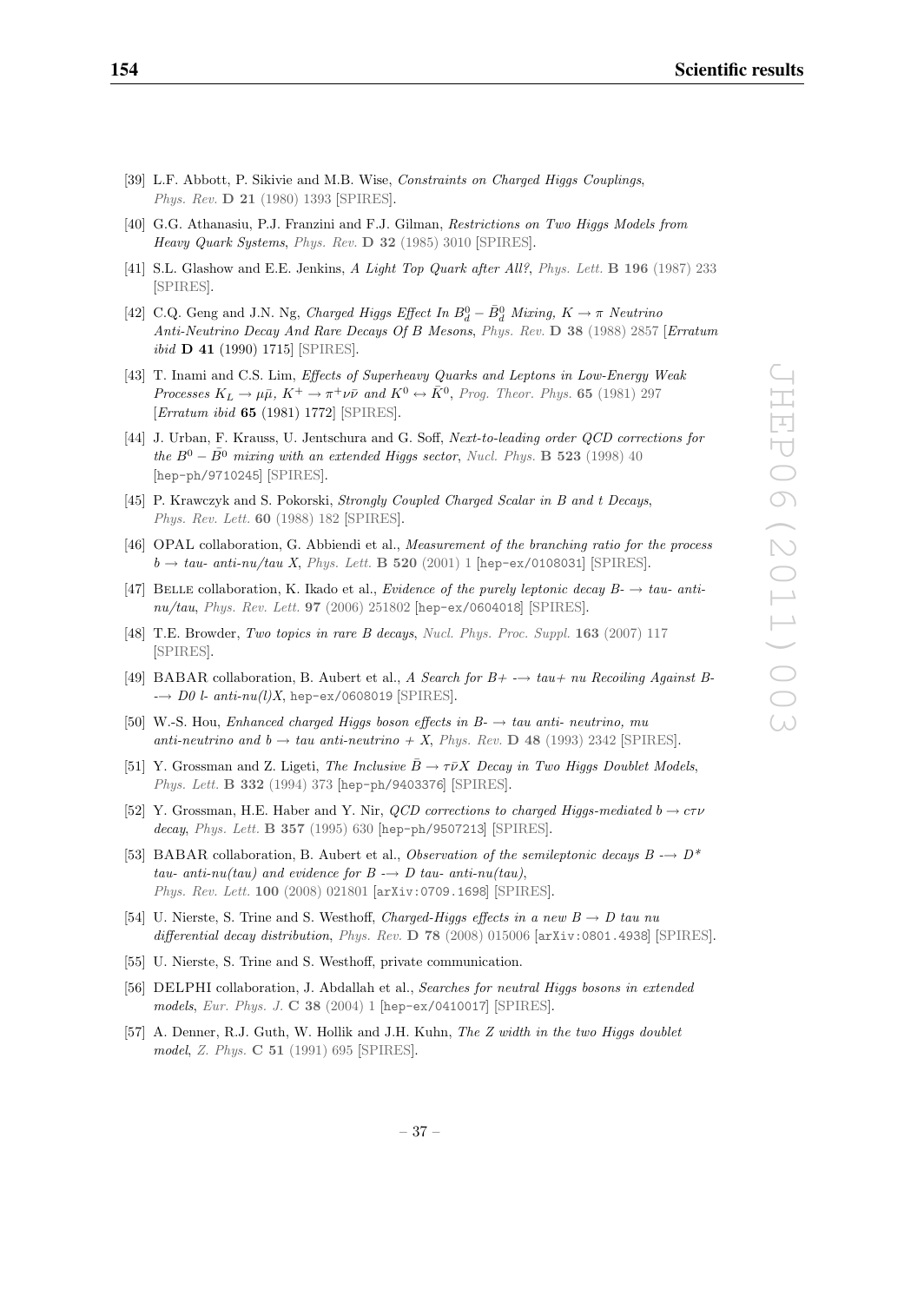- [58] K. Cheung and O.C.W. Kong, Can the two-Higgs-doublet model survive the constraint from the muon anomalous magnetic moment as suggested?, Phys. Rev. **D 68** (2003) 053003 [hep-ph/0302111] [SPIRES].
- [59] D. Chang, W.-F. Chang, C.-H. Chou and W.-Y. Keung, Large two-loop contributions to g-2 from a generic pseudoscalar boson, Phys. Rev. **D 63** (2001) 091301 [hep-ph/0009292] [SPIRES].
- [60] W. Grimus, L. Lavoura, O.M. Ogreid and P. Osland, A precision constraint on multi-Higgs-doublet models, J. Phys. **G 35** (2008) 075001 [arXiv:0711.4022] [SPIRES].
- [61] W. Grimus, L. Lavoura, O.M. Ogreid and P. Osland, The oblique parameters in multi-Higgs-doublet models, Nucl. Phys. **B 801** (2008) 81 [arXiv:0802.4353] [SPIRES].
- [62] PARTICLE DATA GROUP collaboration, C. Amsler et al., Review of particle physics, Phys. Lett. **B 667** (2008) 1 [SPIRES].
- [63] B.C. Regan, E.D. Commins, C.J. Schmidt and D. DeMille, New limit on the electron electric dipole moment, Phys. Rev. Lett. **88** (2002) 071805 [SPIRES].
- [64] A. Pilaftsis, Higgs-mediated electric dipole moments in the MSSM: An application to baryogenesis and Higgs searches, Nucl. Phys. **B 644** (2002) 263 [hep-ph/0207277] [SPIRES].
- [65] S.M. Barr and A. Zee, Electric dipole moment of the electron and of the neutron, Phys. Rev. Lett. **65** (1990) 21 [Erratum ibid **65** (1990) 2920] [SPIRES].
- [66] Muon g-2 collaboration, G.W. Bennett et al., Measurement of the negative muon anomalous magnetic moment to 0.7-ppm, Phys. Rev. Lett. **92** (2004) 161802 [hep-ex/0401008] [SPIRES].
- [67] T. Hahn and M. Pérez-Victoria, Automatized one-loop calculations in four and D dimensions, Comput. Phys. Commun. **118** (1999) 153 [hep-ph/9807565] [SPIRES].
- [68] http://www.feynarts.de/looptools/.
- [69] G.J. van Oldenborgh and J.A.M. Vermaseren, New Algorithms for One Loop Integrals, Z. Phys. **C 46** (1990) 425 [SPIRES].
- [70] WMAP collaboration, G. Hinshaw et al., Five-Year Wilkinson Microwave Anisotropy Probe (WMAP) Observations:Data Processing, Sky Maps, & Basic Results, Astrophys. J. Suppl. **180** (2009) 225 [arXiv:0803.0732] [SPIRES].
- [71] G. Bélanger, F. Boudjema, A. Pukhov and A. Semenov, MicrOMEGAs2.0: A program to calculate the relic density of dark matter in a generic model, Comput. Phys. Commun. **176** (2007) 367 [hep-ph/0607059] [SPIRES].
- [72] G. Bélanger, F. Boudjema, A. Pukhov and A. Semenov, *Dark matter direct detection rate in* a generic model with MicrOMEGAs2.2, Comput. Phys. Commun. **180** (2009) 747 [arXiv:0803.2360] [SPIRES].
- [73] A. Pierce and J. Thaler, Natural dark matter from an unnatural Higgs boson and new colored particles at the TeV scale, JHEP **08** (2007) 026 [hep-ph/0703056] [SPIRES].
- [74] E.M. Dolle and S. Su, The Inert Dark Matter, Phys. Rev. **D 80** (2009) 055012 [arXiv:0906.1609] [SPIRES].
- [75] L. Lopez Honorez and C.E. Yaguna, A new viable region of the inert doublet model, JCAP **01** (2011) 002 [arXiv:1011.1411] [SPIRES].